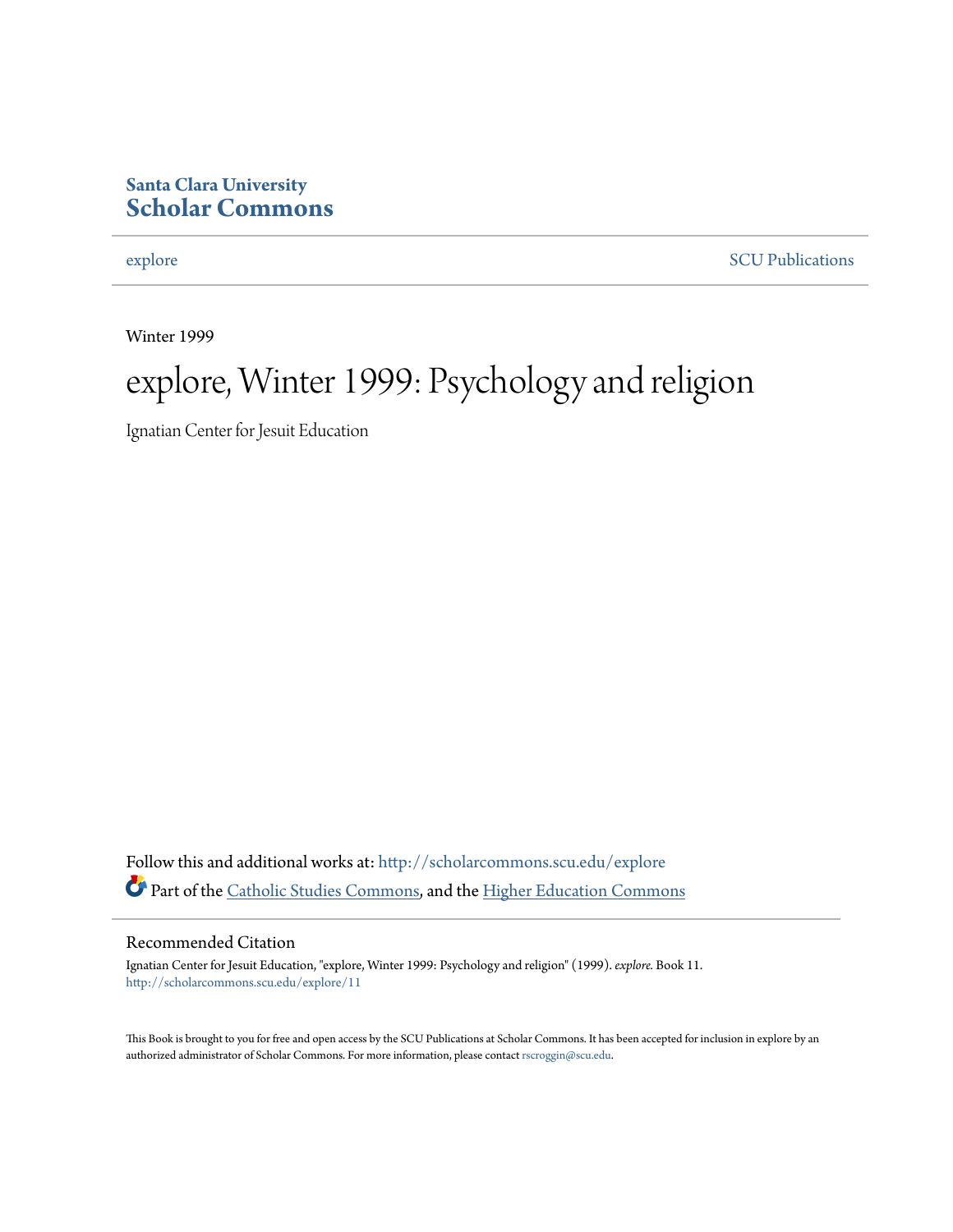

#### In This Issue...

Dear Readers Letter From the Director

The Psychoanalyst and the Exorcist: Perspectives on Psychology and Religion by Diane Jonte-Pace

Interlacing Psychotherapy and Religion: Clinical Perspectives by Teri Quatman

A new Rapprochment between Psychology and Religion by Michael Weiler, S.J.

The Shared Terrain of Psychology and Spirituality: An Interview with Gerdenio Manuel, S.J.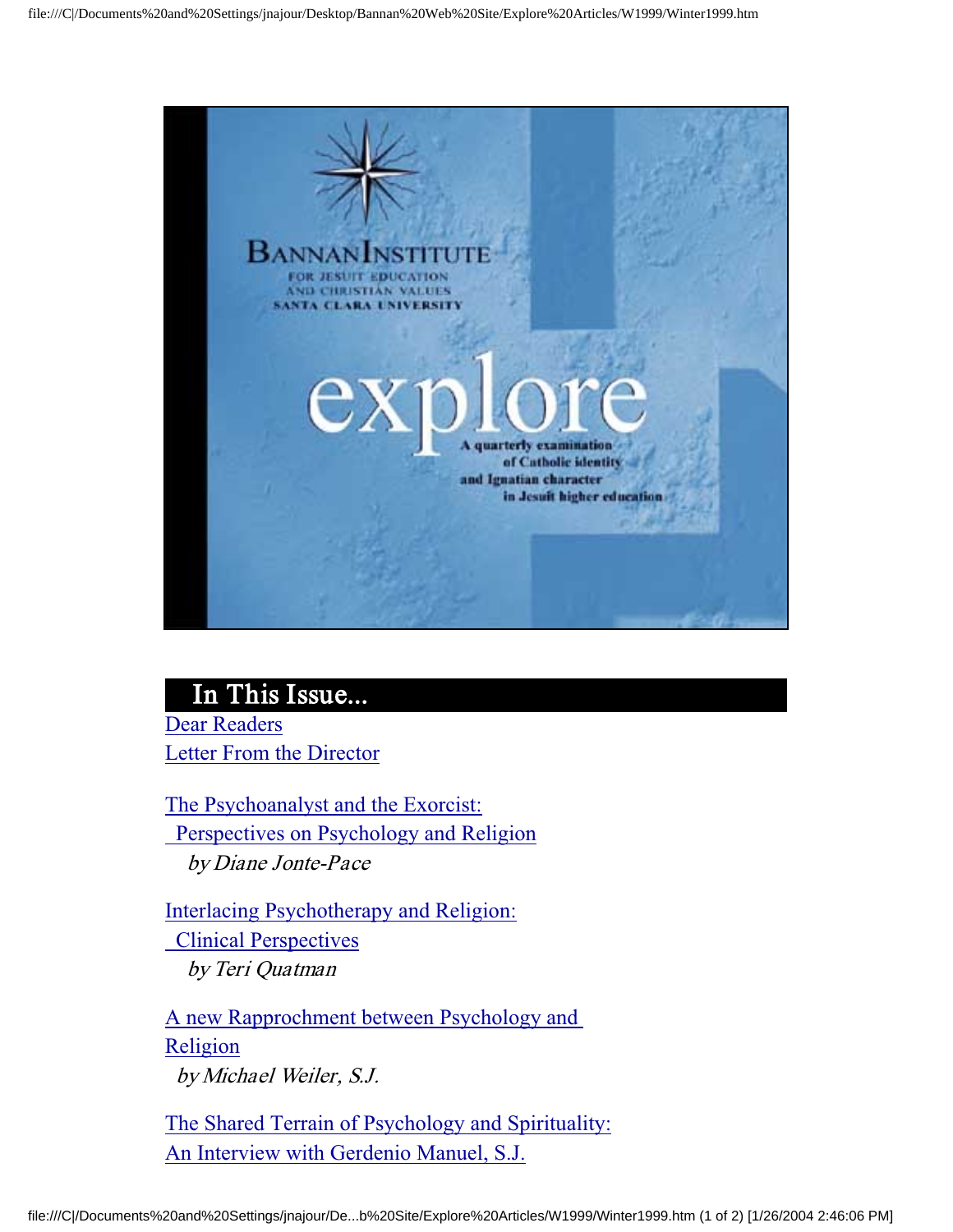by Elizabeth Kelly Gillogly

A unitarian Reflects by Jill Goodman-Gould

Being Muslim in a Catholic University by Huda Al-Marashi

SCU's Jesuit Identity in the Eyes of a Non-Christian Professor by Sukhmander Singh

Ad Majorem Dei Gloriam: The Strength of a Jesuit **Education** by John C. Peiffer II

Reflections of a Jewish Faculty Member at SCU by Hersh Shefrin

The Investment of My Life: My Santa Clara **Experience** by Brian Wynne

#### BOOK REVIEW

Making Disciples: A Handbook of Christian Moral Formation by William C. Spohn

Coming Events: Spirituality Series

Next Issue

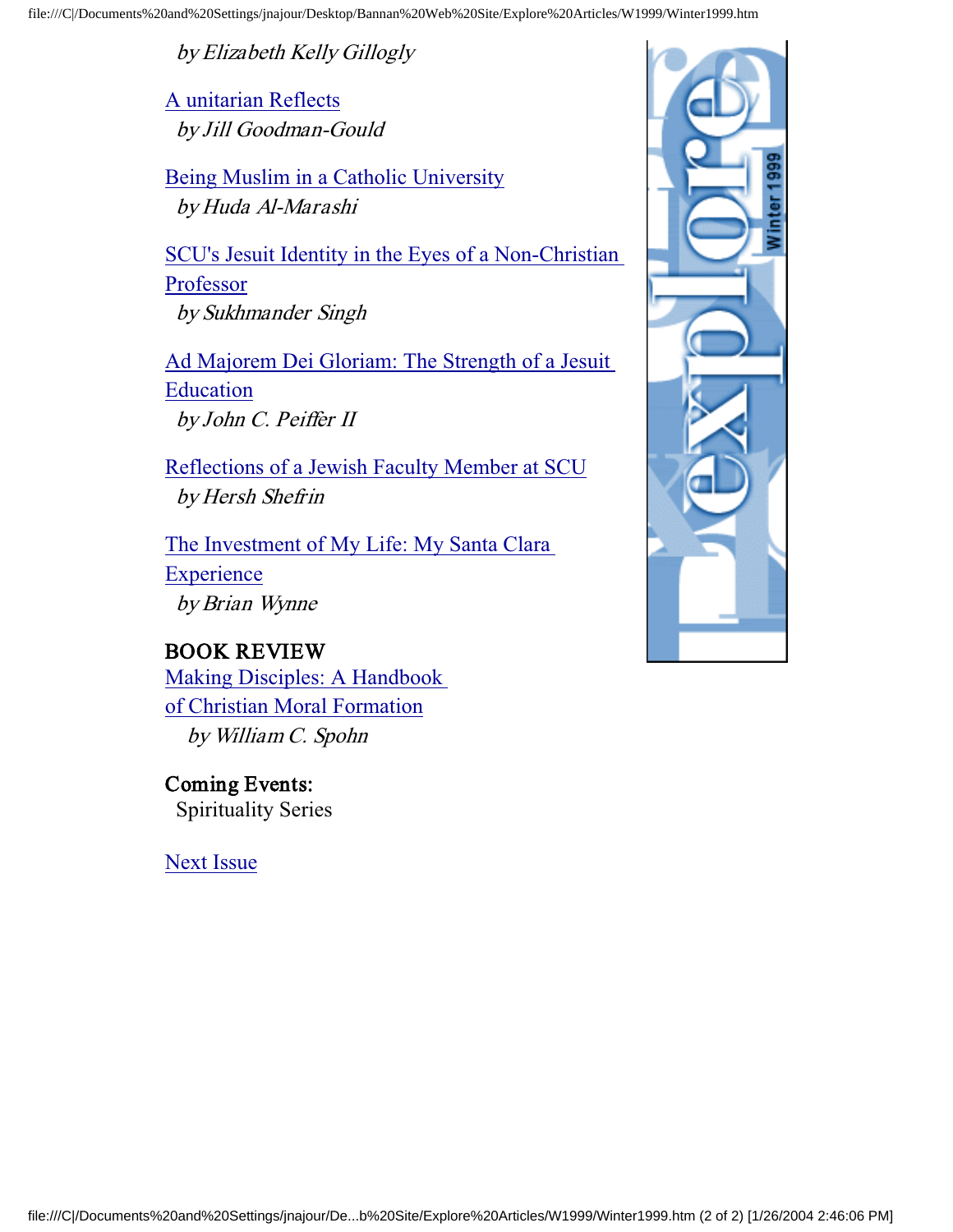Next Article Letter from the Director

Previous Article





#### Dear readers of explore:

I am pleased to announce the appointment of William Spohn of the Religious Studies Department as the new director of the Louis I Bannan, S.J. Institute on Jesuit Education and Christian Values. Bill will succeed Bob Senkewicz, S.J., who asked to be relieved of that assignment to return to full time teaching in the History department. As its first director, Bob provided important leadership in not only establishing the Institute but setting it on a path that will enhance the quality of Jesuit education at Santa Clara. My deep thanks to Bob for his generosity and talent.

Building on what Bob started, Bill will provide the leadership for developing the Bannan Institute as a genuine Center of Distinction. Prior to coming here he was on the faculty at the Jesuit School of Theology in Berkeley, during which time he was a Visiting Bannan Professor at Santa Clara. He has just completed a two-year appointment as Presidential Professor of Ethics and the Common Good with the Markkula Center for Applied Ethics. He has written and spoken widely on various aspects of ethics.

I look forward to Bill's leadership in the development of this most important University Center of Distinction.

Paul Locatelli, S.J. President Santa Clara University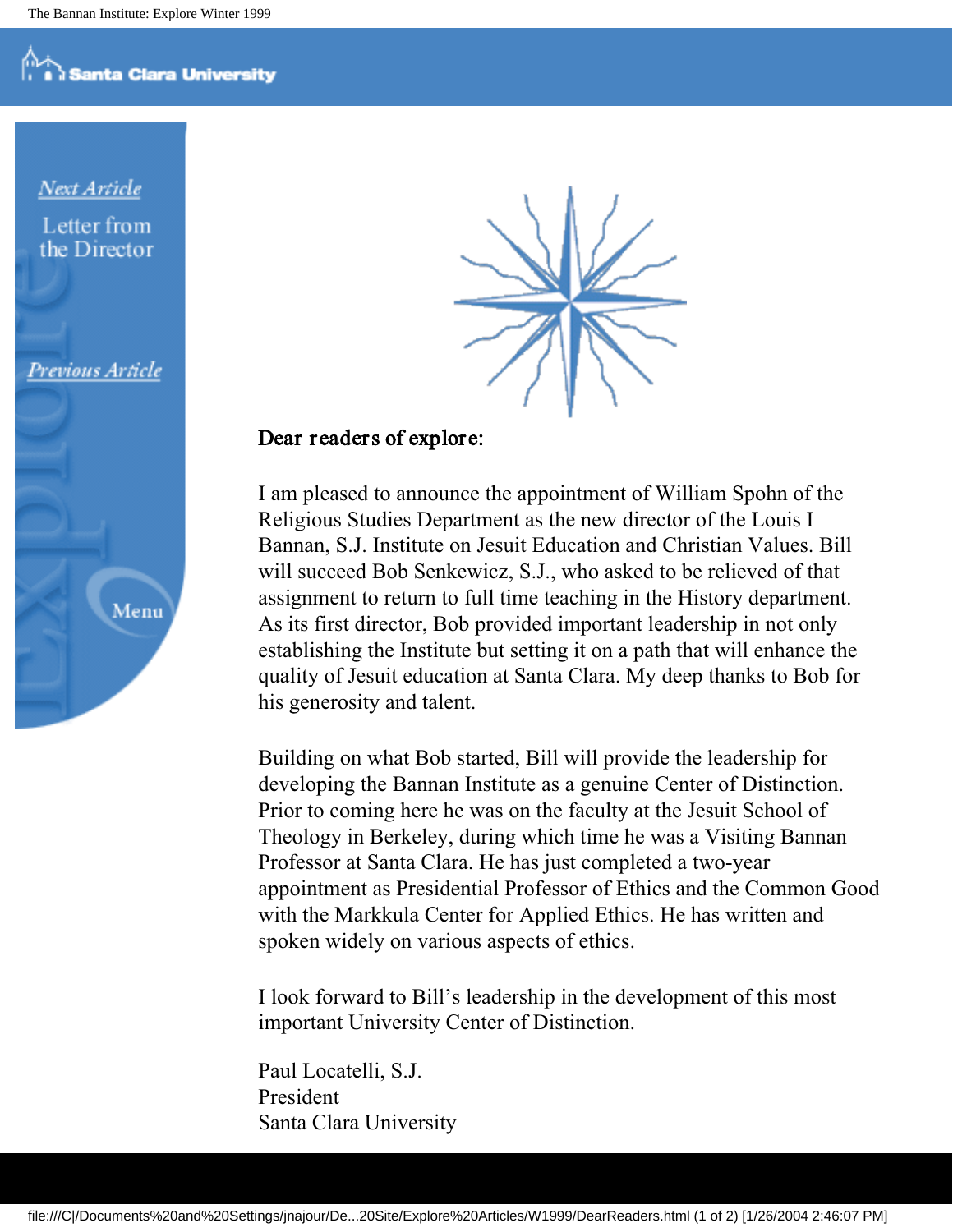**Santa Clara University** 

#### Next Article

The Psychoanalyst and the Exorcist: Perspectives on Psychology and Religion Previous Article

Dear Readers

Menu



## Letter from the Institute Dir ector

When Paul Locatelli, S.J., asked me to consider serving as director of the Bannan Institute for Jesuit Education and Christian Values in September, I was taken by surprise. The Institute has gotten off to a superb start under the very able leadership of Bob Senkewicz, S.J., and Program Director Bernadette Proulx. Working with Lou Bannan, S.J., and the Advisory Board, Bob successfully managed the transition from the Bannan Foundation to the Bannan Institute, making it one of Santa Clara's key Centers of Distinction. He also inaugurated this excellent journal



explore to probe issues in education, culture, and faith that pertain to the University's Jesuit and Catholic character. Finally, he laid the groundwork for two major conferences on faith and justice in Jesuit higher education to be held at Santa Clara in the next two years. I am grateful to Bob for his energy and dedication and hope to be able to fill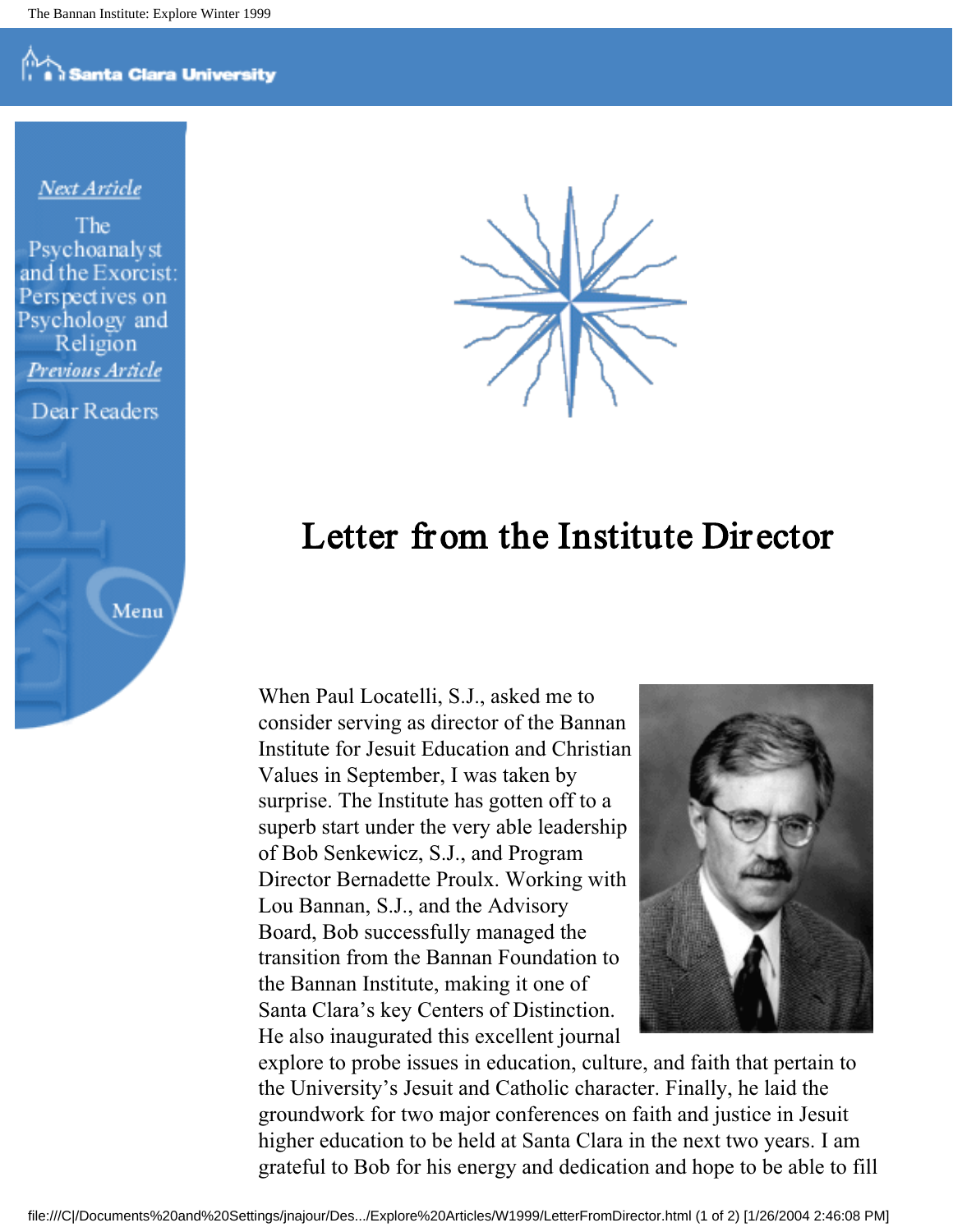these very large shoes. I am grateful that Bernadette Proulx will continue her service with the Institute and offer the new director the advice and assistance he needs.

We hope that your will find this issue of explore as stimulating as its initial numbers. The focus is on psychology and religion because, increasingly, psychology is American culture's way of understanding what it means to be human. For centuries philosophy was seen as theology's partner because it analyzed the human nature that grace addressed. Today when we think of human development and selfunderstanding, we are more likely to turn to psychology than to philosophy, which has become increasingly technical. In this issue, Professor Diane Jonte-Pace traces the relation of psychology and religion from the combative stance of Freud to today, where we see at least a temporary truce. Psychology and religion are moving to a deeper reconciliation and even partnership in approaching human experience. Professor Teri Quatman explores the connection of soul and psyche, a more complex reality than students of psychotherapy are prepared for. Michael Weiler, S.J., describes some of the tensions between the religious situation of psychological practitioners and their clients. Two-thirds of their clients identity themselves as religious, as compared to only a third of the psychologists.

Three members of the Santa Clara faculty, Hersh Shefrin, Sukhmander Singh, and Jill Goodman-Gould, continue our discussion from last issue by describing how, as non-Christians, but religious persons, they experience teaching at a Jesuit, Catholic university. One of Santa Clara's Muslim students writes about how she has come to define herself more clearly as a Muslim woman through her work as an undergraduate. Two more Santa Clara students describe how their Santa Clara education made a significant difference by providing religious and spiritual resources. We hope you will enjoy these diverse reflections prompted by our diverse community here at the University.

William C. Spohn Director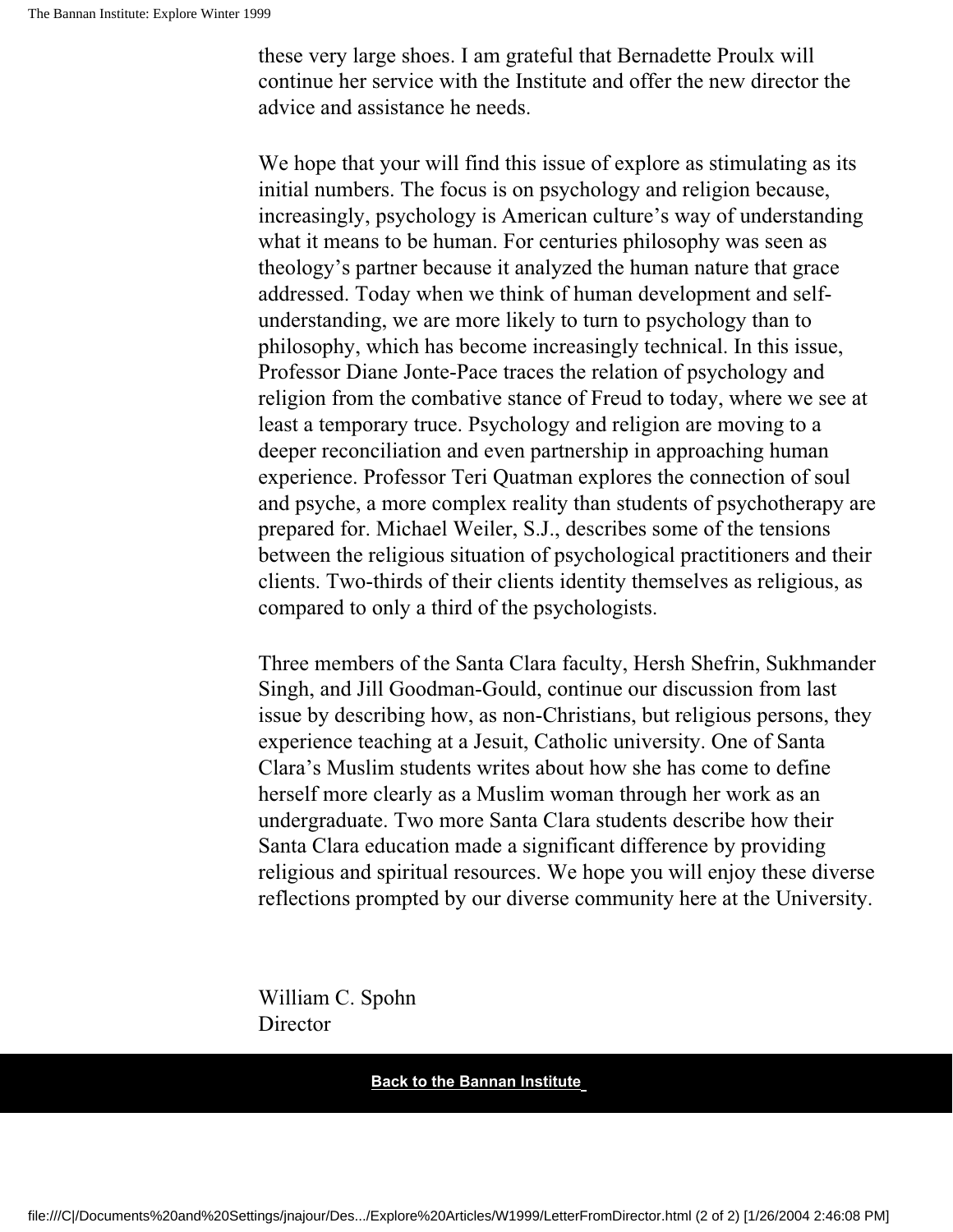#### Next Article

Interlacing Psychotherapy and Religion: Clinical Perspectives

Previous Article

Letter from the Director

Menu



#### I. Psychology's war against r eligion

A century ago psychology declared war on religion. Describing religion as "nothing but psychology projected into the external world," Sigmund Freud, the first psychoanalyst, mounted a campaign to expose religion as something far worse than a comforting illusion. He tried to show that religious belief and practice were harmful to both psyche and culture. In his view religion distorted and deformed the mind by demanding that we refrain from thinking deeply or from asking serious questions. Religion forces us, he claimed, to accept the authority of others, and it promotes excessive guilt and shame for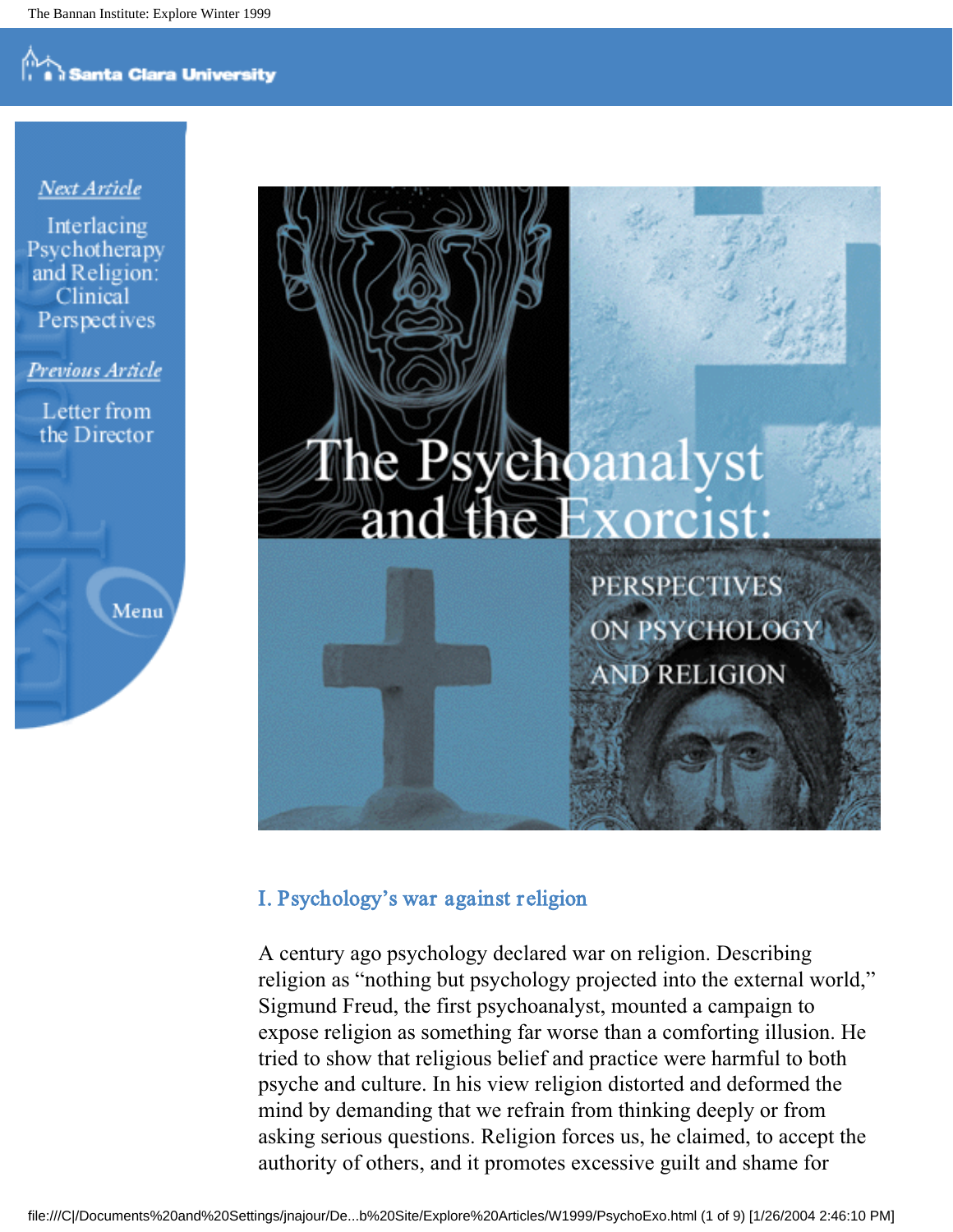transgressions of its mandates. In addition, he argued, it dissuades us from working toward social justice and equality: religion demands that we tolerate suffering and injustice in this life with the expectation of a blissful afterlife as a reward for our obedience.

While Karl Marx had called religion the "opiate of the people," Freud, in effect, called it the neurosis of the people: religion, in his view, was the "universal obsessional neurosis of humanity." Freud also insisted upon clear distinctions between the roles of therapist and priest: his goal was to introduce a new method of mental healing, psychoanalysis, which took over from religion the goal of alleviating human suffering. These new healing professionals he described as "lay curers of souls;" he argued that they "need not be doctors and should not be priests." Both Freud's insistence that psychologists should not be religious professionals and his hostility toward religion in general were, in the early decades of the twentieth century, shared by psychologists throughout Europe and America. A 1916 study found that psychologists were the least likely of all professionals to believe in a God who answers prayers. The old joke about what psychologists and recidivist criminals have in common (neither is likely to go to church), expressed a sociological reality.

At mid-century, psychology seemed to be winning its war against religion. In the sixties sociologist Philip Rieff, with more than a little nostalgia for the pre-psychological era, announced the "birth of psychological man," the "triumph of the therapeutic," and, in effect, the death of religion. This "triumph of the therapeutic" was nowhere more evident than in the official guidebook of the psychological profession, the Diagnostic and Statistical Manual of Mental Disorders (abbreviated DSM), a document which provides not only a tool for a diagnosis and billing, but also a barometer of cultural attitudes. In the first three editions of the manual, religion is mentioned only in the context of pathology, thus serving to reflect, and to promote, a cultural stereotype of religion as harmful. Bizarre religious practices and beliefs—obsessively repeated prayers, rambling statements about God, Jesus, and Satan, etc.—were used to illustrate symptoms of neurosis and psychosis. Religion suffered serious losses in this clinical climate of war.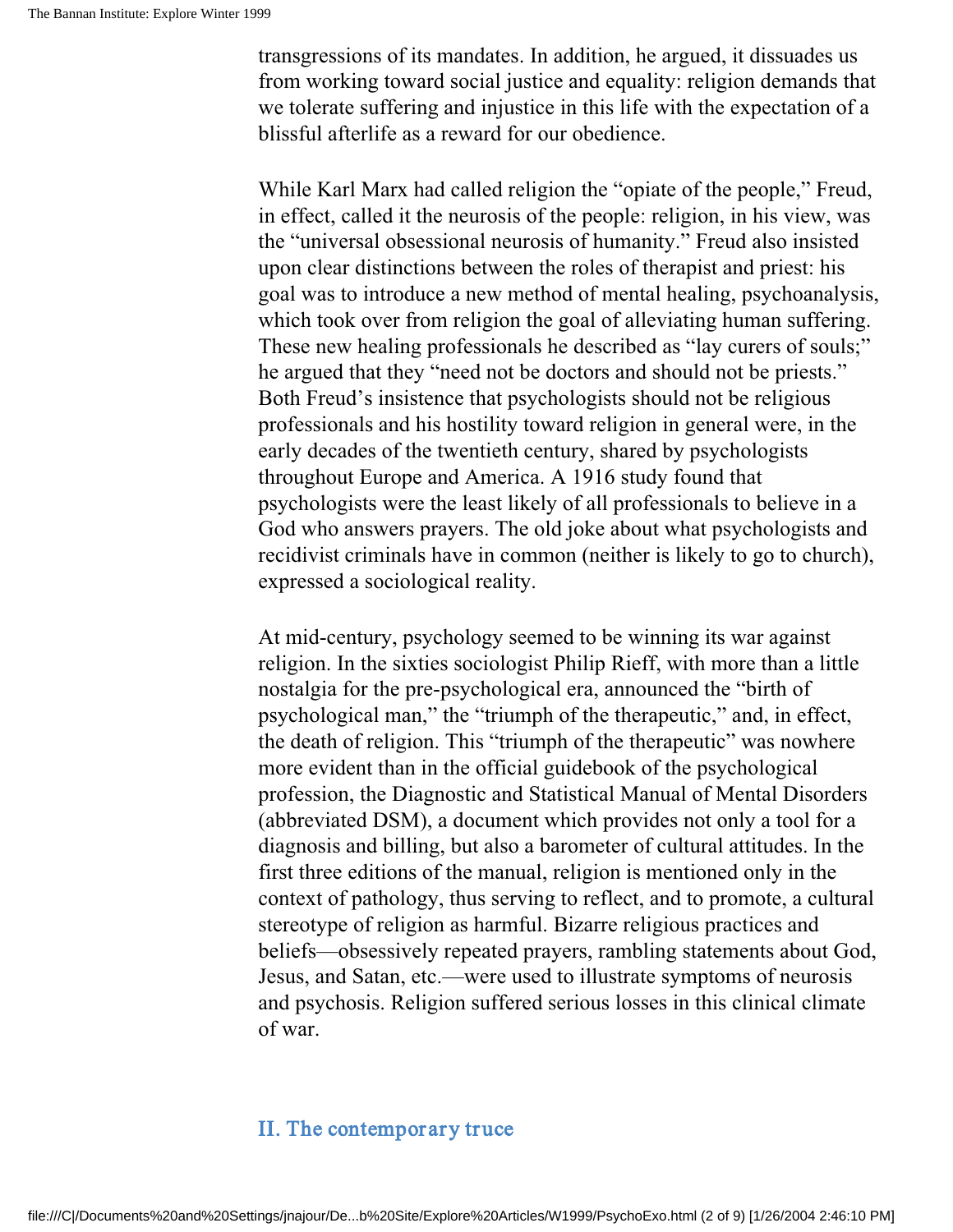Today, however, at century's end, it is apparent that the scene has changed. The metaphors of war, battle, and enmity no longer apply. The contemporary relationship between psychology and religion is better described in terms of reconciliation, partnership, dialogue, or merger.

This shift to a new relationship is clearly evident in changes in the DSM. The latest version (the fourth), released in 1994, reflects both a growing interest among psychological and psychiatric professionals in the way religious practice and belief can contribute to mental health, and a growing interest in the way that religious crises can cause very real distress. The DSM IV incorporated a new diagnostic category, "the religious or spiritual problem," a diagnosis which can include "loss of faith, problems associated with conversion to a new faith, or questioning of other spiritual values which may not necessarily be related to an organized church or religious institution." The "religious or spiritual problem" is categorized not as a psychiatric illness, but as one of several "problems of living."

How does this change impact clinical practice? Under the hegemony of the previous editions of the guidebook, religious problems were quite simply misdiagnosed: either they were dismissed as insignificant or they were treated as symptoms of serious mental disorders. Crises of faith would have been ignored, while near-death experiences—which we now know are not uncommon in survivors of serious illnesses and accidents—would have been treated with institutionalization and antipsychotic medications. Today, under the guidance of the DSM IV, crises of faith would no longer be dismissed, while reports of neardeath experiences would be taken seriously as "religious or spiritual problems." The experiences would be validated, the distress honored. Therapists would attempt to work with clients in integrating the experiences into life.

The old joke may still contain some truth—psychologists do remain infrequent church goers—but today psychologists are far less hostile toward religion and spirituality than their predecessors. Examining data culled from a number of recent national surveys, psychologist of religion Edward Shafranske found that while psychologists are relatively uninvolved in institutional religious groups, they now view spirituality as personally relevant, psychologically important, and as a component of mental health.

The shift in the relation of psychology and religion is visible not only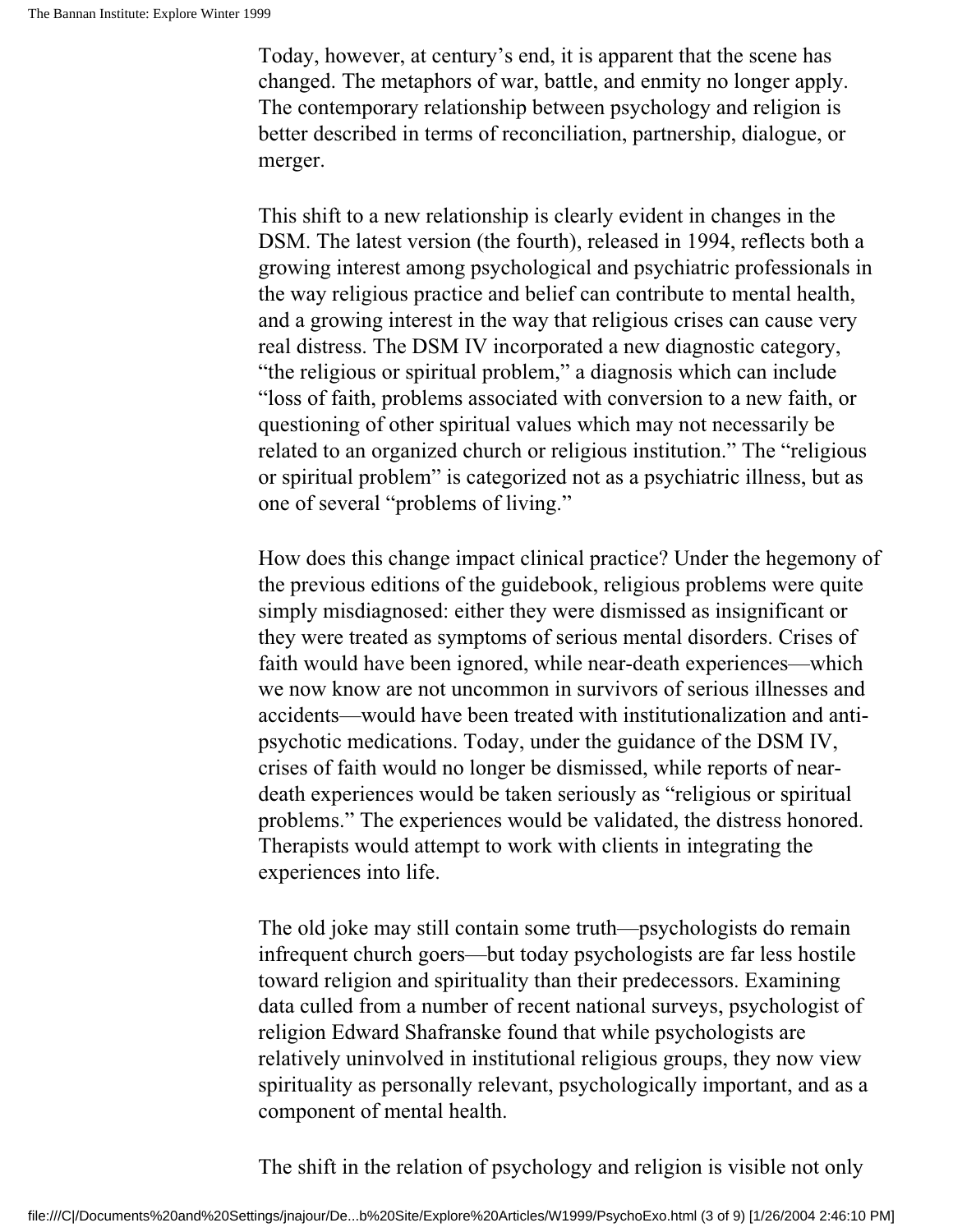in the clinical arena, but in a number of other contexts as well. I'll comment on three of these: the churches, the universities, and the broader circuit of popular culture. In the churches, the relationship between psychology and religion can now be described as a partnership; in the universities, it is best characterized as dialogue; and in popular culture, it takes the form of a merger.

#### **A. Psychology and religion in the churches**

An initial period of defensive isolationism followed psychology's fin de siecle declaration of war against religion. By mid-century, however—ironically, this was around the same time that Rieff had announced religion's demise—leaders of Protestant churches began to express an interest in psychology. More and more ministers sought training in clinical psychology to augment their pastoral roles. Today many Protestant ministers routinely receive psychological training as part of the preparation for ordination. What is now called "pastoral care and counseling" is a thriving field with numerous graduate programs, several journals, and an annual conference. Even conservative evangelical Protestant groups, long resistant to psychology, are currently engaging in a new sort of ecumenical partnership. In recent evangelical publications, for example, Christianity is presented as a psychology, biblical texts are mined for their formulations of mental illness and health, and confessional and penitential practices from the early church are described as introspective psychologies.

Similarly, Roman Catholic clergy and lay professionals, long skilled in "spiritual direction," have begun in recent decades to incorporate psychological methods and practices into their work. This new kind of partnership between Catholicism and psychology is illustrated clearly in what I call "the new European exorcism." In recent years, Roman Catholic bishops throughout Europe, encountering an increase in problems associated with claims of charismatic spirit possession or demonic possession, have appointed numerous exorcists. The church in France today, for example, has five times more exorcists than it had twenty years ago. Trained in psychological practice as well as in church doctrine, liturgy, and theology, these new exorcists work closely with a support team that includes church workers, psychiatrists, and psychologists. And they utilize a discourse that is remarkably psychological. The exorcist of Notre Dame in Paris, for example, while acknowledging that "some people believe there is a spell on them," adds quickly "of course, the evil spirit often disguises a serious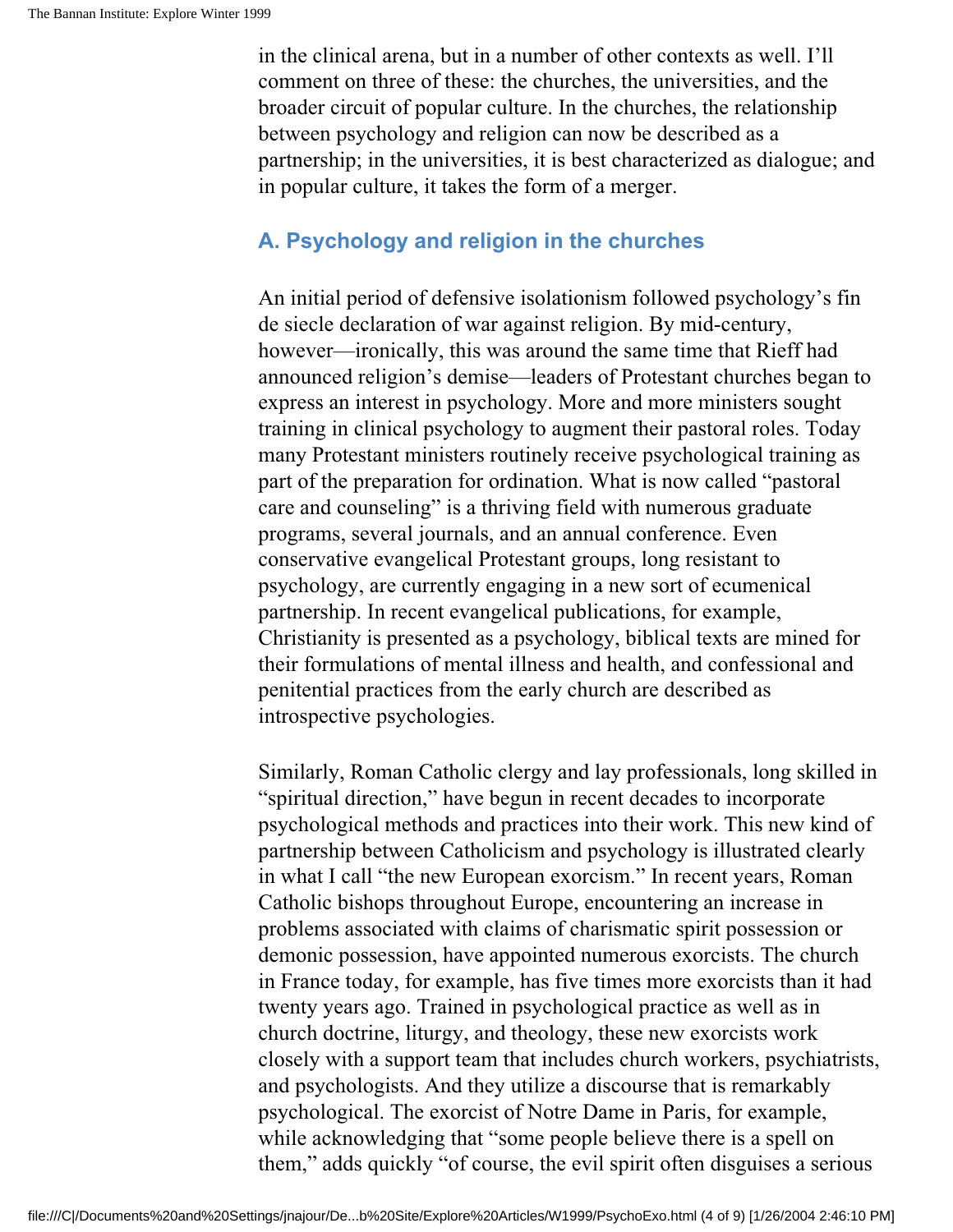mental problem."

The new exorcist serves as a paradigmatic figure for the current reconciliation between psychology and religion. He borrows the tools of the psychologist, yet he maintains the practices and traditions of traditional Catholicism. He differentiates his role as exorcist from the role of the lay psychiatrists with whom he consults: "A psychiatrist is not there to further one's spiritual life. That's not his job. He does not give blessings...I as a priest believe in the power of prayer." Freud would express deep concern: the exorcist as "curer of souls" functions as both psychologist and priest. Freud's "lay curer of souls," on the other hand, was to be neither doctor nor priest.

#### **B. Psychology and religion in the universities**

At the same time that the pastoral care and counseling movement was beginning to expand the psychological expertise of pastors and priests, scholars in the universities initiated a related similar process of borrowing. Seeking correlations between religious doctrines and psychological concepts, they explored connections between sin and guilt, salvation and health, confessional and therapeutic discourse. Some of the contributors to this dialogue sought to differentiate pathological forms of religion from religion's healthy manifestations. Authoritarian religions, they argued, were pathological; humanistic religions were beneficial. Authoritarian religions demanded communal identity, insisted on unquestioning obedience, practiced formalistic rituals, and promoted intolerance; humanistic religions, on the other hand, encouraged individuality, personal conscience, inner spirituality, and tolerance. Theologian Paul Tillich, existential psychologist Rollo May, and humanistic psychologists Gorton Allport, Erich Fromm, and Abraham Maslow were major figures in this conversation of "dialogue between theology and psychology" flourishing in the post-war years.

While the scholars engaged in the dialogue between theology and psychology were primarily interested in western religious traditions, another dialogue with a broader focus soon emerged in the context of the university. Historians of comparative religion began to explore Hinduism, Buddhism, and other non-western traditions from psychological perspectives. Emphasizing mysticism and spirituality, this "psychology-comparativist dialogue" has produced a number of studies of spiritual masters like the Indian saint Ramakrishna, some important analyses of meditative practice, and several studies contrasting eastern and western healing traditions.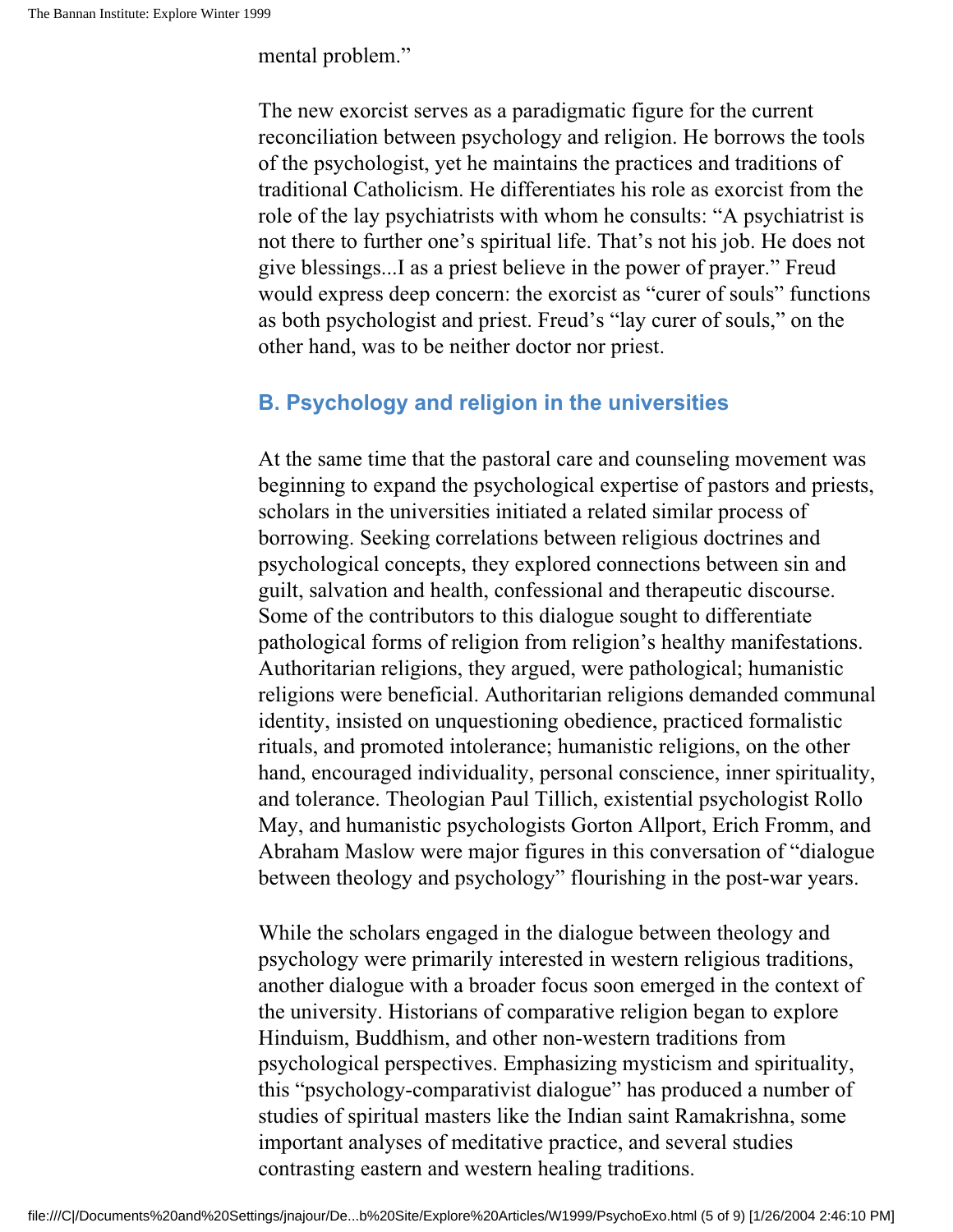The university was also the site of a related endeavor, a project we might call an "interpretive dialogue," which attempted, using a variety of methods, to analyze or explain religion psychologically. One group of interpretive theorists, the "depth psychologists" (so named because of their interest in the unconscious "depths" of the psyche revealed in dreams, symptoms, and myths), drew upon the work of Freud, differentiating Freud's war against religion from his interpretations of religion. Freudian theorists focus on oedipal dynamics embodied in religious texts and practices: they look for parricidal tensions between fathers and sons, and erotic incestuous fantasies. St. Augustine's account of his deep attachment to his pious mother and ambivalence about his uncouth father, recorded in his autobiographical text, The Confessions, for example, has attracted the attention of numerous participants in the interpretive dialogue.

Other depth psychologists engaging in this dialogue broke away from Freud's oedipal interpretations by adopting the methods of ego psychology, object relations theory, and post-structuralist theory. Erik Erikson, a psychoanalytic ego psychologist interested in the intersections of body, psyche, and society, devoted several important studies to the lives of religious thinkers. His studies of Luther and Gandhi initiated an important branch of scholarly inquiry, the psychobiography.

The psychoanalytic object relations theorists, another group of depth psychologists, revised Freud's oedipal assumptions by exploring preoedipal mother-child dynamics in religion and ritual. Jesuit psychoanalyst William Messier, for example, has produced a masterful psychobiography of Ignatius of Loyola, examining the significance of Ignatius' interrupted relationship to his mother in the psychological foundations of his conversion experience. Other revisionist depth psychologists, such as psychoanalytic post-structuralsist theorist Julia Kristeva, extend Freud's interpretive legacy by exploring the origins of taboos and rituals of sacrifice in the infant's pre-verbal "abjection" of the body of the mother. Kristeva's work serves not only to interpret the psychological origins of religious ritual but also to uncover some of the sources of cultural misogyny. Other theorists like Peter Homans, extended the depth psychological interpretive dialogue in the direction of social theory in an effort to explore the historical relation between the decline of religion and the rise of psychological modes of introspection and theorizing.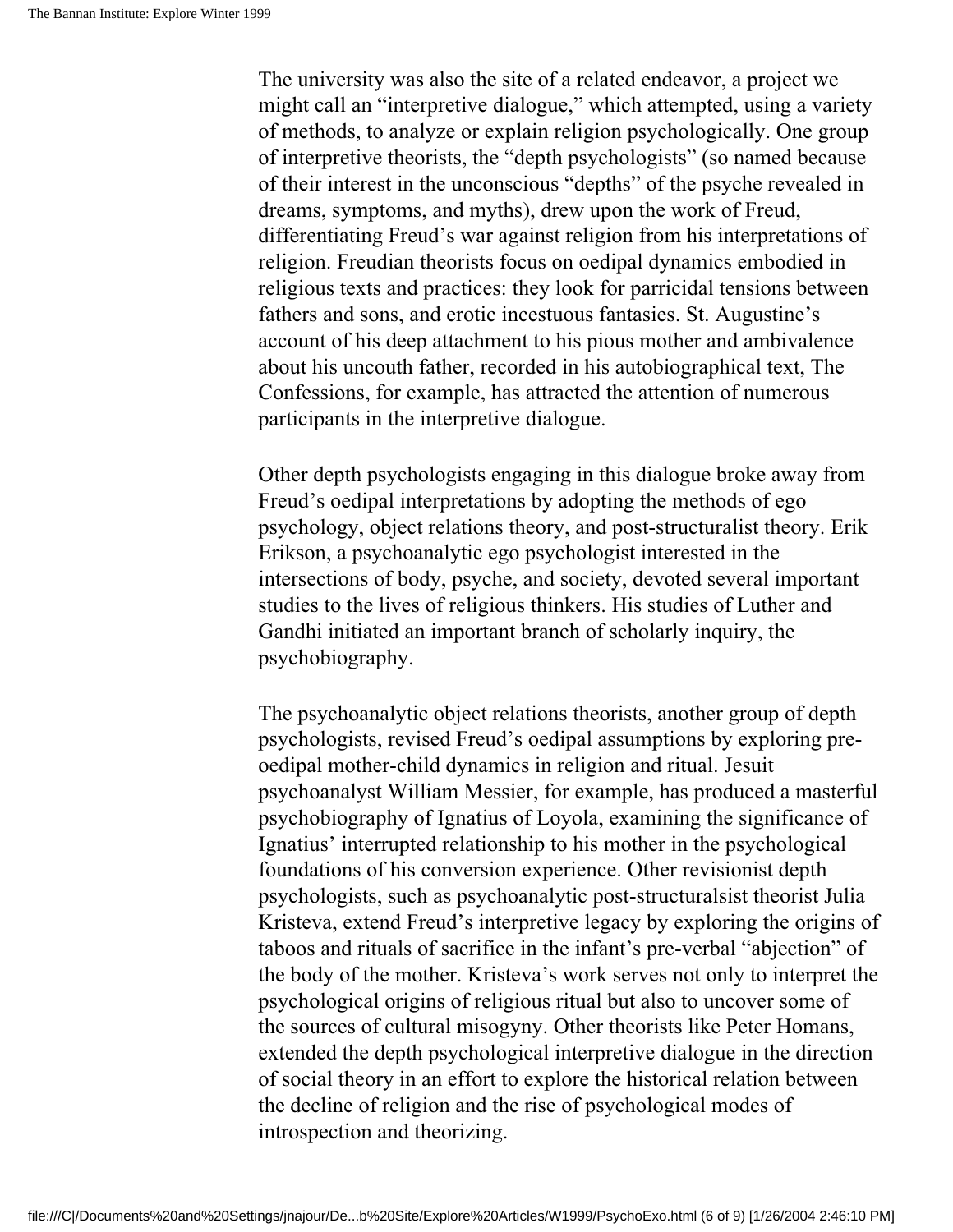The interpretive dialogue between psychology and religion utilizes other methodologies as well. Empirical studies approach religion as observable, quantifiable behavior, or as the outcome of physiological processes. Neurophysiological studies, for example, examine activity in particular regions of the brain during meditative or ecstatic states. Meditative experiences of calmness, unity and transcendence have been shown to be associated with increased activity in the brain's frontal lobes and decreased activity in the parietal lobes. The "neurotheologians" doing this sort of work do not claim that religious awe, numinous vision, or mystical experience is "reducible to neurochemical flux." Rather, they suggest, these neurochemical patterns are the concomitants of religious experience.

Thus, in the context of the university, scholars in the psychology of religion are less likely to continue Freud's war against religion than to engage in dialogue of various sorts—theological, comparative, and interpretive—with religion.

#### **C. Psychology and religion in popular culture**

Psychology and religion intersect most visibly and most directly in the realm of popular culture. In this context the relationship between psychology and religion is best described as a merger: psychology becomes religion, psychology resolves the problem of meaning, and spiritual growth is seen as part of human development. Religion is this context is typically defined as non-institutional. The explosion of popular publications on new-age religion, self-help psychology, and personal spirituality so visible in bookstores throughout America is one mark of this merger. Another is the longevity of titles like Women Who Run With the Wolves (Clarissa Pinkola Estes's examination, grounded in Jungian theory, of mythical motifs in women's lives) and A Road Less Traveled (F. Scott Peck's Freudian/Jungian guide to interpersonal relationship and personal spirituality) on the bestseller lists.

This vision of psychology as religion is shared by the transpersonal psychology movement, a movement visible in the popular arena, the clinical arena, and the university. Offering itself as a modern unchurched way to map one's religiosity—and integrating a focus on mysticism, meditation, and altered states of consciousness—transpersonal psychology constructs a form of psychotherapy that adds authentic spirituality, wholeness, and selfactualization to the goal of healthy psychological functioning.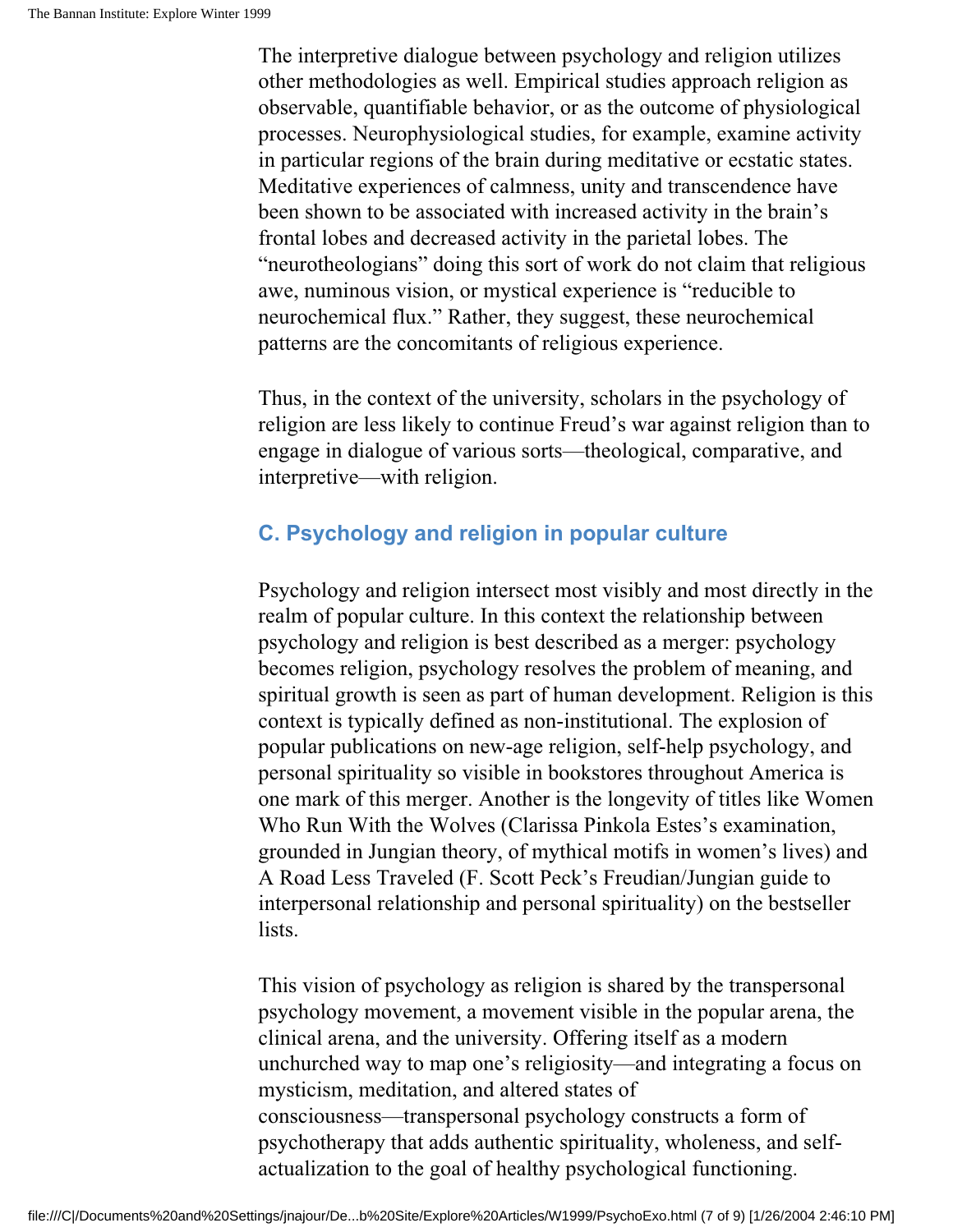#### III. Psychology and religion: The larger picture

Although the contemporary reconciliation between psychology and religion has led to a decrease in hostilities, we still have much to learn from Freud and his collaborators who battled so fiercely against religion. Freud articulated a tension that remains just under the surface today even in the borrowings, dialogues, and mergers of the contemporary culture of reconciliation.

Both the war declared earlier this century and the partnerships, dialogues, and mergers between psychology and religion are part of the larger landscape of modernity. We are citizens of a territory in which psychological and religious ideas intersect in complex and conflicting ways to shape our lives, our thoughts, our practices. In our attempts to map this territory it is important to maintain a focus on both the tensions and the borrowings, the war as well as the peace. Let us imagine the lively debate sure to emerge among the exorcist, the transpersonal psychologist, and the first psychoanalyst. The exorcist brings psychology into religion; the transpersonal psychologist brings religion into psychology; and the psychoanalyst, as we've seen, insists on the importance of a cultural and professional space for "lay curers of souls who need not be doctors and should not be priests."

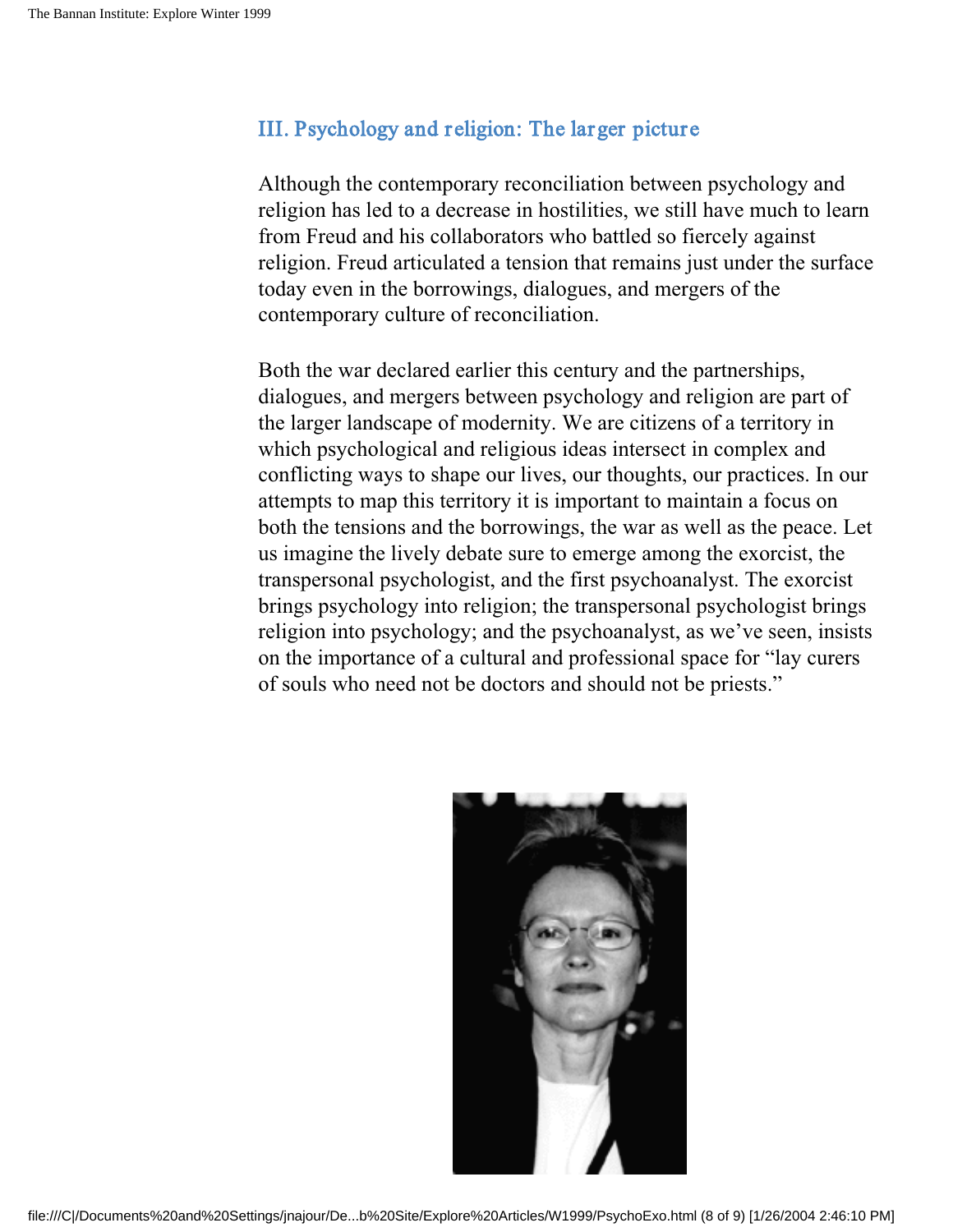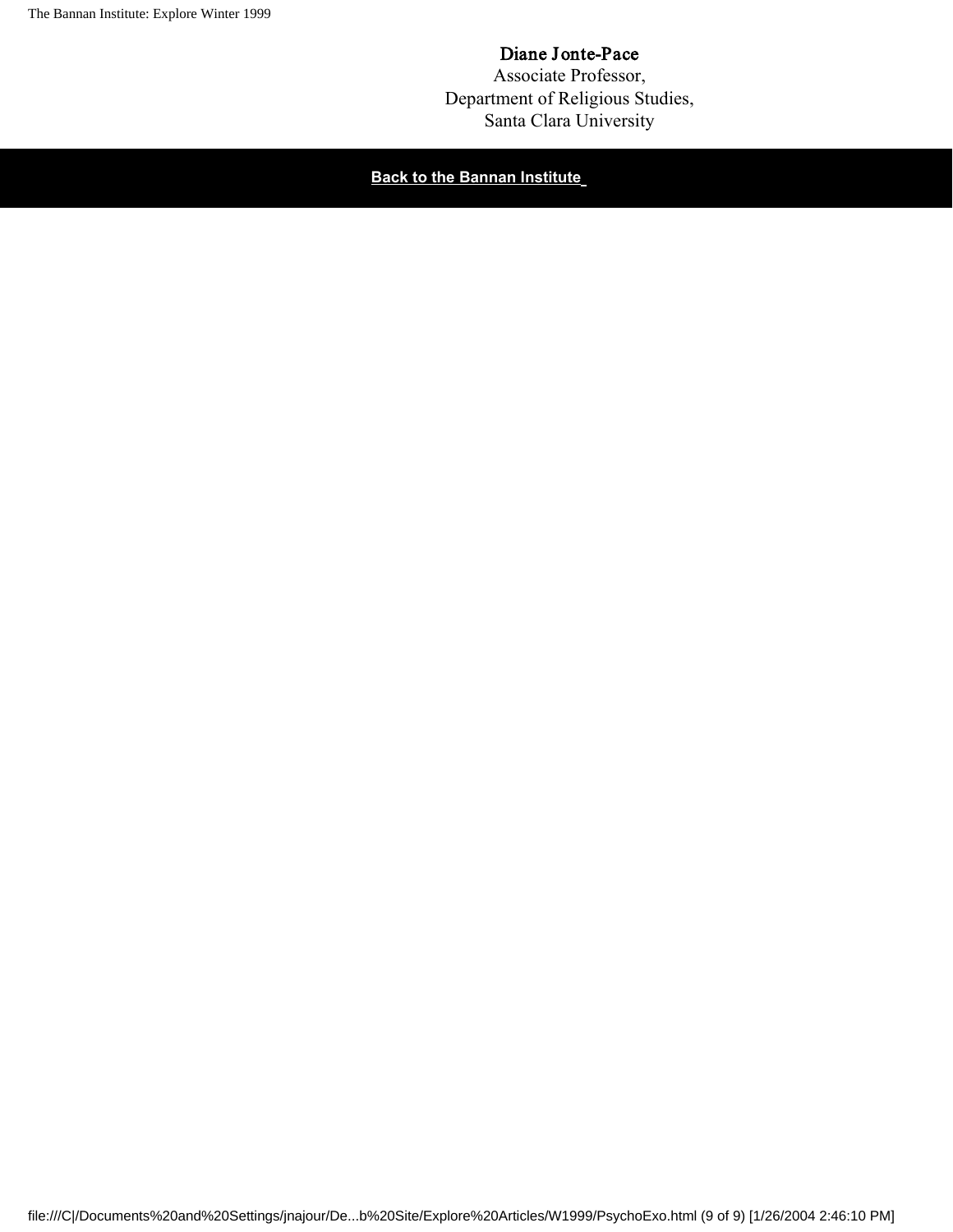#### Next Article

A new Rapproachment **Bet** ween Psychology and Religion

Previous Article

The **Psychoanalyst** and the Exorcist: Perspectives on Psychology and Religion





This man represented my first brush with the profound interlacing that marks the shared territory of psychotherapy and religion within the human soul. I came to the practice of psychotherapy as one who knew the powerful etchings of spiritual commitment over time from my own most intimate experiencing, but who knew little of psychotherapy and of what it might come to offer.

The marriage between spirituality and psychotherapy seems, at root, incontestable. In many forms of spirituality, certainly in many quadrants of Christianity, the self with its passions and inclinations is the breeding ground of much that comes ultimately to evil. Paul calls Christians to put away the old self C to put to death the old, fleshly ways of thinking and acting and to put on the "new man," the one who represents God's original design for human beings, whose fruits are love, joy, peace, faith, patience, goodness, kindness, self-control. Psychotherapy—at least the Freudian fractal I can represent—on the face of it entertains a quite similar goal in terms of transformation: where id is, there ego shall be. The id, with its insatiable and unrelenting impulses must find transformation, else we cannot exist in civilized life with other human beings.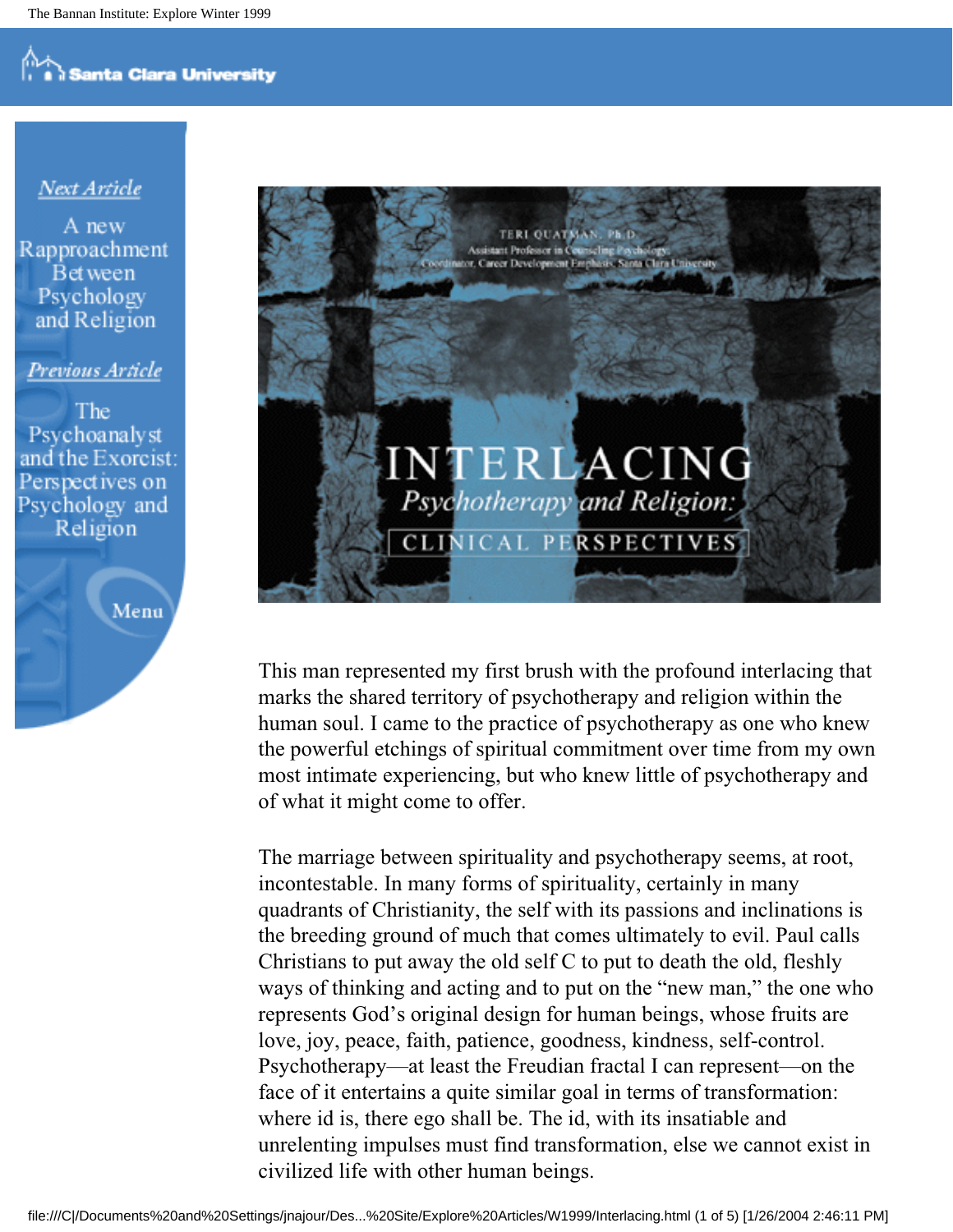So, there! We have peace. But unfortunately an unsteady and easily dislodged peace. And at the edges, the thin outlines of battleground over what is self, and what makes it need transformation. And especially, how does one come to transformation? And once transformed, what does self look like, and where is the center of will?

The battle plays out crisply in the realm of ideas, but more poignantly in struggles of people whom I as therapist see in my daily pursuits. For those who have sought spiritual transformation as a life pathway, psychotherapy seems often to represent a kind of defeat. A confrontation with their inability to "put on" the new man, or to keep him on, or to feel alive in the pursuit. Many come with a sense of profound confusion about why they can't live with the joy and enthusiasm described as the normative experience of those who are "in Christ." So their flight to psychotherapy is reluctant, and often suffused with doubts as to the legitimacy of seeking such an intuitively (for some) counter-Christian methodology.

Despite my desire to create an umbrella under which even conservative Christianity and psychotherapy can co-exist comfortably, I must admit to some discomfort. Psychotherapy and Christianity part company over something inescapably central: what one ought to do with the self. In Christianity, the self is an obstacle to transformation; in psychotherapy, it's the vehicle of transformation. From a psychological perspective, if we attempt to die to a self we have not fully encountered, we merely move it to our unconsciousness where it then has tremendous power to enact its will without our knowledge or consent. Psychologically speaking, the way to maximize our potential humanity is through maximum awareness of thoughts, feelings, impulses, desires, dreams—because awareness helps to overcome our core tendency toward self-deception and defensive denial. Psychotherapy maintains that a self unseen and unlived-into can be at least unfulfilling and wasteful and at most a dangerous proposition.

So, the daily job for me as therapist to many people of faith is the task of inviting them to look deeply and carefully—not at God—but at themselves. This change in focus often comes only slowly, and often via the medium of much debate about the possible value of such an activity. Some speak to me intermittently out of passages in the Bible that suggest that we've taken the wrong focus. Some have moments of epiphany that call them back to a more God-centered focus. But overall, slowly, carefully, the journey unfolds.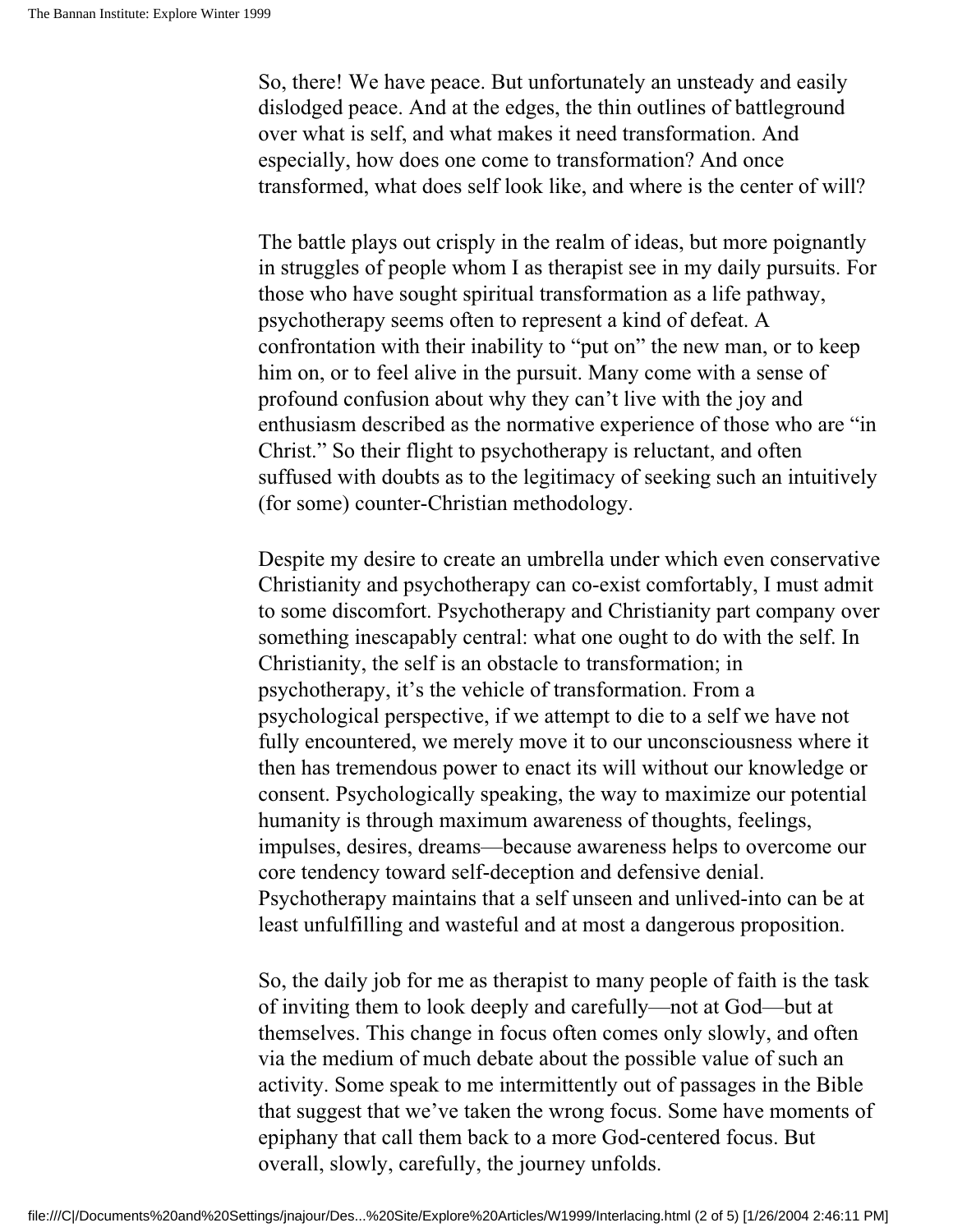In the process, but entirely as a by-product, I find that many watch themselves become less involved in their spiritual commitments: they read the Bible less, pray less, attend church less often. They often comment that they find the level of fellowship at church to be no longer satisfying because the level of honesty is no longer satisfying. They report that they've become used to speaking the truth about themselves in psychotherapy, even if it's an ugly truth. And they begin to recognize that the press to be "perfect and complete, lacking in nothing" (James) causes a sure and certain suppression of truth in the interchange with other people.

In that context, I've learned to guard well the boundaries that separate my practice from church. Several years ago, a patient confronted me somewhat angrily in my consulting office. "Why don't we ever pray together in here? I want to pray in here!" I replied with a calm I couldn't have expected at the time: "I wonder if you want it to feel in here the way it does when you're at church?" "Well, yes, I do!" she responded. I continued, "I wonder if you do?" What followed was a long discussion of the difference between the two environments. She ultimately decided that she indeed wanted to preserve the uniqueness of the psychotherapy environment, and that the two were better kept separate.

In general, what proceeds from this focus away from the spiritual and onto the self is that the painful aspects of people that brought them to therapy in the first place begin to shift — but not necessarily in the ways expected. The expanded view of self available to patients through the process of therapy causes them to focus more broadly on aspects of their lives than those they thought were their greatest difficulties upon entering therapy. Often, therapeutic change is larger and farther-reaching than the issues that prompt people to seek help initially.

The yield from psychotherapy, however, is not without spiritual benefits. What also emerges from the focus on self is the clear connection in some cases between people's concepts and constructions of God and aspects of their own [parental] experiences. For one patient in particular, the intense interplay between the harsh standards of perfection she felt from her father growing up and the projections she put onto her conception of God led her to a lonely, partnerless existence. When she was finally able to unmask the extent to which she had unconsciously fashioned God in her own [father's] image, she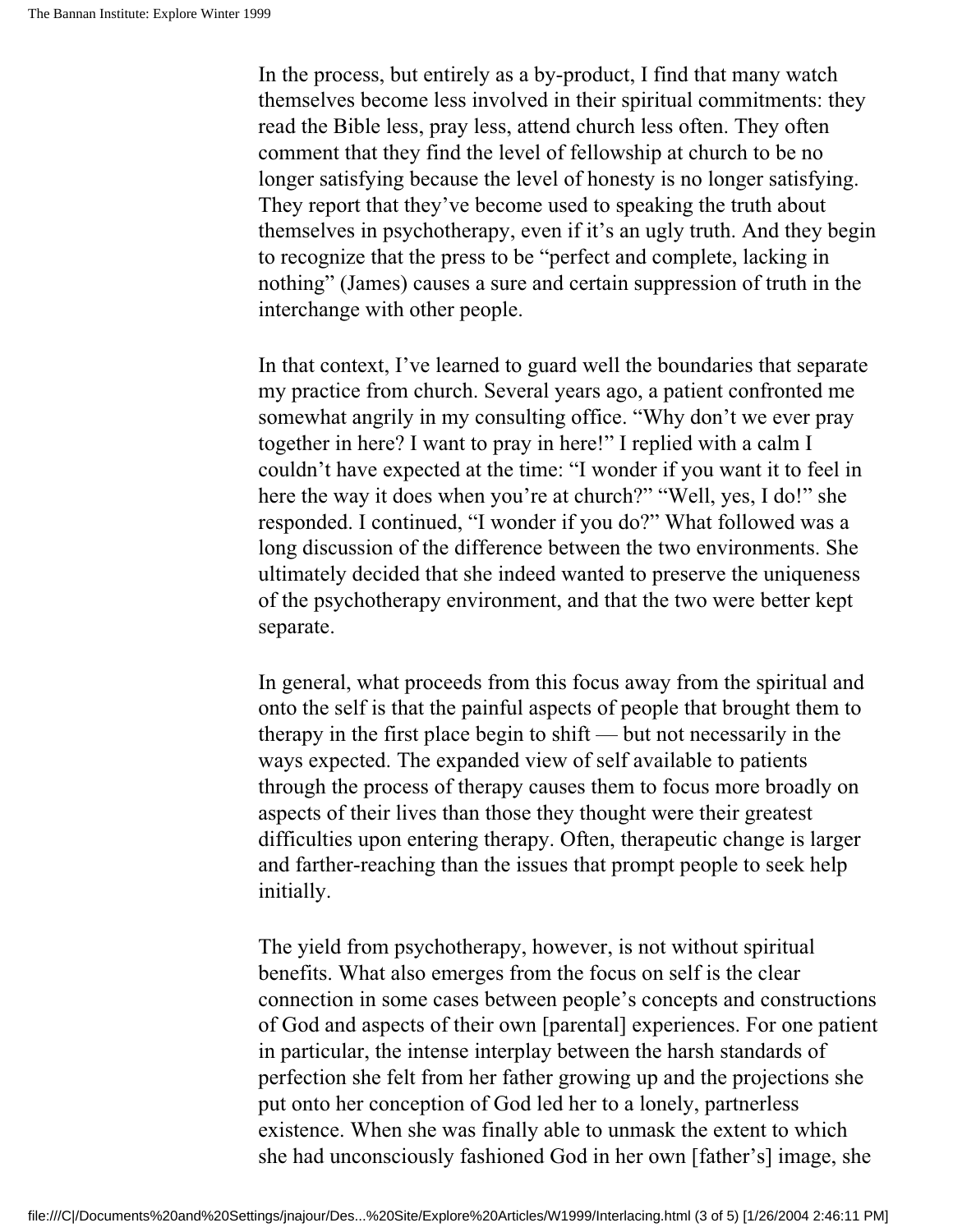was able to shift enough to open herself to a relationship which gave her the kind of companionship she had prayed for, but repelled, for twenty years.

What also emerges is a new capacity for internality, given the expansion and deepening of the experience of the self. As the boundaries of the self are expanded, so are its capacities. In essence, there is more self to bring to God, and more with which to take in spiritual resources.

Ultimately, the marriage between Christianity and psychotherapy can work, but not without difficulty and uncertainty. Like two large gravitational masses, the two pursuits cannot and should not be put together unthoughtfully, because each will powerfully influence, and even change the course of the other. One cannot venture into the venue of psychotherapy and expect to emerge unchanged in the spiritual dimensions of life. In fact, one should expect the spiritual to change in character and focus profoundly. How could it not be so? If the self is in essence resurrected and indeed transformed in psychotherapy, one's spirituality is freed from the burden of its transformative task. Freed perhaps unto the mission of transcendence, which psychotherapy was never designed to provide.



Teri Quatman, Ph.D. Assistant Professor in Counseling Psychology; Coordinator, Career Development Emphasis, Santa Clara University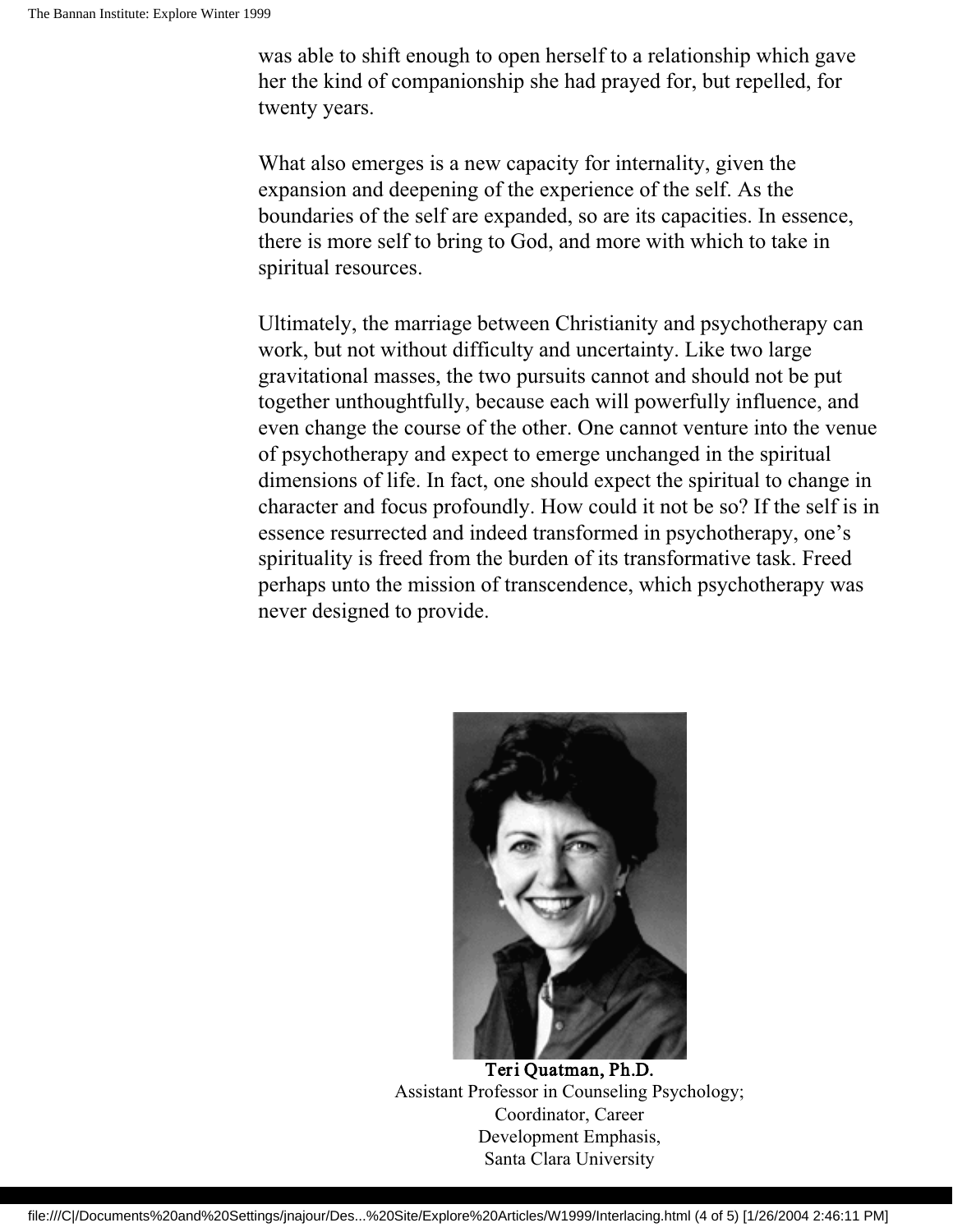#### Next Article

The Shared Ferrain of Psvchology and with Gerdenio Manuel, S.J. Previous Article

Interlacing Psychotherapy and Religion: Clinical Perspectives





The blending of psychology and religion is both a very old and a very recent phenomenon in Western culture. Religious faith and inquiry provided the original impetus for reflection upon interpersonal relations and intrapsychic human dynamics. From the Hebrew Wisdom literature, to the autobiography of Augustine, to the methodical synthesis of Greek and Christian thought in the work of Aquinas, religious thinkers took the lead in examining what would today be called the psychological makeup of the human person. Yet the blending of psychology and religion is also a very recent phenomenon due to the estrangement of psychology and religion that occurred during psychology's emergence as a modern science in the work of Sigmund Freud.

Antagonism between religion and psychology in the modern era embodies one instance of the larger conflict between the demythologizing work of Western experimental science and the generally defensive reaction of religious institutions, whose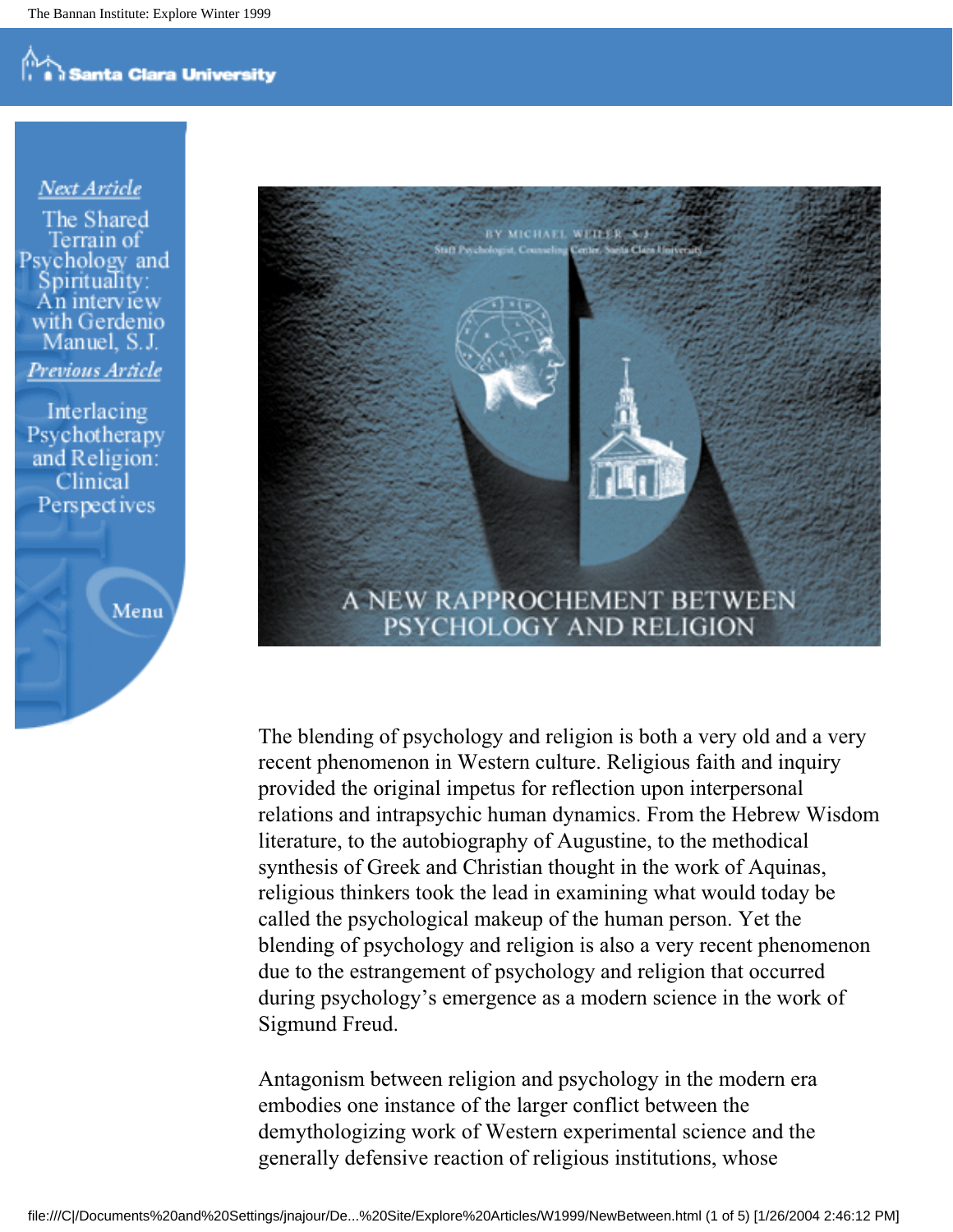fundamental beliefs were expressed in mythological and metaphorical language. The particular face given the beginnings of the science of psychology and the analysis and dismissal of religion by Freud and his successors seemed to challenge the very existence of religion and constitute an insurmountable obstacle to the incorporation of modern psychological theories into the vision of the human person espoused by the Christian churches. Freud's analysis of belief in God as a projective defense mechanism seemed to make atheism a dogma of the new scientific psychology. His analysis of human motivation and identification of the dual drives of pleasure and aggression seemed to erode the basis for any fundamental morality. Thus the churches condemned the apparently dangerous and heretical foundations of the new psychological science, and psychology dismissed religious belief and institutional religion as an irrelevant body of superstitions that would eventually be done away with by the advance of rational thought and scientific method. With some notable exceptions, such as Carl Jung and William James, the mainstream of psychological thought failed to re-open the question of religious belief until recent times.

Religion continues to cause division and controversy among psychologists and between psychologists and their clients. Surveys of the population of the United States indicate that for about two-thirds of individuals, religion plays a primary role in informing their personal values and giving meaning to their lives (Jones, 1994). On the other hand, psychologists generally value religion much less. Only about one third of psychologists report that religion plays a significant role in their lives, and among all academics, psychologists are the least religious. However, those engaged in the practice of psychotherapy show a greater tendency to identify with a religious tradition than those involved in research, and psychologists identifying most strongly as scientists have the least affiliation with traditional religious groups.

Increasing numbers of psychologists urge cooperation between mental health professionals and the integration of the religious aspect of being human into the treatment of individuals who present with mental health needs (Pattison, 1978). Indeed, as Pattison (1978) so clearly outlines in his brief history of the interplay of religious and mentalhealth professional in the United States, the integration began on the side of the churches prior to the Second World War and by the psychotherapeutic community by the middle of the 1950's. Though there still remains opposition on both sides of the divides against such cooperation or blurring of boundaries, the call by Jones "for a different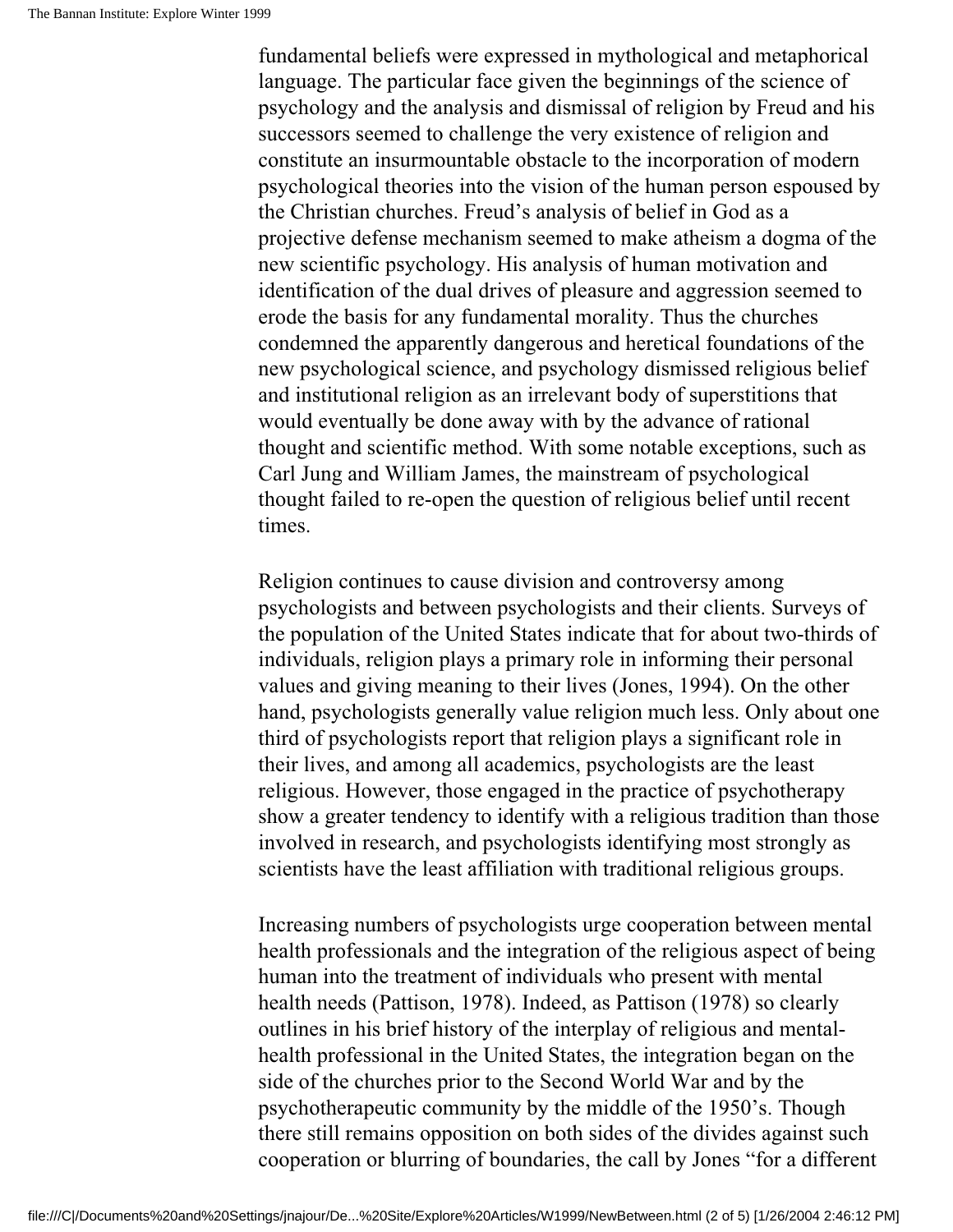sort of relationship between psychology and religion, a relationship based on mutuality and respect" has, to a large extent, been accomplished. There already exist several well-established journals that deal with the integration of psychology and religion (Journal of Psychology and Theology, Journal of Psychology and Christianity, and Journal of Psychology and Judaism) and several doctoral programs based within religious settings (Rosemead, Fuller, Baylor) that are approved by the American Psychiatric Association (APA). The term "pastoral counselor," which referred to clergy who had acquired special training in psychology, appeared as early as 1948. Mainline psychologists have also acknowledged the importance of religious dimensions of the human person. The APA has given formal approval to several church-based training centers and acknowledged the legitimacy of treating spiritual problems within the latest edition of the Diagnostic and Statistical Manual of Mental Disorders, Fourth Edition (APA, 1994). Psychologists with a personal interest in religion have found in psychological theories the means to better understand religious phenomena.

This mutual interest, if not mutual acceptance, developed due to the recognition of two underlying assumptions of psychology as a discipline. The positivist philosophy of science has given way to a new recognition that science is a human construct, itself dependent on the values and worldview of those engaged in it. In addition, the role of values and meaning in psychotherapy has been clearly described by Jones (1994). The client brings to therapy a worldview generally filled with religious beliefs about the ultimate meaning of things. Commonly the therapist brings his or her own set of beliefs as well. The earlier pretext of a value-neutral or value-free treatment is no longer tenable. The very notion of health or goodness, and the motivation for any change, must rest upon some understanding of the meaningfulness of human life. Indeed, for a great many years clergy have felt quite free to incorporate into their training for church work whatever discoveries of psychology seemed useful. As the decade of the 1960's opened, the mainstream psychotherapeutic community in the Unites States realized that the clergy and the churches offered a natural means of extending the work on therapy as well as preventative measures into the local community. Those urging further collaboration between clergy and psychologists realize the important role played by local pastors, who are much more likely than psychologists to be sought out by someone in need of mental health care.

Pattison pointed out that the entry of so many clergy into professional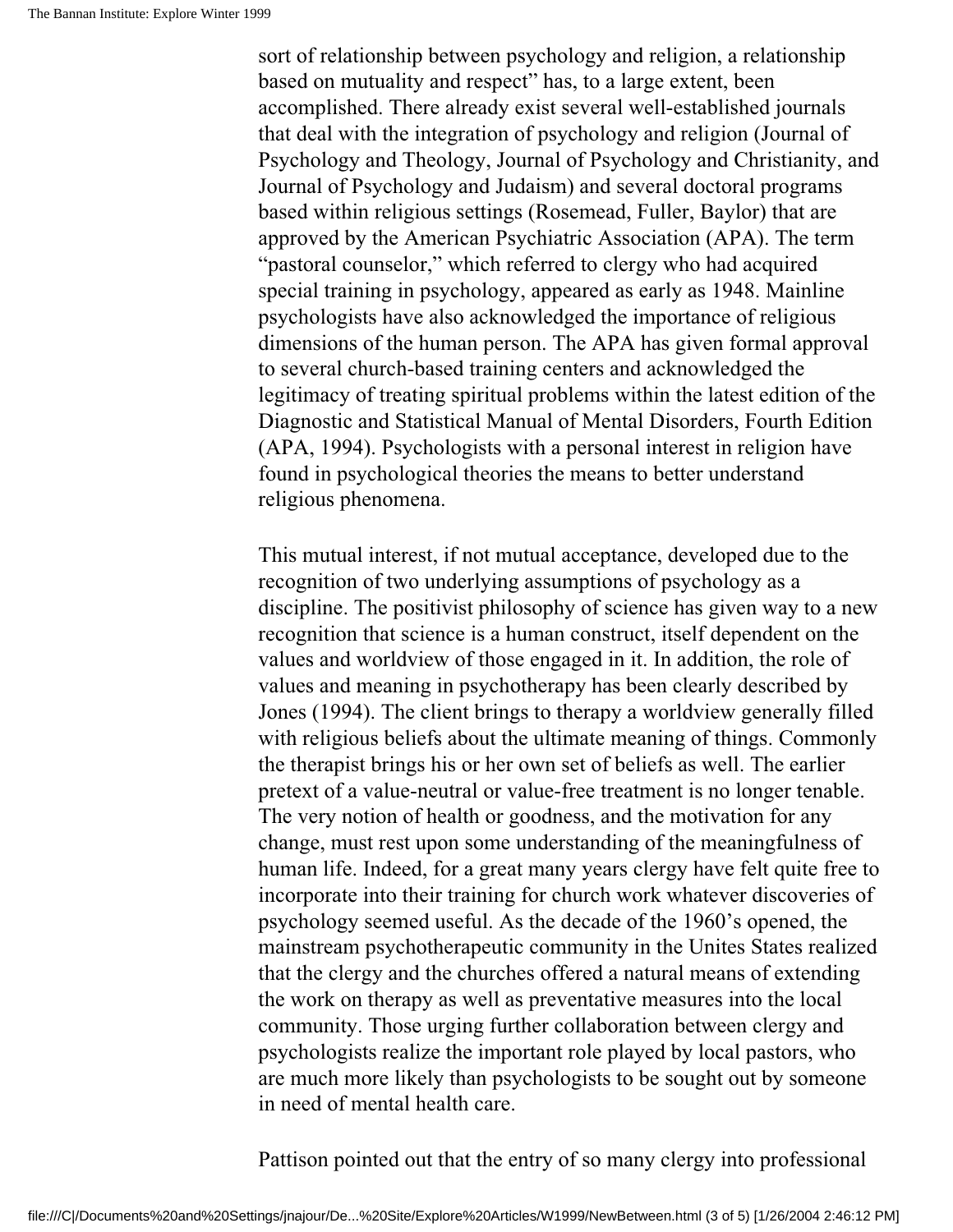counseling, the interest of psychologists in religion, and the phenomena of clergy acquiring a second training in psychology all indicate that the dividing line between religious matters and psychological problems has faded away: "there is no longer a psychiatric view and a religious view. Rather there are different views of the world and self that incorporate a particular blend of psychiatry and religion" (Pattison, 1978, p. 9). Jones goes so far as to refer to therapists as a "secular priesthood." What emerges from these psychologists is that the understanding of the human person has broadened. The bio-psycho-social model of human health and disorder has become the bio-psycho-social-spiritual model. A broad consensus among psychologists now confirms the necessity of addressing religious issues in therapy.

The second half of the twentieth century has witnessed rapprochement and increasing practical cooperation between Western religion and Western psychology. Churches and synagogues across the spectrum of Western religious belief have actively incorporated psychological treatment into the services offered both to members of their own denominations and to the public. Local churches and centers of spirituality incorporate explicitly psychological programs and topics into their presentations. Counseling centers funded by these same religious bodies offer treatment by licensed therapists. Schools of psychology sponsored by religious institutions have received approval by the APA and contribute significant numbers of psychologists and counselors to the therapeutic professions. Ordained ministers, with increasing frequency, obtain degrees and licenses to practice as psychotherapists as well as ministers within their denominations. The influence of so many individuals inevitably will continue to drive the ongoing dialogue and cooperation between institutional religion and psychology.

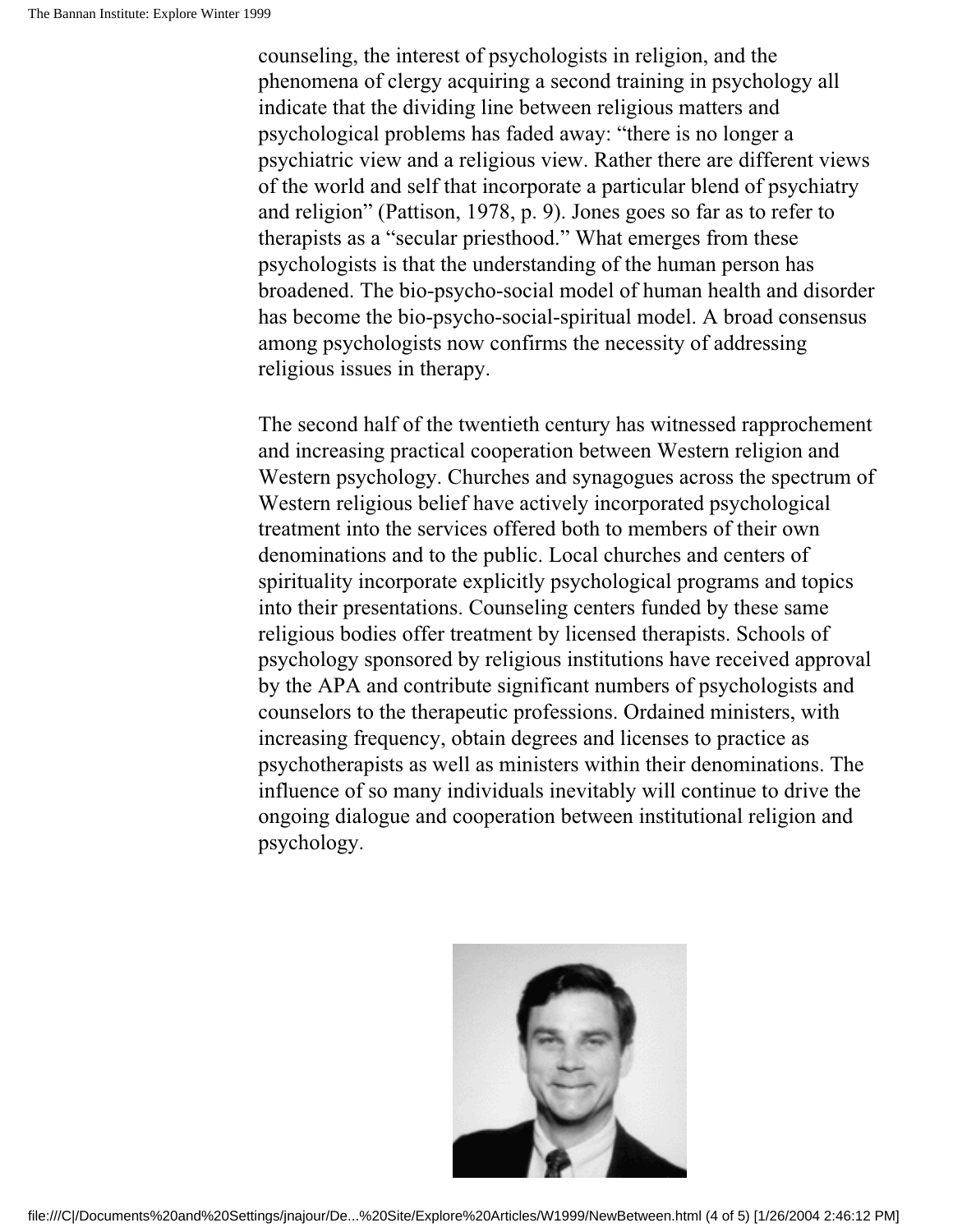

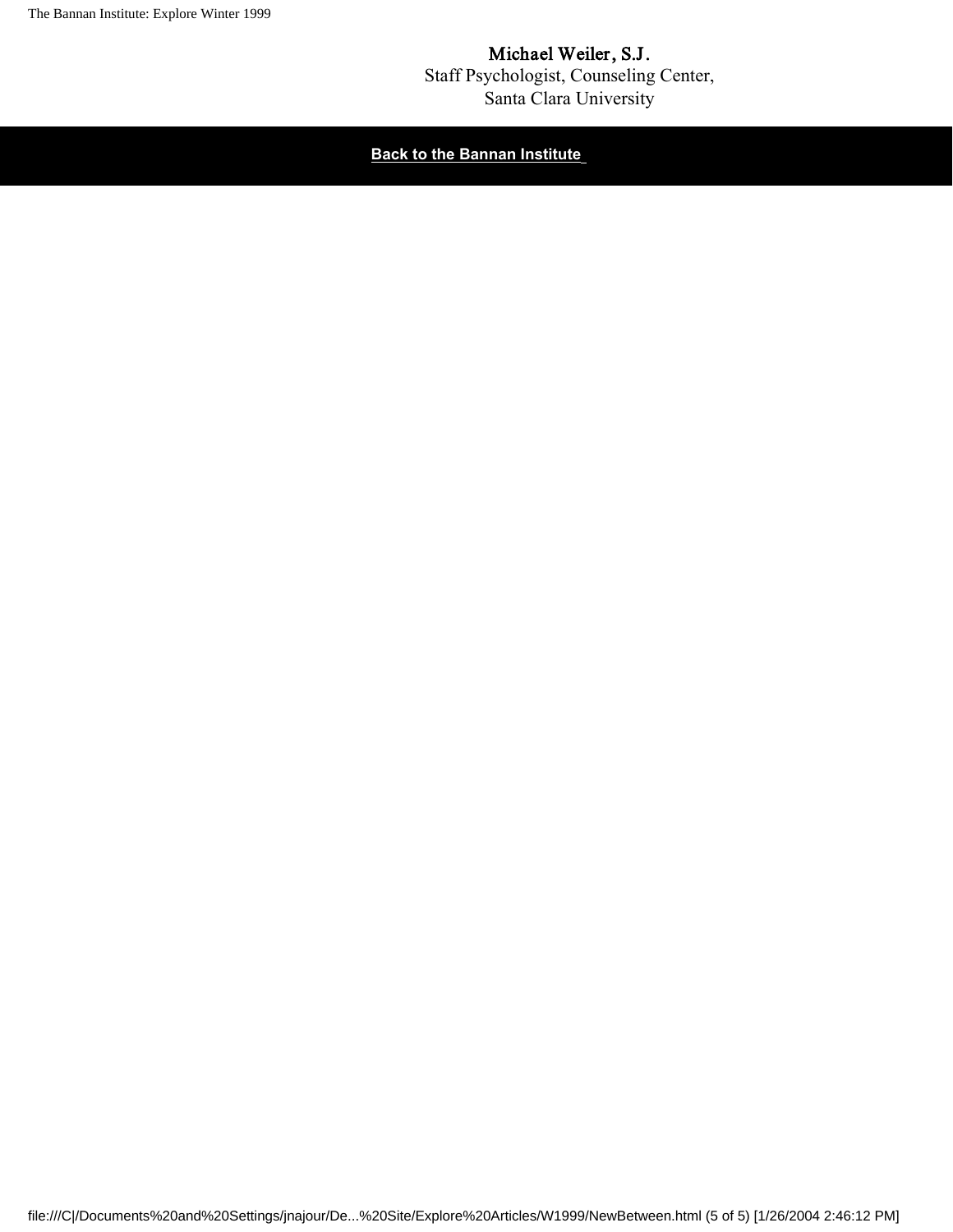#### Next Article A Unitarian Reflects

Previous Article

A new Rapproachment **Bet** ween Psychology and Religion





"Psychology can be seen to be in service to spirituality, but I think spirituality also serves the psychological dimension... I see the two as very intertwined," says Geredenio (Sonny) Manuel, S.J. In fact, Father Manuel himself is a great example of this intertwining: he became a Jesuit priest in 1978 and later earned his M.A. and Ph.D. in Clinical Psychology from Duke University in 1985. The mix of psychology and spirituality in his background has helped and enriched many aspects of his life—as a pastoral counselor, a psychologist in private practice, as an Assistant Professor in the Psychology Department, and in his own spirituality.

As a pastoral counselor, Father Manuel has found that "people can't really talk about God without talking about how their psychology works. How they understand the past, how they work through their own human history...this is the terrain of psychology as well as spirituality." But he is up front about his perspective: "When people come to me for spiritual direction, they know that my psychological perspective will still be operating."

In a clinical setting, the fact that he is a priest can be an issue. "People who come for therapy know that I am a priest," he explains, and "sometimes they will be concerned about whether certain stances of the church might affect my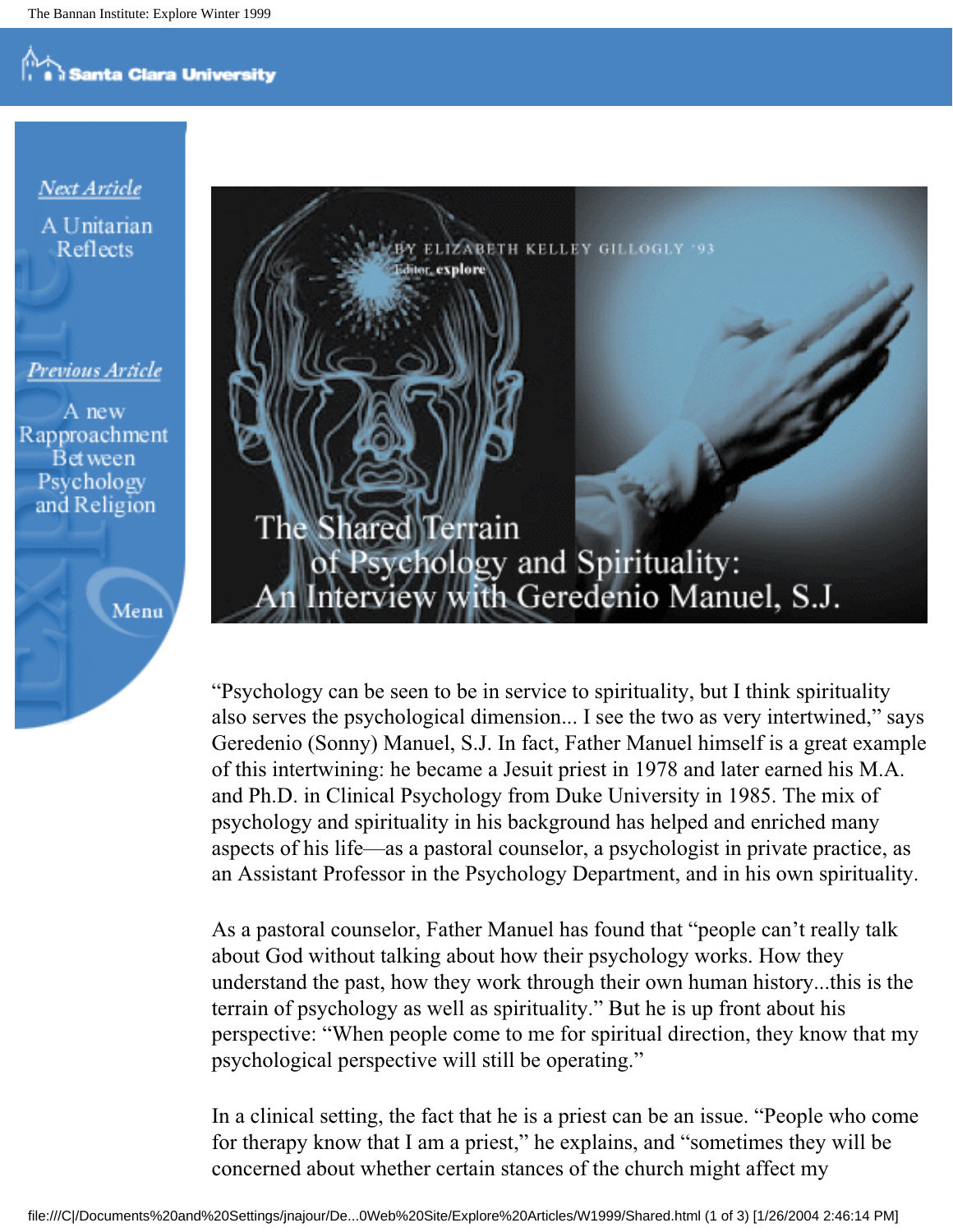judgment." He believes, however, for most of his clinical patients, the fact that he is a priest is a plus. "I think they feel an enhanced sense of trust and safety," he adds.

While his outlook about the combination of psychology and religion/spirituality in counseling is overwhelmingly positive, Father Manuel does feel a strain, at times. "Sometimes I find it a challenge for the church to really understand human experience and the diversity of human experience in compassionate ways that really reach out to the divergent and perhaps potentially prophetic ways of being in the world," he says. "When I listen to students and to people in the church, they have, often, very critical questions. These are not just theoretical questions—they come out of their human experience. What is hardest for people is when they feel left out, not included, not supported, diminished by the church's institutional positions, and I find that sometimes troubling." He adds, "I wonder how the church can better embrace their concerns so that they feel less alienated and hurt."

As a teacher in the Psychology Department, Father Manuel often finds psychology and spirituality combine in his classes and interactions with students. For instance, whenever he taught Humanistic Psychology, he says, "it always ended up being a spirituality course." Father Manuel explains that when one asks the question "what does it mean to grow as a human being?", spirituality usually becomes part of the discussion. He talks with his students about "this experience of a sense of oneness, of a transcendence, of bridging the gap between oneself and others..." While these ideas "are talked about in a different language," he says—the language of psychology— they describe "the same fundamental human experience." Students who come from religious traditions usually wrestle with and discuss these ideas first through their experience of faith, and so "they find it refreshing to arrive here again through a different path," he explains. "It ends up solidifying their faith and gives them a greater sense of freedom about their faith...Humanistic psychology supports their own freedom to take a critical stance, to choose what their own posture is going to be, to recognize their freedom and responsibility to construct meaning and to claim their own environment in the world." The end result is that these students "construct a religion and a spirituality that is more truly their own."

Father Manuel feels strongly that his background in psychology has deepened his own spirituality and understanding. In one example, he points to the ascension and how he interprets it in terms of the grieving process. "I always wondered ...why do they have an ascension 40 days after? We already celebrated the resurrection." In his clinical experience, however, Father Manuel has learned that "it takes about 40 days really to let go and come to terms...it takes a while for someone to say 'okay, I am letting go. The person I love is really with God and I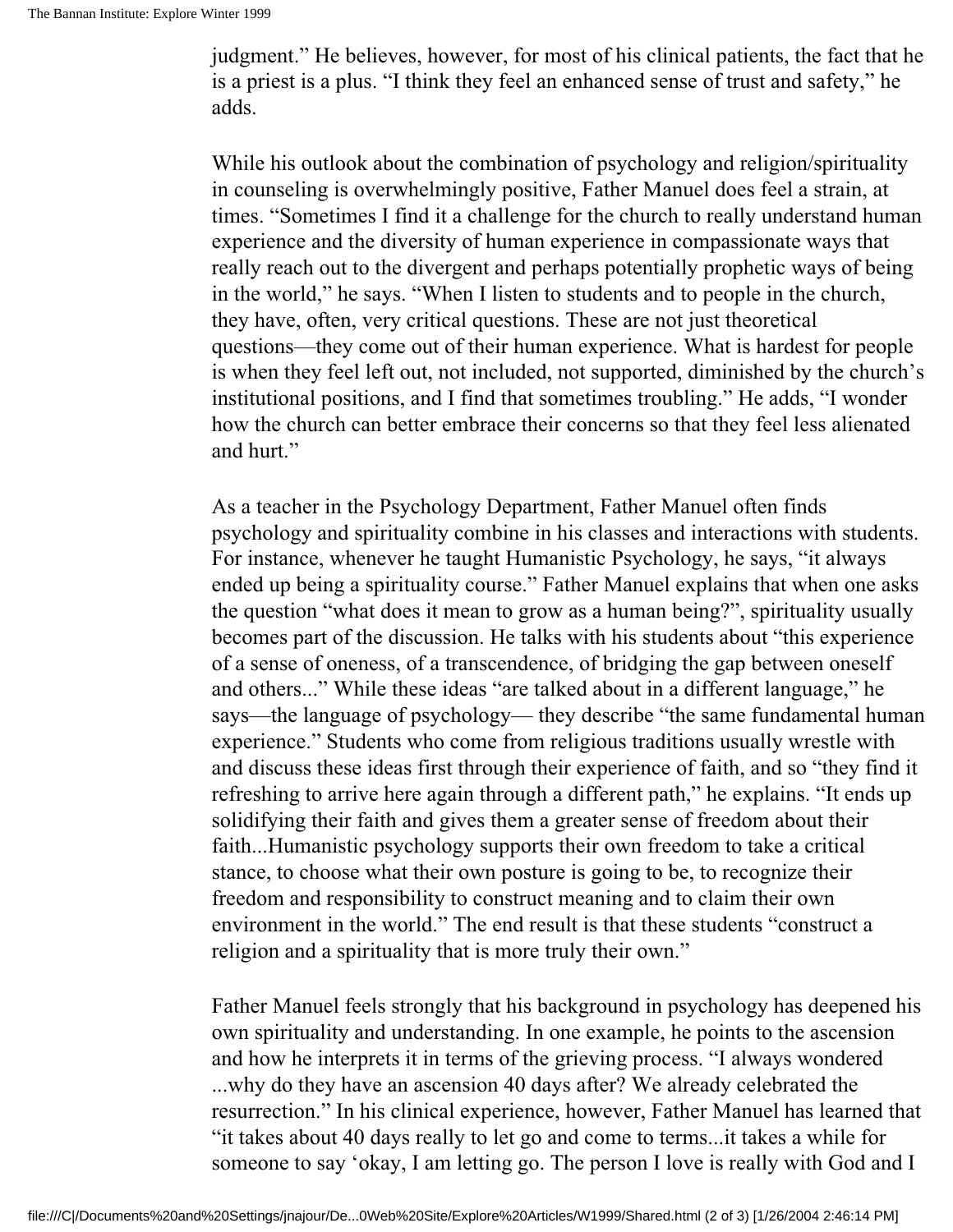am here...life needs to go on.'" The 40 days "make more sense" to him in these terms.

Father Manuel will soon begin a fellowship in administration, during which he will undoubtedly draw upon his psychological background. Though he will miss teaching on a regular basis, he is looking forward to this new challenge. "At this point in my life it will be interesting to help in the effort to serve humane education by working toward establishing a humane institution," he says.



Gerdenio Manuel, S.J.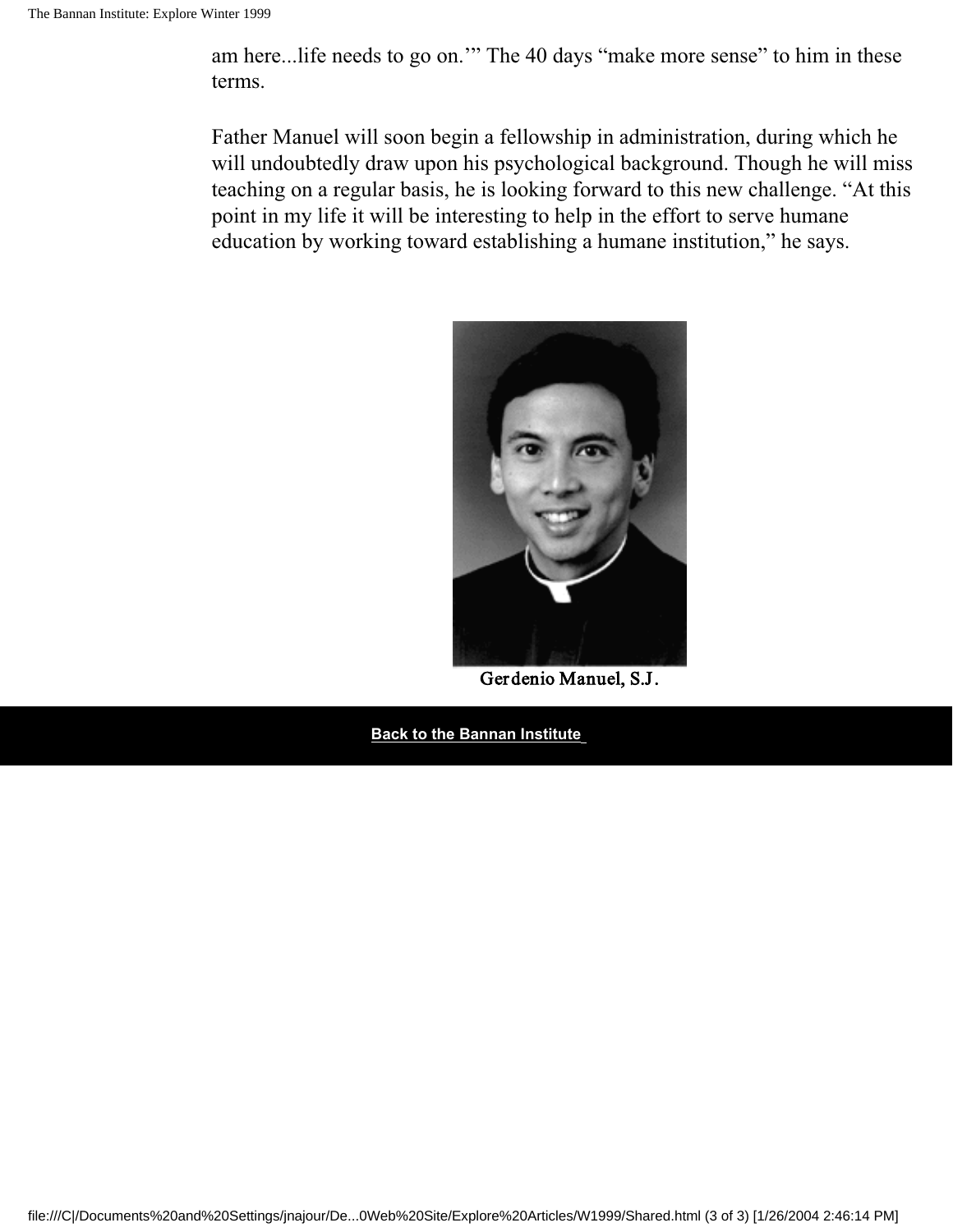#### Next Article

**SCU's Jesuit** Identity in the Eves of a Non-Christian Professor

Previous Article

A Unitarian Reflects

Menu



## Being Muslim in a Catholic University

#### BY HUDA AL-MARASHI '98 **History**

While it is well known that a Jesuit education teaches Christian values, many are unaware of the fact that a Jesuit education can also teach Islamic values. In the past three years that I have spent at Santa Clara, I have grown more in my religion than I have in my whole life as a Muslim. Somewhere in the midst of my classes and social interactions on the Santa Clara campus, I have redefined myself as a Muslim woman.

Santa Clara was not the first phase of my Catholic education. After a relatively disappointing experience with public schools, I began going to parochial school in the sixth grade. Soon religious education and weekly Mass became a part of my own routine. Even though I was the only Muslim in my entire Kindergarten-through- eighth grade elementary school, I was comfortable, happy, and well-adjusted. AU the principles my parents taught me were the same as everyone else's, and my teachers allowed me to share my beliefs whenever they differed. Participating as a Muslim within Christianity became normal and natural.

When I entered my all-girl, Catholic high school in Salinas, my initial middle- school satisfaction turned to unrest. As I learned more and more about Catholic theology, history, and spirituality, I began to realize how little I comparatively knew about my own religion. At the time I could easily explain what Bede's monastic order was all about,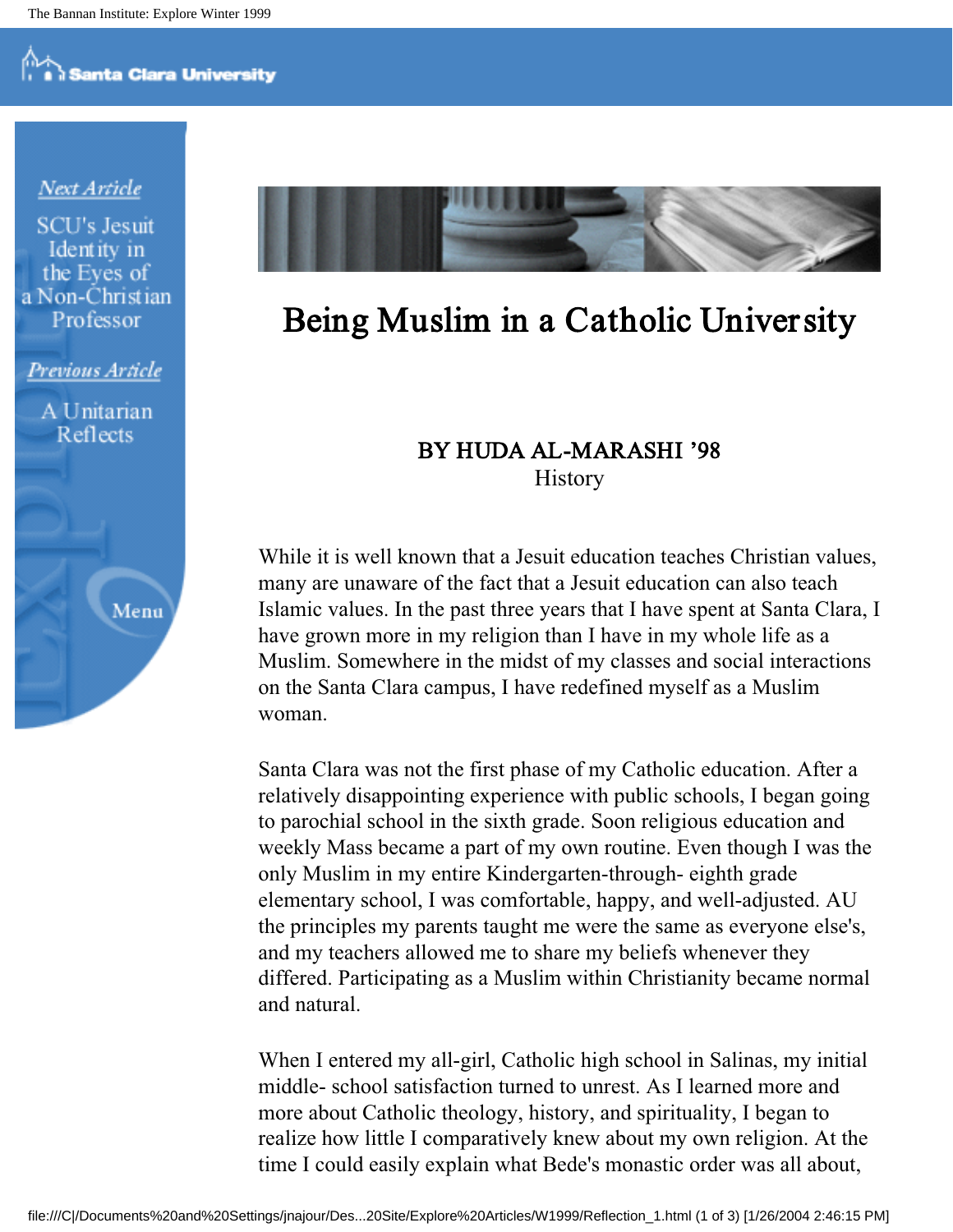but I had no I idea what Sufism was or how it had evolved. Even though I was still provided with the same opportunities to discuss my faith with my classmates, I wanted and needed more. I longed to be in an environment where I was not the only Muslim in my school, and more importantly, I was eager to be in a place where I could get all my questions about my faith answered.

After I decided to attend Santa Clara University, I dismissed the hope of ever settling these issues in college. I anticipated that more Catholic education would simply generate more internal conflicts and even fewer resolutions. I could not have been more wrong. At Santa Clara, I attended my first classes on Islam, and for the first time in my life I was a part of a Muslim community.

Through both religion and history courses on or related to Islam, I was forced to reexamine the beliefs I had merely accepted for so long. Challenging me to think analytically, my courses pushed me to enter into an academic discussion of my religion and tradition. Reading religious texts, studying Arabic, and researching Islamic issues, I found myself completely immersed in the study of Islam. My professors even arranged independent study courses so that I could focus my intellectual pursuits further. with their help, I was able to go on the Haj, or the pilgrimage to Mecca, during the spring quarter. It was an incredible and life-transforming experience. Reflecting on my education, I think it is remarkable that a Catholic university has the resources and the diversity to provide an Islamic education.

Not only is Santa Clara turning out students well-versed in Islam, it is also fostering a Muslim community on its campus. There is an active Muslim Students' Association (MSA) that sponsors events yearly on both religious and political issues. Among these events is an interfaith dialogue between a Christian, Jewish, and Muslim representative, and an Islamic Awareness Week consisting of lectures and a cultural fair. Also, during the month of Ramadan, we have dinners on campus so that Muslim students can break fast together. Celebrating religious events as a member of this group, I found the support system I had always dreamed of having. In our weekly meetings, I discovered an environment where I could openly discuss the challenges of being both Muslim and American. It is SCUs commitment to diversity that has helped to nourish such a thriving Muslim student community.

Even though I did not expect it, I found a living form of Islam on the Santa Clara University campus. My classes and my experience as a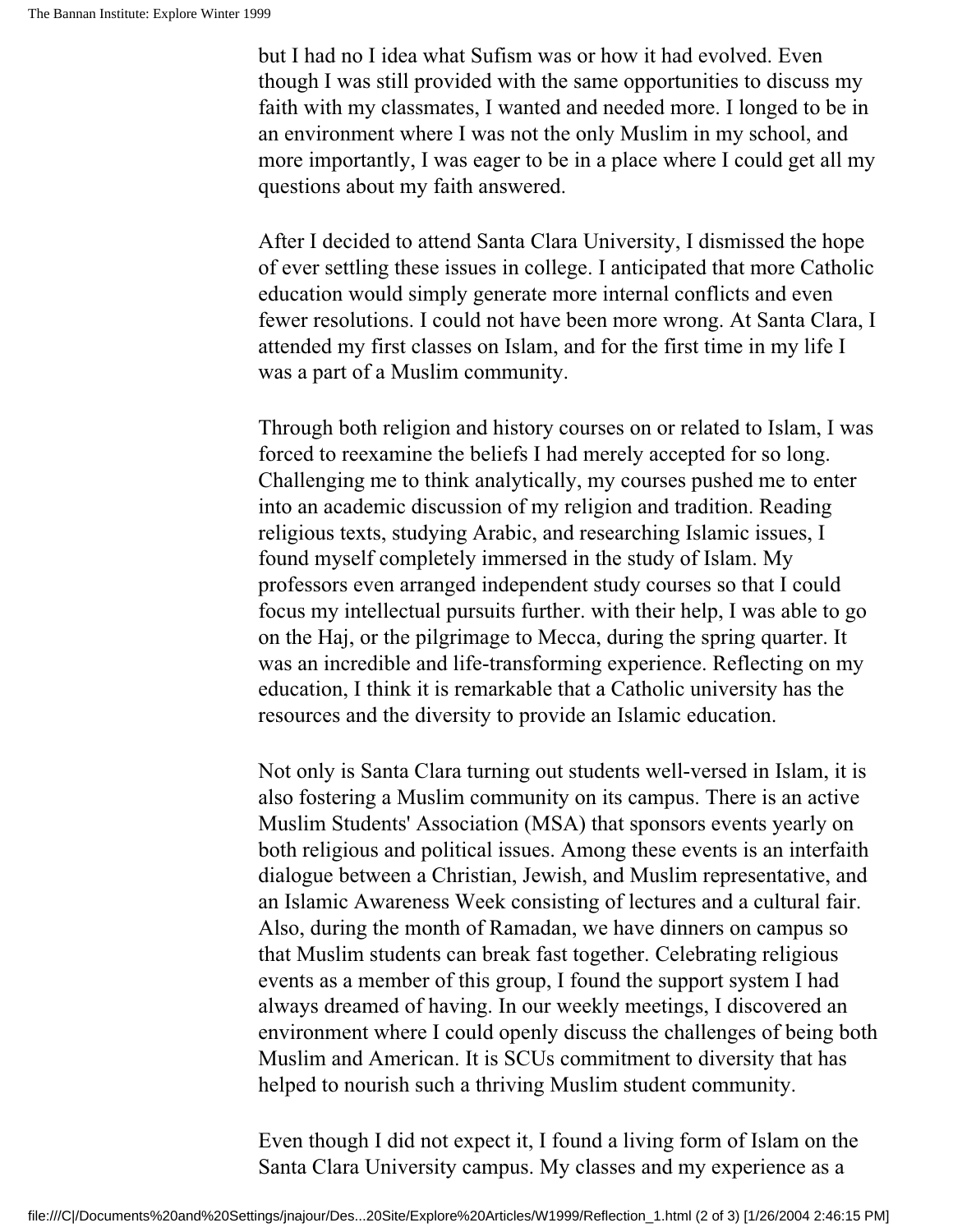part of the MSA allowed me to rediscover my identity as a Muslim. As I graduate this spring, I feel renewed in my faith and inspired to continue studying Islam in graduate school. Imagine that - a Catholic University has essentially created an Islamic scholar. My experience demonstrates that there is true diversity on this campus and that beneficial and fruitful interfaith dialogues are taking place.

As I move on to the next phase of my education, I know that my understanding of Islam has been enriched because I have studied it within a plural environment. Learning about one religious tradition within another creates an awareness of the fundamental harmony between all of God's revelation. This recognition of the inherent similarities between God's faiths is a profound sensation beyond comparison. I now truly appreciate the benefits of being in an environment where several systems of belief nurture and support each other. Santa Clara's ability to teach Islamic and Christian values side by side is a testament to the true meaning of Jesuit education.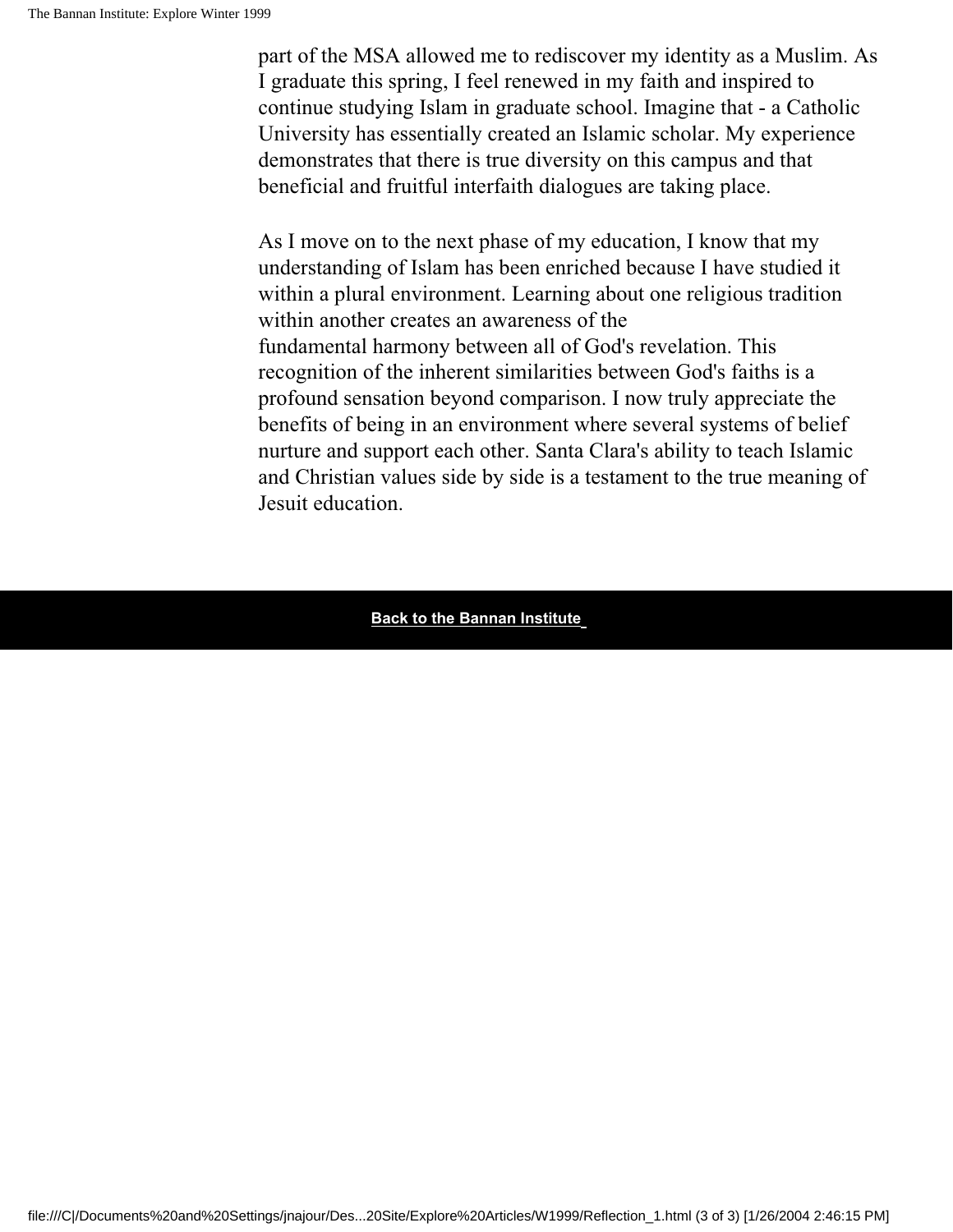#### Next Article

Ad Majorem Dei Gloriam: The Strength of a Jesuit Education

#### Previous Article

Being Muslim in a Catholic University

Menu



## SCU's Jesuit Identity in the Eyes of a Non-Christian Professor

**BY SUKHMANDER SINGH**

Professor of Civil Engineering; Chair, Department of Civil Engineering, Santa Clara **University** 

When I joined the Santa Clara University faculty in 1986, I was full of mixed feelings. I was excited to teach at this reputable school that excels in teaching the whole person, but was apprehensive about how a person like me, who is not only a non-Catholic but culturally and visibly different, would fit into this environment. I had been exposed to Catholic schools in the past—My wife, who is also an Indian, had studied at Sacred Heart school—and I had, at times, interpreted them as being a bit inflexible. However, as the years rolled by, a wealth of experiences and information brought about changes in my thinking.

What has impressed me the most is the University's stance on social justice and religious and cultural diversity and more recently, its emphasis on integrated learning. It is indeed commendable. The degree of tolerance and camaraderie among the faculty, known as the "community of scholars", does create an environment of personal and professional growth. I also feel inspiration from the tradition and climate of this truly beautiful campus.

7 When I looked into my own faith/religion (Sikhism), which enjoins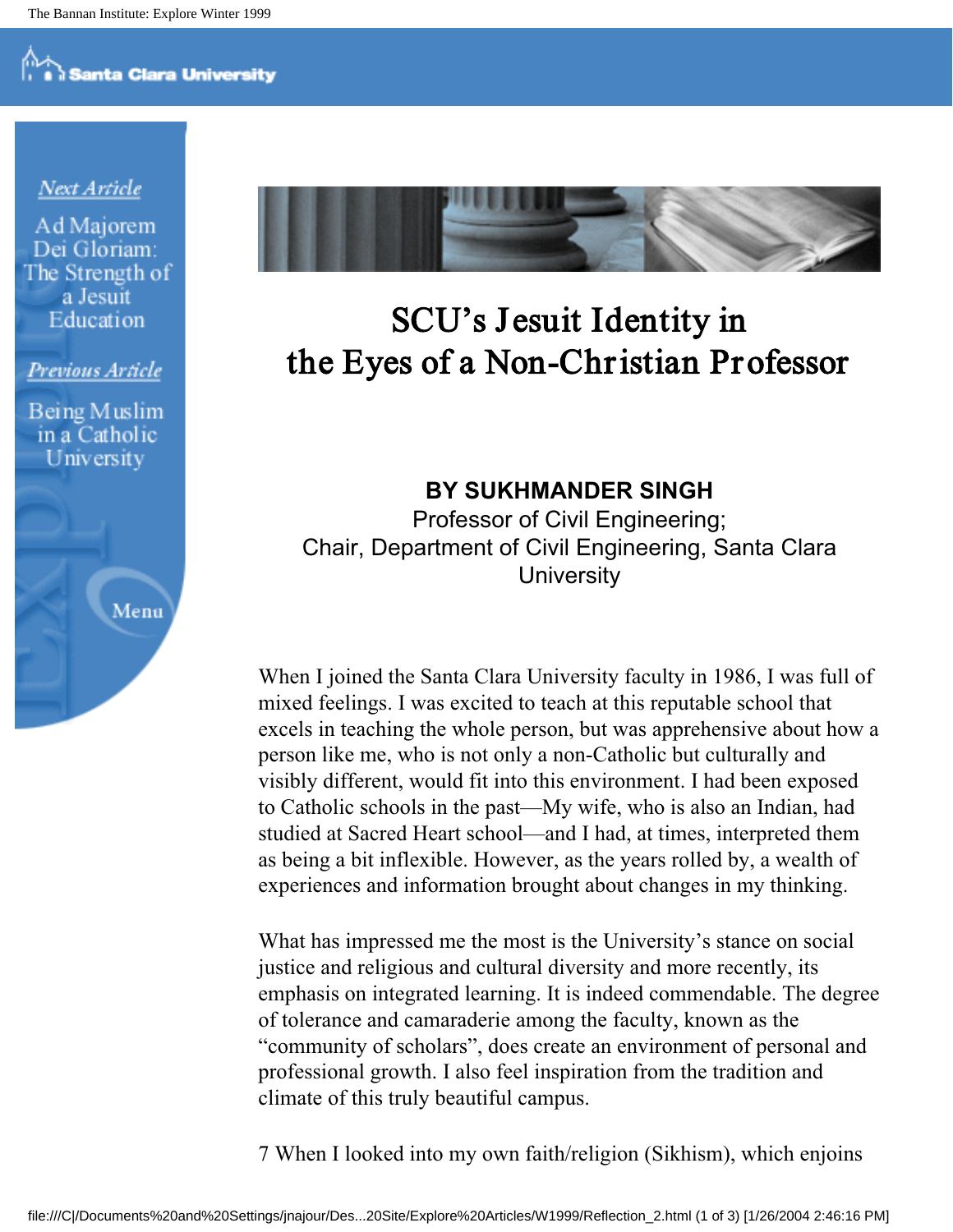me to believe in hard work, sharing, and caring in the name of God Almighty for the establishment of a just society for all mankind, I felt relieved at the thought that there is no conflict in being a good Sikh, a good American, and a good teacher at a Jesuit school.

The degree of tolerance, not forcing one's views, and mutual respect are perhaps to a great measure due to Santa Clara's Jesuit tradition and the policies followed by its administrators. Bad-mouthing among the faculty, often noted in some other schools across the nation, is minimal here. Courageous stands by the University against research funding for the development of weapons of mass destruction and the upholding of the freedom of expression are some of the incidents that have impressed me about this University. I have heard a story of a Jewish professor who came to teach business at Santa Clara after his retirement from Stanford. He found Santa Clara to be more free and tolerant than Stanford. A different kind of experience was noted by an engineering professor who perceived that, since SCU is essentially a liberal arts University, professional schools such as engineering might not be looked after equally well. But the same professor, however, would find that Santa Clara's well-balanced core and emphasis on teaching the whole person does produce some of the most successful engineers.

As I was having lunch at the faculty club one day trying to search for Catholic identity and its manifestation, I asked my colleagues "what if five wise men visited SCU for five days and all the visible signs of its being a Jesuit school were hidden, would they be able to identify that this was a Jesuit school?" To my amazement, this turned out to be a very difficult question for most of them to answer. One may observe the orderliness, cleanliness, and the serenity in the beautiful setting of the campus reflecting perhaps a certain degree of moral, civic, and ethical values among the faculty and students. My daughter who graduated from SCU would often discuss the important role the University core curriculum plays in shaping the climate at Santa Clara. The core curriculum, which requires three religious studies courses and an ethics course, is obviously guided by the value system embodied in Jesuit tradition. This core curriculum also brings consciousness to global and national issues. Consequently, there may be less of a tendency to let matters go out of hand or beyond the limits of decency. This is not to say that there is a complete absence of unpleasant incidents, which may arise out of ignorance or perhaps hatred. These may never be eliminated because, according to one religious studies professor, some students may study a course for a grade but may never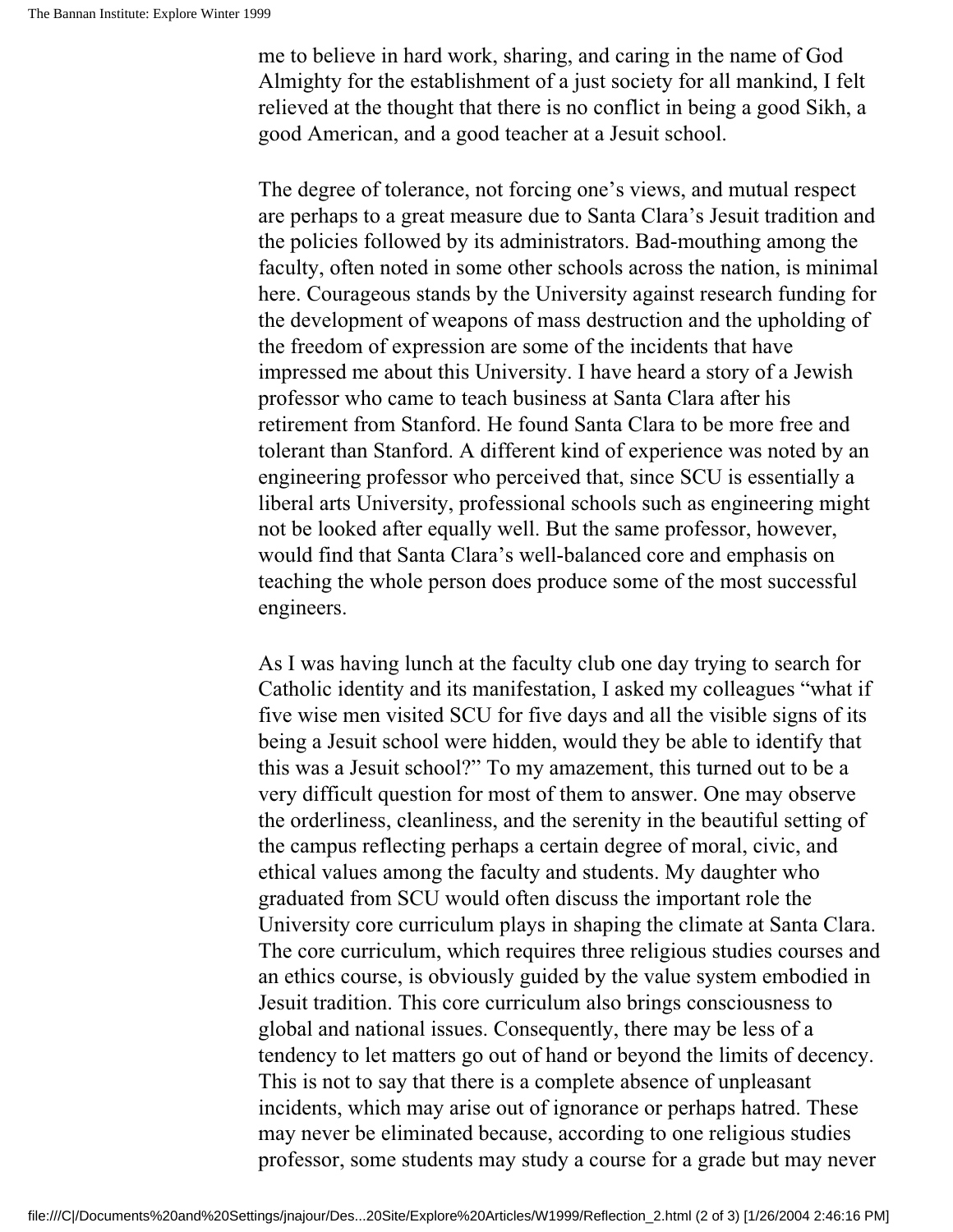learn to respect another culture or religion. Student clubs/societies on campus have their part to play and they do a fine job. However, a celebration or event hosted not by a student club but by the University on a University-wide scale may bring home the importance of a subject better.

All in all, the genuine feelings of warmth, friendship, caring, and concern for others which exist on this campus are some of the most remarkable features/manifestations of its history and background. Companies who employ our students often pay a great compliment, saying that a typical Santa Clara student is a giver and hence a valuable asset to the company, and that is what I have learned and experienced as well.



SUKHMANDER SINGH Professor of Civil Engineering; Chair, Department of Civil Engineering, Santa Clara University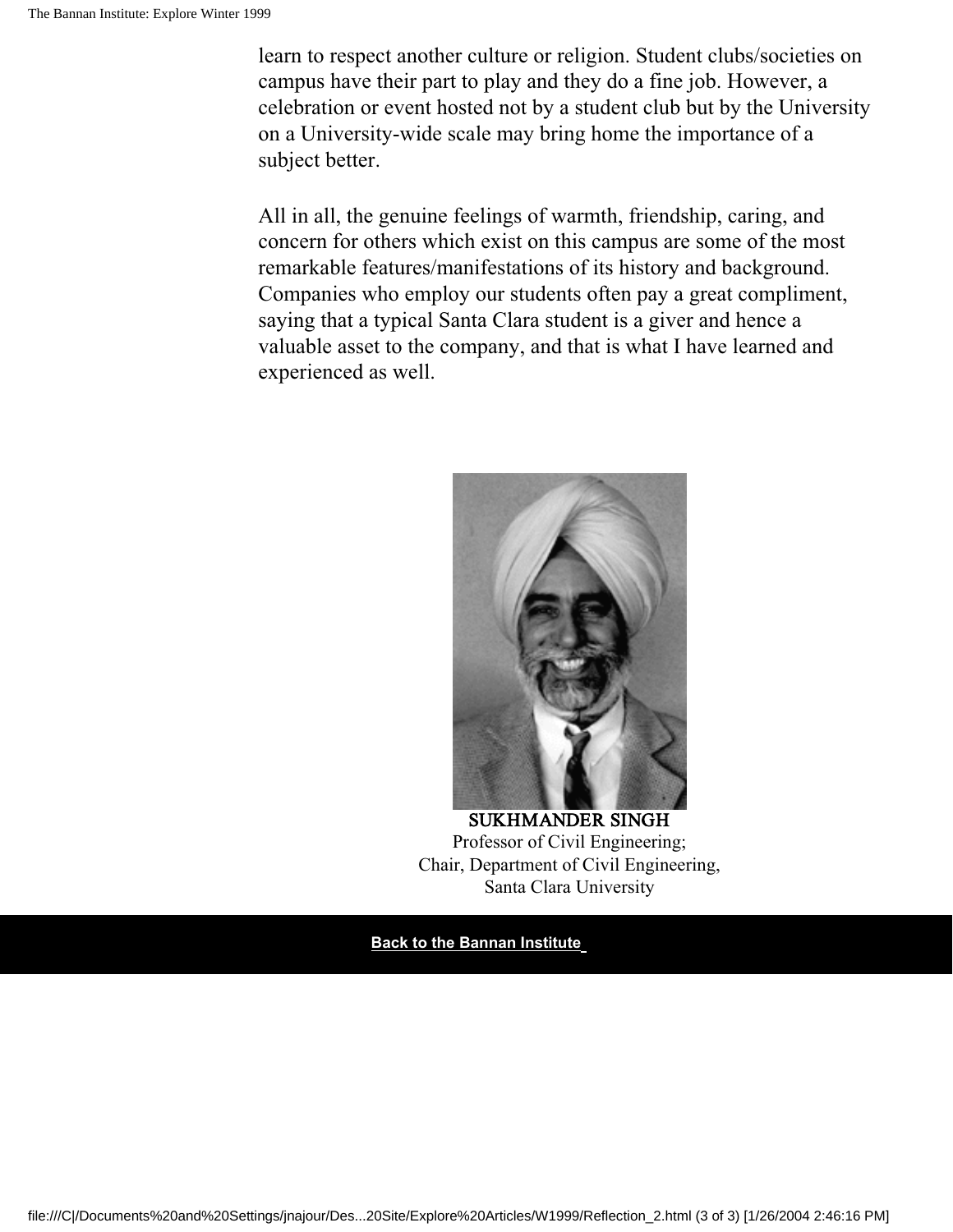#### Next Article

Reflections of a Jewish **Faculty Member** at SCU

#### Previous Article

**SCU's Jesuit** Identity in the Eves of a Non-Christian Professor

Menu



## Ad Major em Dei Gloriam: The Strength of a Jesuit Education

BY John C. Peiffer II '98 Classics and English

When I finally decided that I would attend Santa Clara University, I had little or no understanding of what a Jesuit education entailed. I knew that a Jesuit school was Catholic, but beyond this I was quite uninformed. I knew nothing of the Jesuits' fundamental belief in the education of the whole person. In the beginning, therefore, Santa Clara was an ideal university because of its proximity to my family (who live in the east San Francisco Bay Area) and its good academic reputation. I was completely unaware that I would be participating in such a great educational and spiritual tradition. In retrospect, I could not have anticipated the scope of the influence of the Ignatian spiritual and educational tradition on my life.

Last June, I graduated from Santa Clara with a B.A. in Classics and English and minors in Latin and Medieval & Renaissance Studies. My coursework at SCU closely followed the curriculum of the traditional Christian humanistic education that this University still values, as indicated by a number of the University CORE requirements, even as innovative programs are implemented. Having come from a public education background, I found the attention to religion, ethics, and morality in many of my classes was an exciting and challenging component to classroom discussion, a component that enhanced my understanding of literature, history, and current events, among other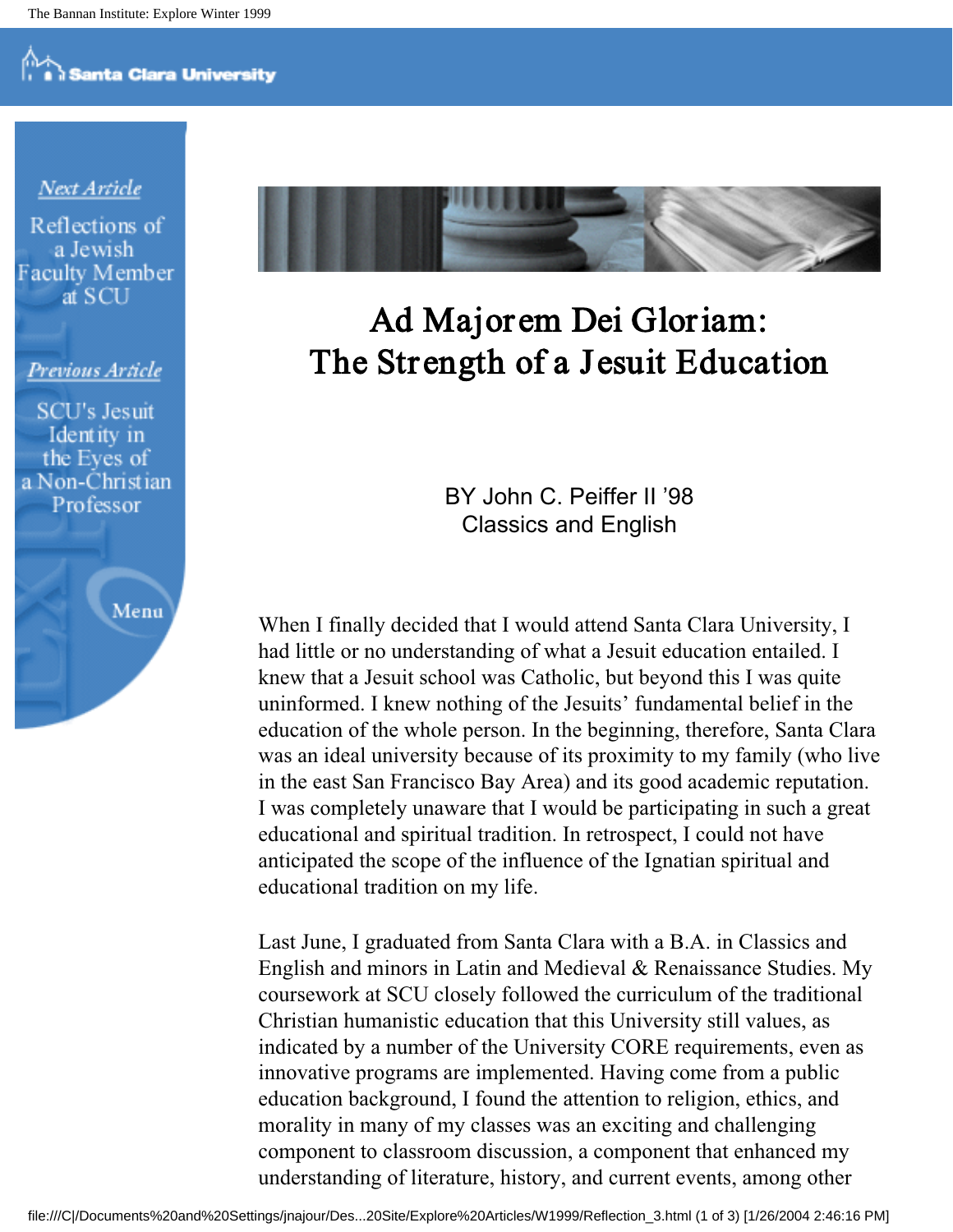things. I was encouraged when I discovered that faith and morality can be strengthened in the classroom in addition to in the Mission Church.

In his Tusculan Debates, the Roman statesman and lawyer Cicero tells us that "Nature has put into all of us an insatiable desire to seek the truth." Cicero suggests a universal desire—truth-seeking—to which SCU has responded. In an age where every organization ranging from car dealerships to apartment complexes to software development firms has a mission statement, it becomes difficult to distinguish between a true mission and a clever public relations tool; SCU has a true mission to educate future leaders of this world who are morally and ethically obliged to seek truth and justice. Furthermore, I believe that SCU actively seeks to fulfill this mission through its curricular, cocurricular, and extracurricular activities.

How do we measure the success of the University's mission? Talk to the students who are experiencing Jesuit education at SCU and hear about the ways in which they are serving others; talk to the faculty and staff members involved in organizations such as the Action Community Teams (A.C.T.) and Morning Ministry. Such conversations reveal that SCU is one of those rare organizations with a mission statement in action. The beauty of Santa Clara's education and purpose, however, is that charity and social justice are not ends unto themselves. On the contrary, as the Jesuit motto tells us, all of these things are done ad majorem Dei gloriam; therefore, pivotal to our moral and ethical formation at Santa Clara University is a belief that we do all things to God's glory. This worldview allows each graduate to pursue that special vocation to which he/she has been called—whether the call is to the religious life or education, full-time service or business—with an understanding that he/she is responsible to work towards ethical and moral behavior within his/her sphere of operation and in the world at large. Regardless of the vocational path chosen, Santa Clara graduates go forth into the world with this sense of mission which permeates the University community.

In my own case, I believe so strongly in the Society of Jesus and what its members have given to me intellectually and spiritually that I have decided to participate in the Jesuit educational endeavor at the secondary school level. I am fortunate enough to have been appointed to a position teaching freshman and sophomore English at Bellarmine College Preparatory in San Jose. As a teacher at a Jesuit high school, I seek to instill in my young students the same values which Santa Clara gave to me. I encourage them to seek the truth above all else through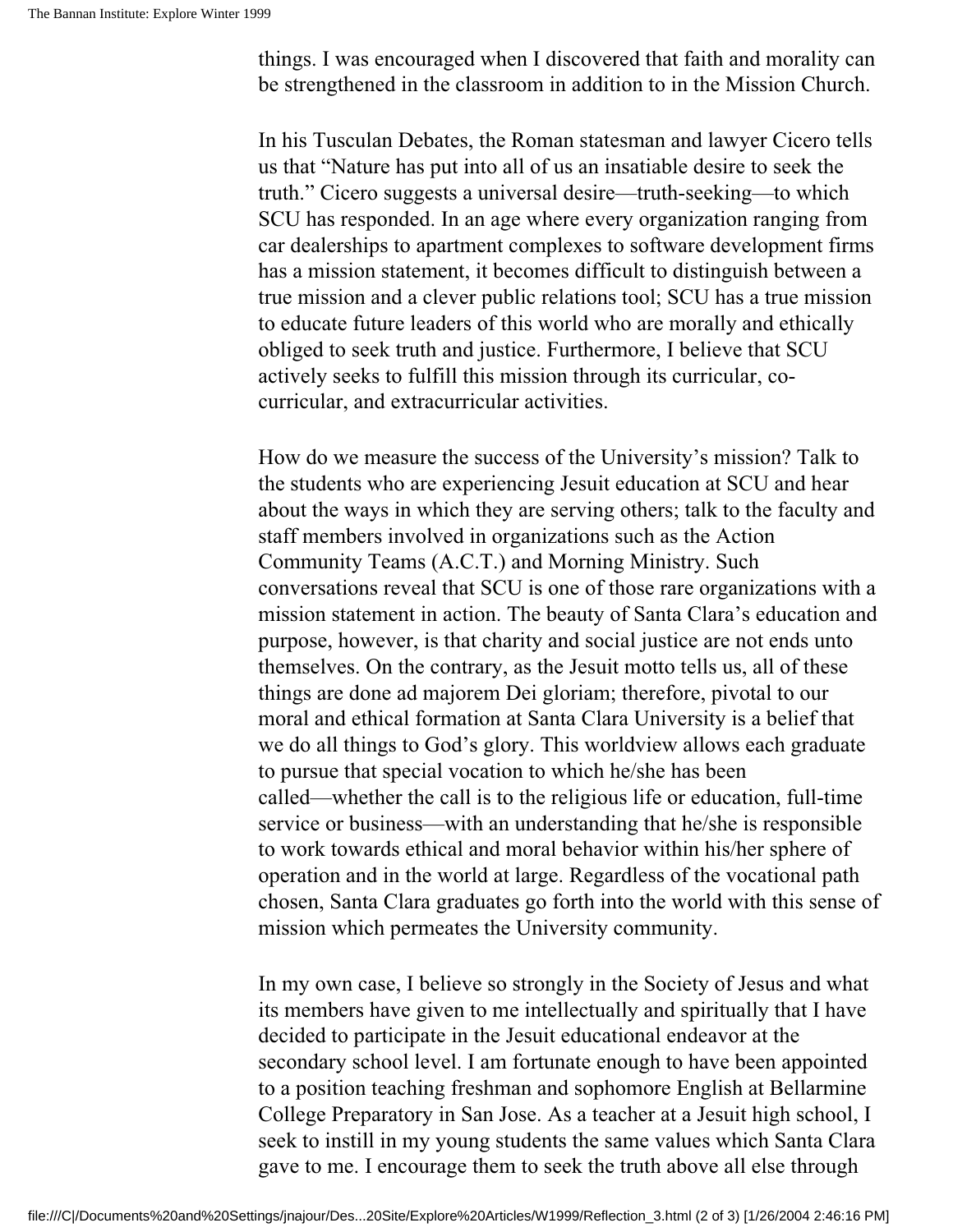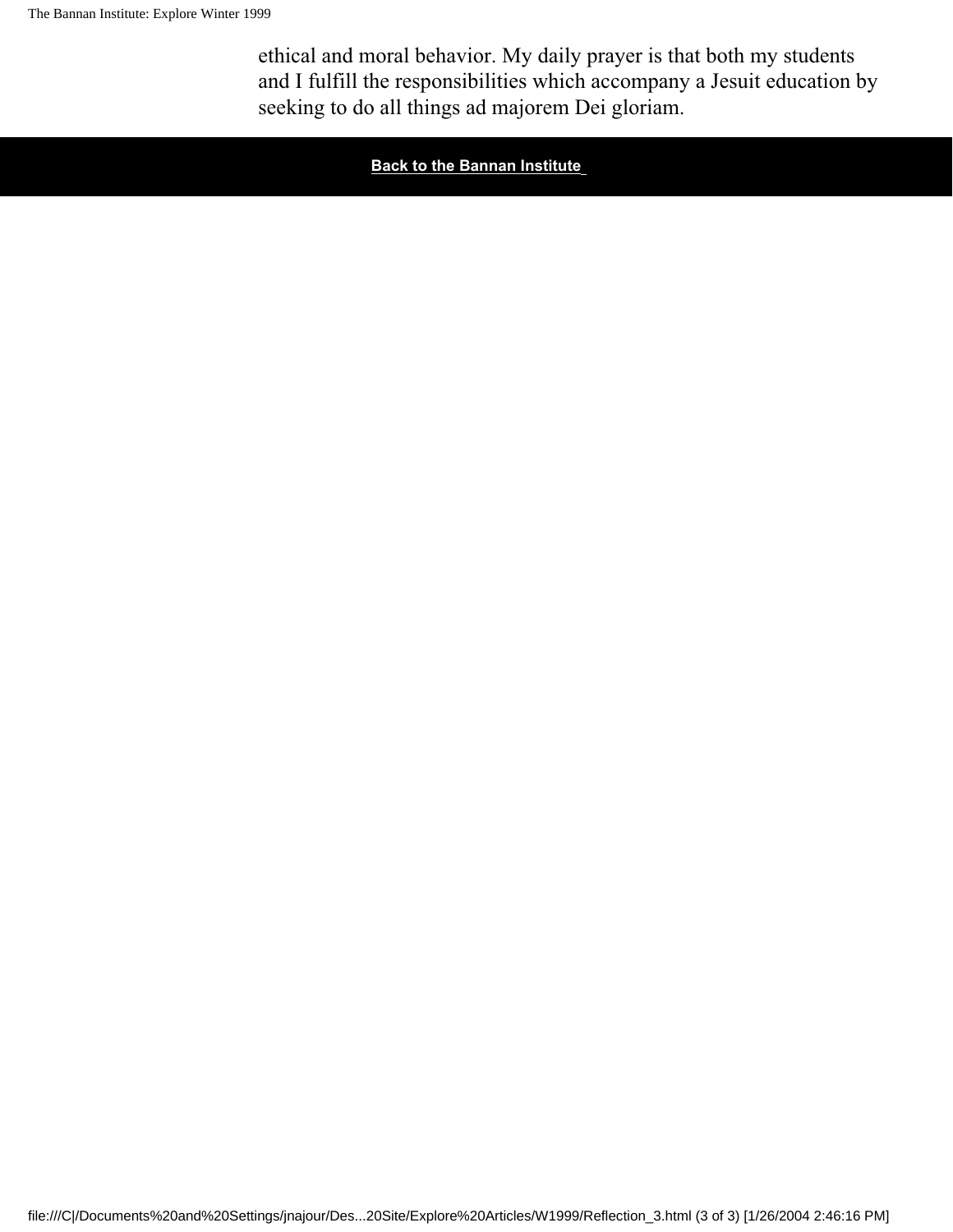#### Next Article

The Investment of My Life: My Santa Clara Experience

#### Previous Article

Ad Majorem Dei Gloriam: The Strength of a Jesuit Education

Menu



## Reflections of a Jewish Faculty Member at Santa Clara University

#### **BY HERSH SHEFRIN** Professor, Department of Finance, Santa Clara University

As a Jesuit, Catholic university, Santa Clara is an institution that strives to make people of all faiths and backgrounds feel not just welcome, but an intergral part of its community.

From a Jewish perspective, I have 20 years' worth of examples to illustrate this point. The University calendar now includes important Jewish religious days (and Islamic religious days as well). December is the month in which most Christians celebrate the birth of Jesus, and Jews celevrate Hanukkah. Fr. Locatelli's annual December letter to the campus community brings them both under an umbrella of common values. Undergraduate Jewish students have hosted Friday evening meals on campus, complete with Kosher catering, preceded by the regular service welcoming the arrival of the Jewish Sabbath. These celebrations are attended bt the Dean of Arts and Sciences as well as a member of the Jesuit community. One Jewish psychology major was so influenced by the spiritual dimension at the University that he chose to become a Rabbi. I have witnessed Jewish student groups from the Law School and the undergraduate colleges join together to hold a commemoration of Holocaust Rememberance Day, a most moving ceremony attended by Jews and non-Jews alike. The Santa Clara Chorale has performed the Chichester Pslams in Hewbrew, being attentive to the appropriate pronunciation. The SCU celebration of the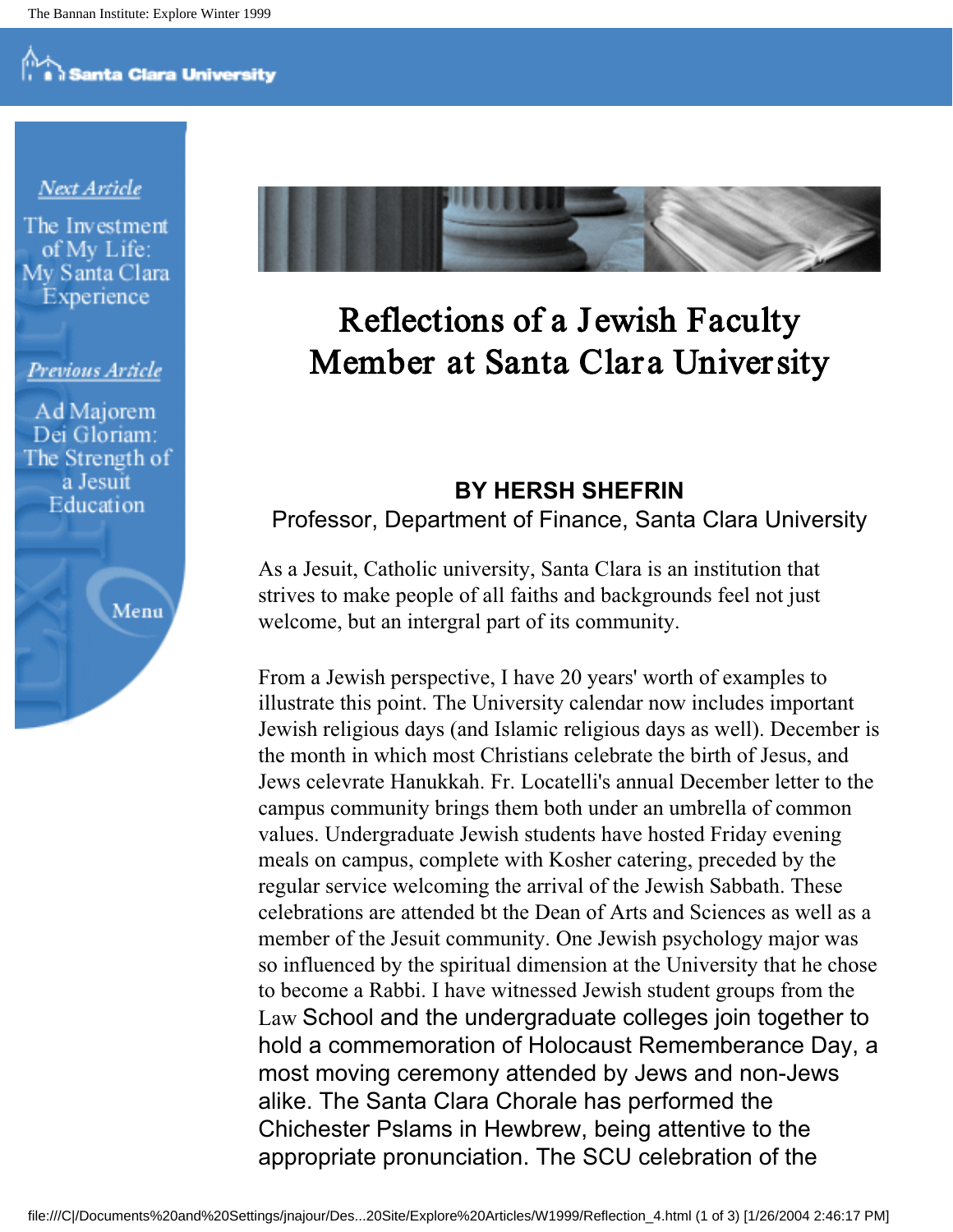500th anniversary of Columbus' arrival in North America in 1492 also included a program dealing with the expulsion of the Jews from Spain in that same year. This program was co-sponsored by the Santa Clara Caucus on Jewish Issues, an informal organization for Jewish faculty and staff. There have been academic programs dealing with ethics in Jewish religious thought, the airlifting of Ethiopian Jewry to Israel, and feminism in Jewish tradition. The Department of Religious Studies is currently recruiting for its first tenure track position in Jewish Studies.

When Bob Senkewicz, S.J., invited me to reflect on my experience, hesuggested that I also explore some areas where SCU might improve. In that spirit, let me mention a few areas where Jewish faculty have been led to feel less than an integral part of the Santa Clara community.

The first issue involves specific liturgical passages used to commemorate the murders fo the six El Salvador Jesuits along with their housekeeper and her daughter. These passages cause profound discomfort amoung Jews, because they identify the murder victims with Jesus and their murderers -- metaphorically -- with the Jews. To the naive or uninformed, the scriptural passages are not perceived metaphorically. I feel certain that there is a way to pay tribute to the memory of these victims without creating thei unintended but nontheless hurtful side effect.

The second issue involves the State of Israel. My impression has been that the treatment of Israel within our academic programs has been unbalanced, by which I mean unduly negative. Unfortunately, this has led to some major interpersonal problems within the University, and the departure of faculty with truly unique perspectives. As I mentioned above, the Department of Religious Studies is currently recruiting for a position in Jewish Studies. Given our history, I think the effective recruitment of faculty with an ability to improve the balance of views on issues involving Israel is especially important. These issues are quite complex, the range of opinions is wide -- even within the Jewish community -- and a complex, textured analysis is required. In a related vein, it seems to me that we could benefit by restoring our relationship with the National Conference on Christians and Jews. Sadly, that relationship was once much stronger than it is today.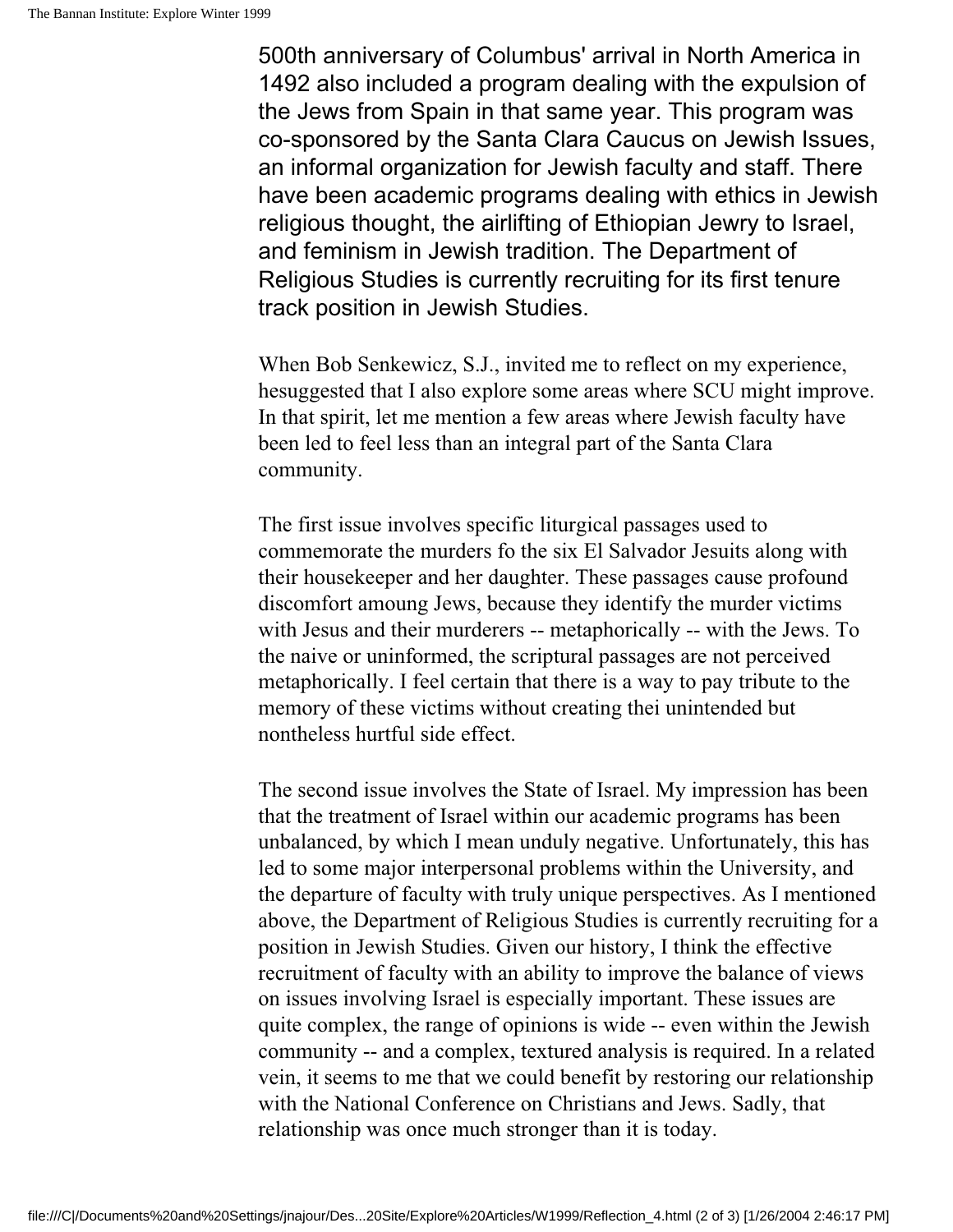Where does that leave us? The mere fact that I was invited to raise these issues stands as testament to the point with which I began this essay. Santa Clara is clear about the principles for which it stands, and one of those principles is striving to make others fell a natural part of its community. That means working together to deal with difference, and standing together to proclaim comon values. Indeed, when it comes to the basic principles of faith, social justice, and social act ion, the values espoused by Jews and by Jesuiits strike me as identical.

#### BY HERSH SHEFRIN

Professor, Department of Finance, Santa Clara University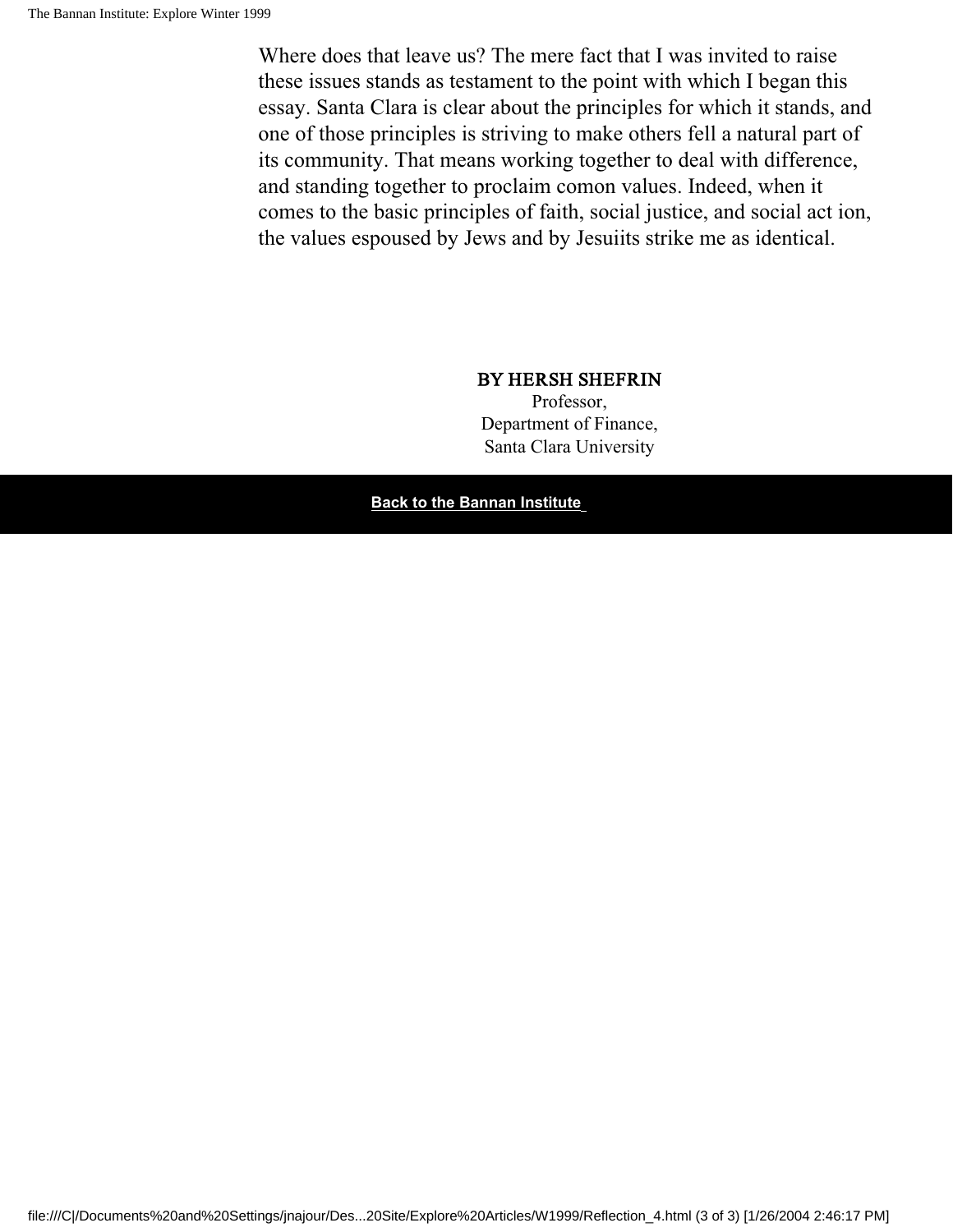#### <u>Next Article</u>

Makeing Disciples: A Handbook of Christian **Moral Formation** 

#### Previous Article

Reflections of a Jewish **Faculty Member** at SCU

Menu



### **The Investment of My Life: My Santa Clara Experience**

BY BRIAN WYNNE '98 English

Imagine encountering your younger self during one of your most impressionable stages. It is a fantasy that I can readily picture: I would somehow travel back, incognito, to early December of my freshman year at SCU. On a darkening winter afternoon, I would walk to the southwest side of campus and enter Graham 400 Residence Hall, where I would knock on the door of room 403. The door would open, and I would come face-to-face with my own nineteen-year-old self. I would sit down and have a conversation about my changing life—I would "learn" about the death of one of my best friends, the changing relationships with those at home, the year's impending first round of finals, and the new friendships still being established. Listening to myself, I would be touched because I'd know the intensity—the ups and the downs—of the next four years' itinerary; I would be witnessing the beginning of my own, most intimate journey thus far in life.

Somewhere amidst classes, jobs, extracurricular activities, and friends—the Santa Clara University community—a certain degree of tension built up within me. I wanted to know not only where I fit in, but how my place in this world would contribute to something greater than myself. The tension started when my friend died (I asked myself, What is life for?). It was elevated when I sat behind a desk at an engineering internship one summer (I thought, Make your eight hours a day worthwhile). And it climaxed when I spent the summer of '96 in a hospital bed (I decided, I will not wait to commit myself).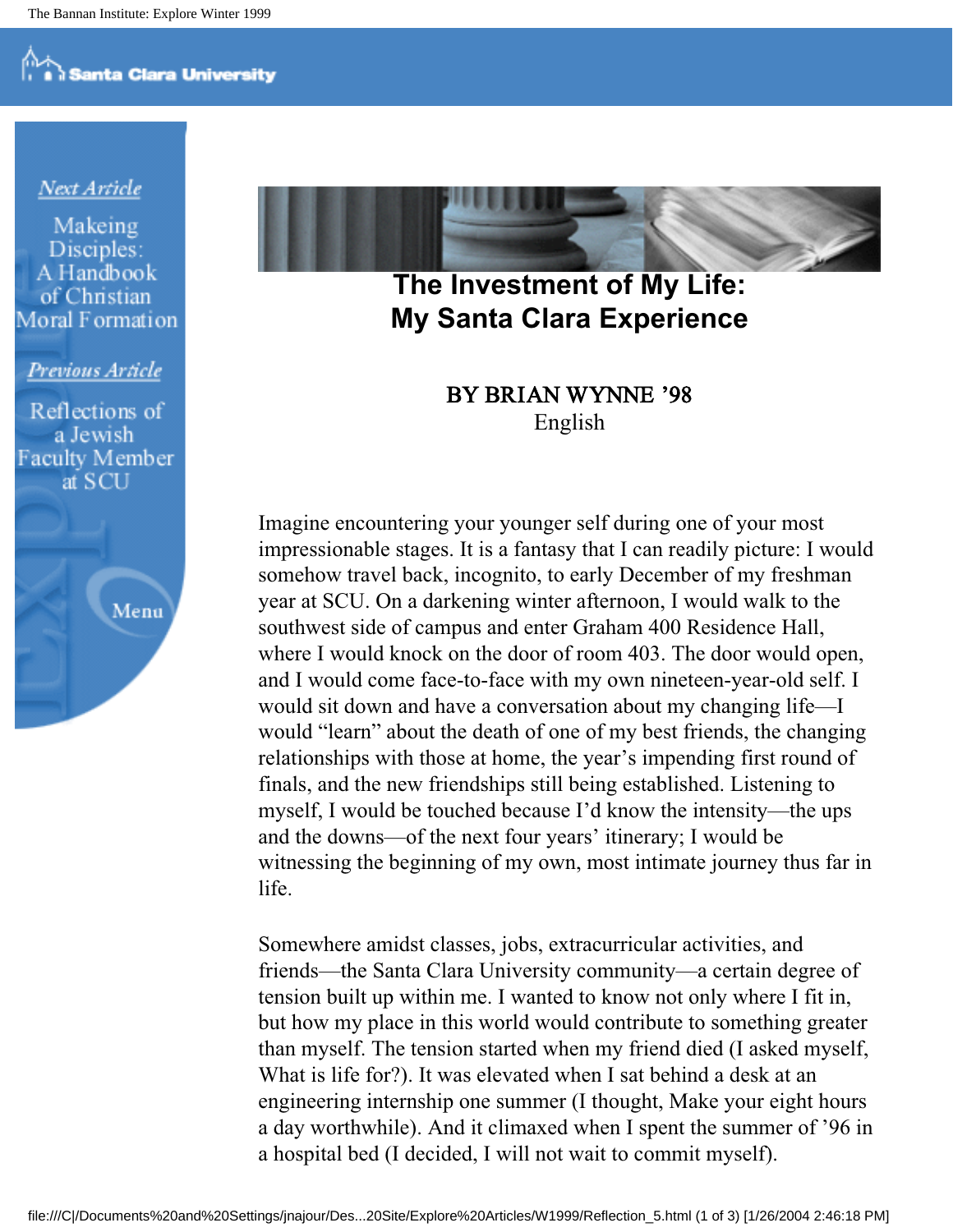I went on full alert. In classes with open-topic options for papers, I would jump at the opportunity to align classwork with my personal journey; I now have a number of papers that articulate my vision in matters such as happiness and marriage. I found a great value in the retreats I participated in through Campus Ministry, and grew to love the teens I worked with in the Santa Clara Community Action Program (SCCAP). Dealing with the positive anxiety I was feeling (and still feel now) was not too difficult, because all around me were people asking me (and, oftentimes, themselves) questions similar to the ones I was asking myself.

To preclude the \$23K-a-year question, the real issue wasn't where my (or my parents', or the lenders') money was going; the issue was where the investment of my life was heading. When I returned to school after my bout with a rare illness— I took a quarter off to remain under doctors' care in my hometown—I felt that the direction I was seeking could not be a compromised one. While in the hospital, I considered different paths for my life, and I became acutely aware of the consequences of poorly prioritized values in my life. My reasoning was simple: If I were to die tomorrow, and if I value the living time given me, then my life had to have meaning today. Returning to SCU was therapy for me. Here was a place that provided many pathways for me to go where I wanted: I had SCCAP, Campus Ministry, 10pm Mass, thought-provoking classes, and sustaining friendships.

While it is possible to go through four years at SCU untouched, it is hard to do. Seeking answers to important questions is a part of my developing conscience that my education has helped me to foster; ethical and religious issues begged for attention everywhere. I feel very empowered by my spectrum of experiences, from occasional epiphanies to heart-wrenching challenges. I've learned, through my experiences within and surrounding SCU, to reach into the core of who I am and who I want to be, and to do it intentionally until it becomes a reflexive habit. I've realized that I'm working on the "conscience" SCU has told me time and again it hopes to build in its students.

Now, less than a week away from graduation, there's a certain gravity I feel in knowing that I'm transitioning into another segment of my life. I'll be moving to McAllen, Texas to work in a high school dropout prevention program through the Jesuit Volunteer Corps. I feel excited, and I feel anxious. I wonder, four years from now, if I'll look back to this time and want to revisit myself the way I have in my fantasy. Will I feel touched by my experience? Will I be proud of my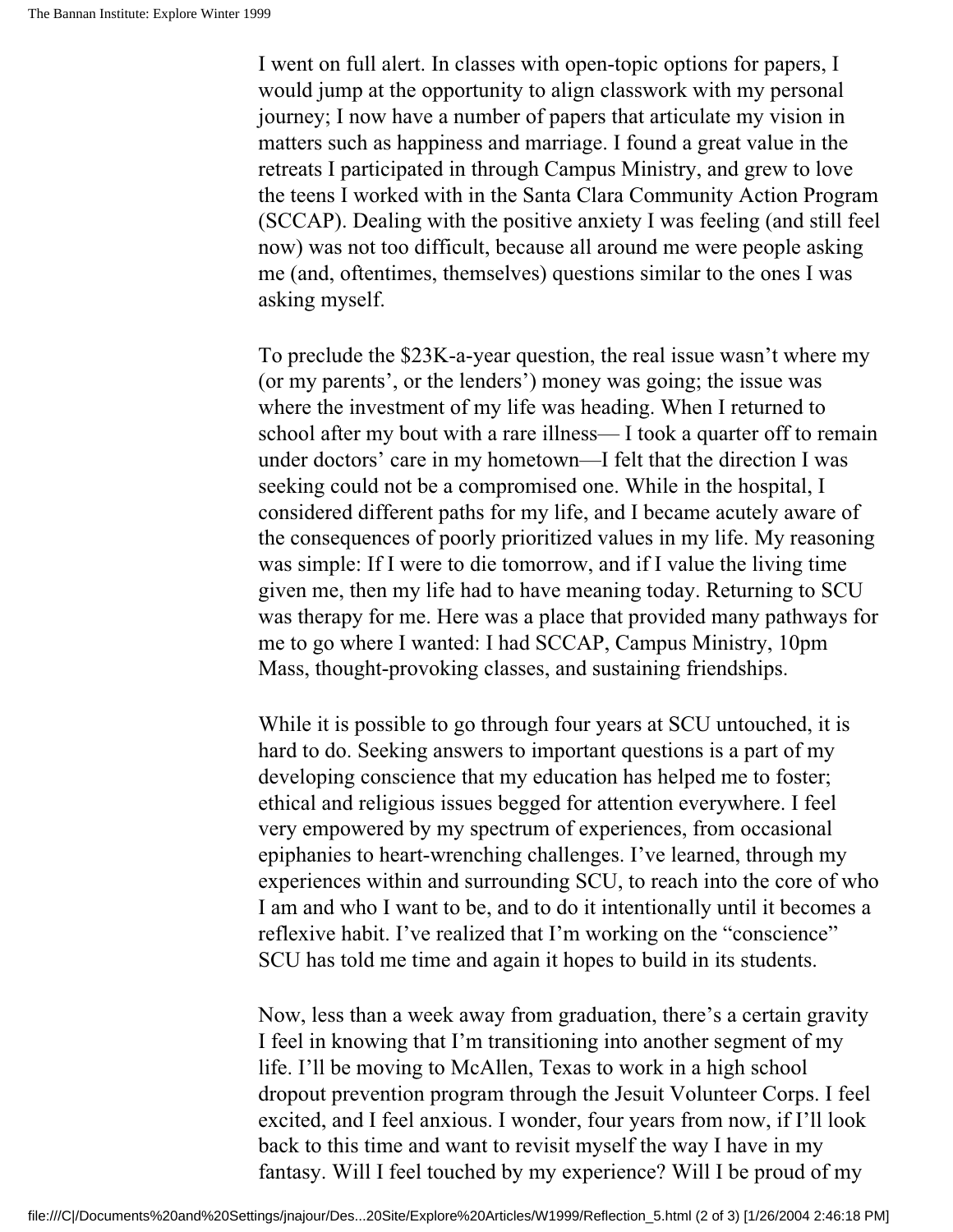decisions? I am deeply affected by an awareness, through my faith, that God is visiting me now, and that God holds the itinerary for the next four years of my life. This time, I am going into a new experience knowing that it is okay to push my own vulnerability, because I have been a member of a community that teaches it, affirms it, and lives it.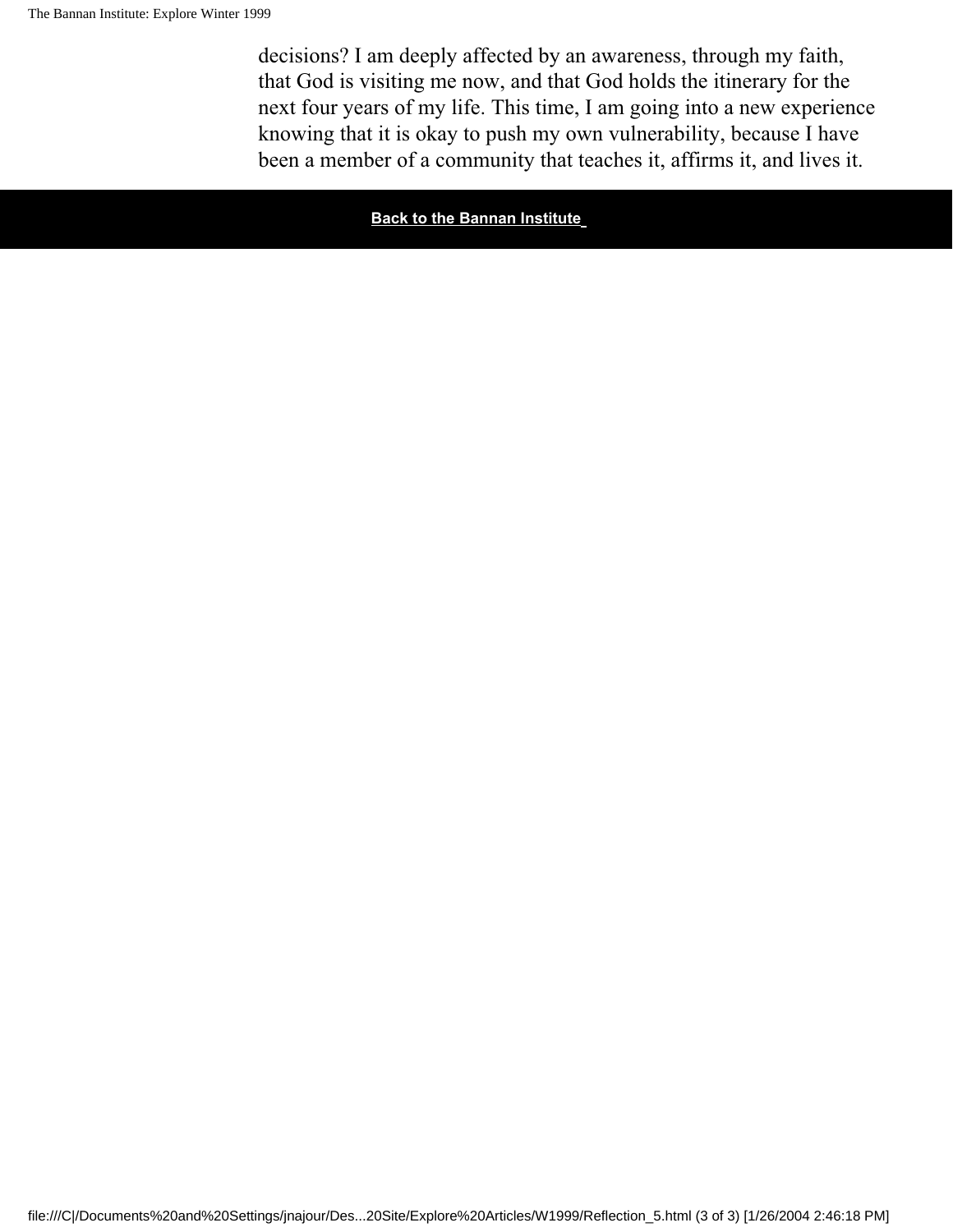**Santa Clara University** 

# TIMOTHY E. O'CONNEL 1sciples

"An up-to-date, practical pastoral guide. It is Timothy O'Connell's best work since his acclaimed Principles for a Catholic Morality." William J. Bausch



**Review of Timothy E. O'Connell** Making Disciples: A Handbook of Christian Moral Formation

## The Heart of Ethics

What does psychology have to do with ethics and moral theology? Traditional Catholic moral theology had a clear, if limited, answer. Psychological factors of ignorance, passion, fear, social pressure, and compulsions lessened the moral accountability of the agent.

Next Article **Lecture Series** & Spirituality Series

#### Previous Article

The Investment of My Life: My Santa Clara Experience

Menu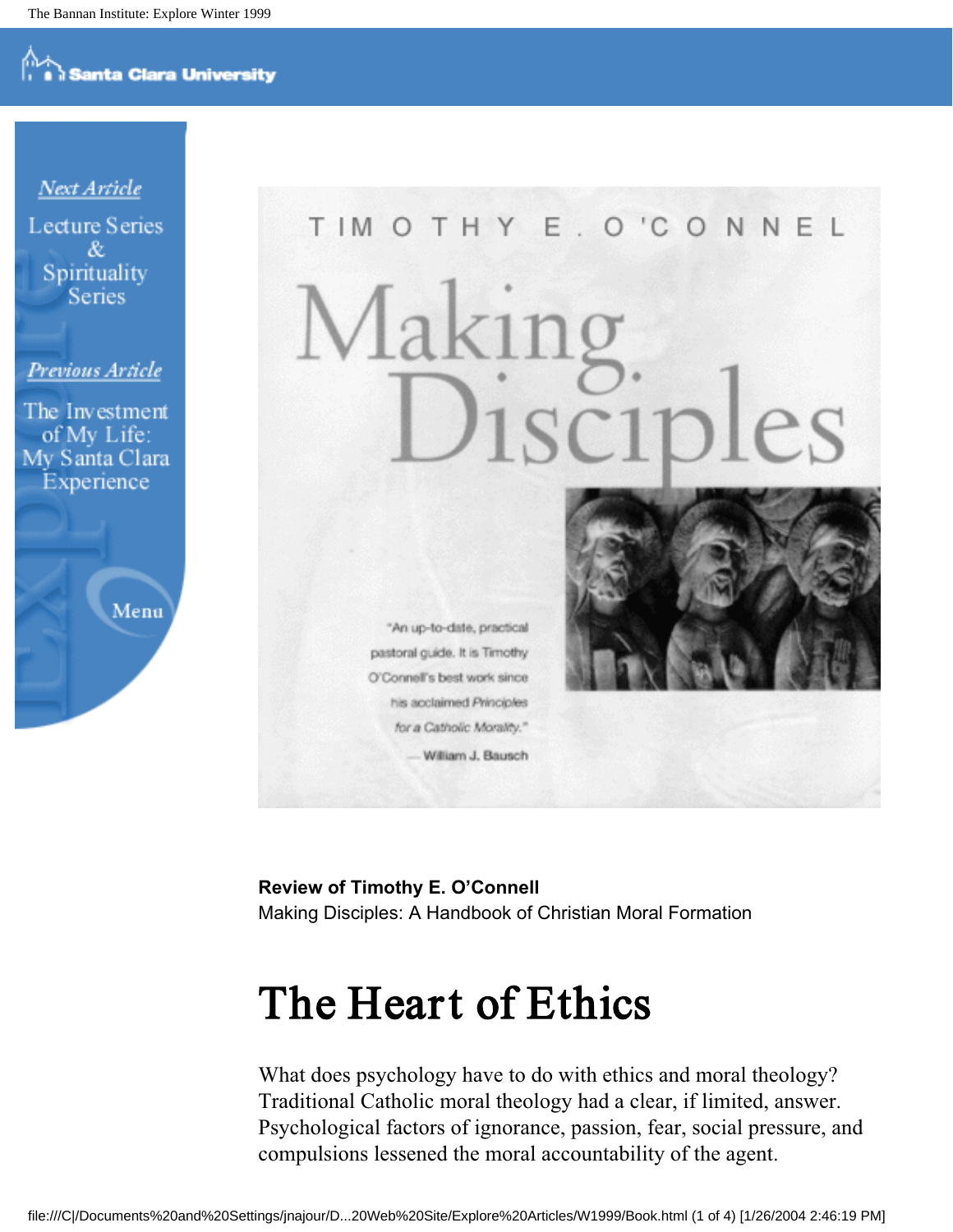Scrupulosity, the compulsive disorder that masquerades as religious earnestness, was also a major concern. These "subjective" factors diminished culpability even when something objectively wrong was done, because the moral agent did not freely choose to do wrong. Postreformation moral theology sought primarily to train priests to administer the sacrament of penance. Functioning as both pastor and judge, the good confessor would help the penitent to identify sin accurately in order to make a valid confession and receive absolution.

Psychology did not make a positive contribution to this confessionaloriented ethics; however, other aspects of Catholic theology paid attention to patterns of human development. "Ascetical theology" stressed the cultivation of virtuous habits and the elimination of vicious ones. "Mystical theology" identified various stages of spiritual development, most commonly the ancient schema of the three ways. Beginners were occupied in the purgative way to eliminate worldly ways; proficients progressed to the illuminative way of contemplation; the saintly few moved into the unitive way of mystical life. In the last thirty years, however, developmental psychology has begun to influence moral theology.

Timothy E. O'Connell has written a fascinating work integrating the insights of developmental psychology and sociology into Christian ethics: Making Disciples: A Handbook of Christian Moral Formation (Crossroad, 1998). O'Connell has directed and taught in Loyola University of Chicago's Institute of Pastoral Studies since 1982. He appeals to contemporary social and psychological sciences to press the empirical question: how do people adopt and hold their values? Since Catholic moral theology is confident the human order is created by God, it should be open to empirical insights. Currently, theologians are rediscovering St. Thomas Aquinas' emphasis on the development of virtues as the key to the moral life. While principles play an indispensable role in marking the outer limits of behavior, the heart of morality lies in growth in honesty, love, justice, compassion, and the like.

O'Connell looks back on his years of teaching seminarians and acknowledges that moral theories had limited impact on his students. Theory failed to touch the heart and imagination, the places where human preferences are rooted. Cognitive psychology shows how our values depend upon affective-based preferences. Character traits and dispositions are preferences based on their felt import to us, not primarily intellectual affirmations or conclusions of arguments. For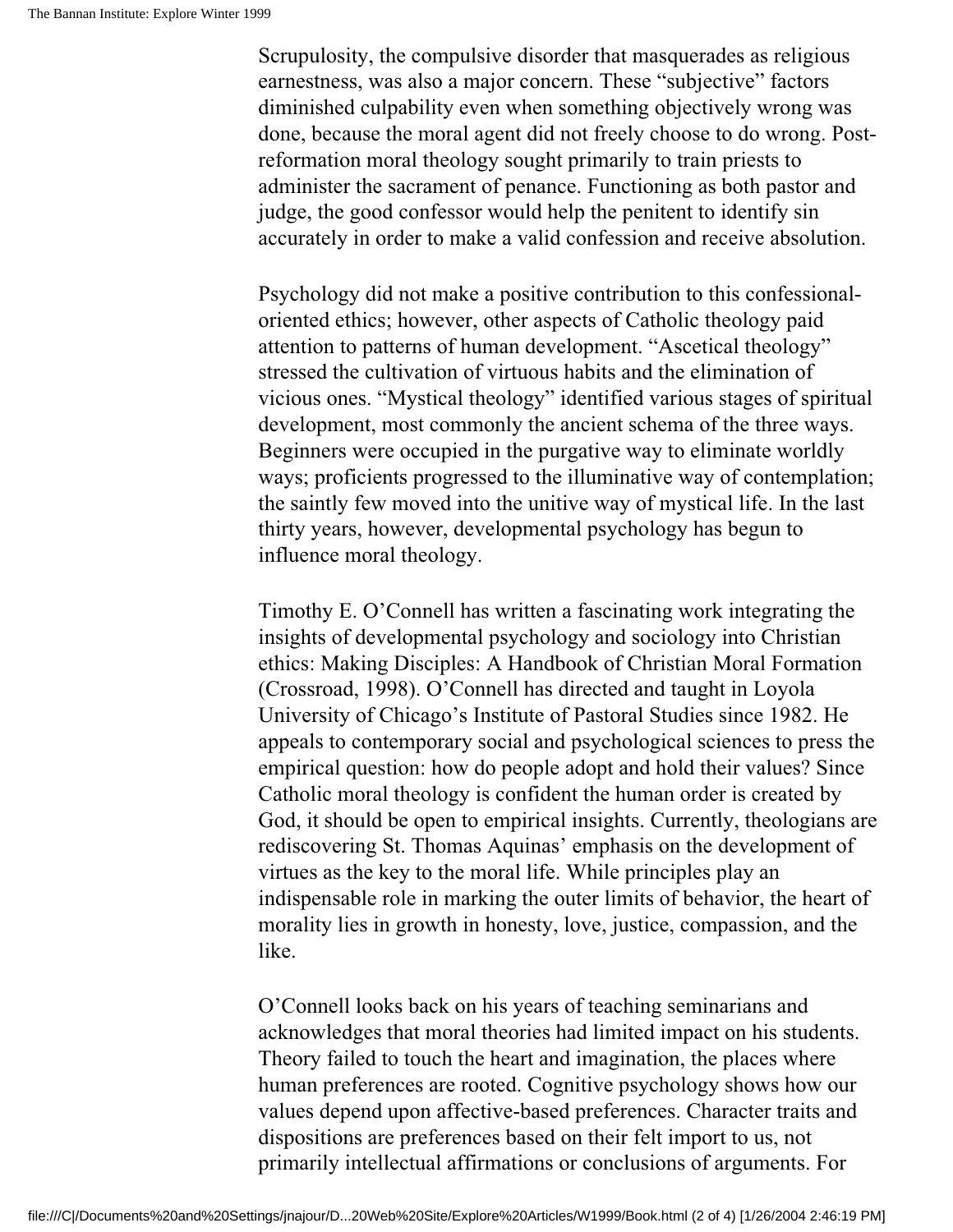instance, people fail to keep their promises because they prefer convenience over honesty and integrity. They have not come to believe that promise-keeping is an actual "disvalue." If this is the case, preachers and educators may be wasting their time in denouncing the evil of dishonesty. They would be more effective by arguing that a dishonest choice is "on balance, unjustifiably destructive."

An ethics that centers on moral principles and ignores emotions does not fit with the way the mind actually retains moral values and commitments. They are linked to images rather than arguments. Knowledge is stored in images that are emotionally charged; they dispose us to act in certain ways. Empirical study has shown that any dualism of mind/heart or reason/emotion is fallacious. They are integrally connected. People who have suffered neurological damage in the emotion centers of the brain become incapable of making sound choices and organizing their lives. Their reasoning skills are intact, but they cannot function morally without emotion. This means that effective moral and pastoral formation ("making disciples") will appeal to narratives, personal example, and experience. It is no wonder that Jesus came speaking parables rather than syllogisms.

Social psychologists argue that values reside in groups more than in individuals. The values we hold are connected to the communities with which we affiliate. We justify our choices by appealing to the norms of the groups with which we identify. We live out of principles that mean something to those whom we cherish and those with whom we want to relate. This means that "the making of disciples may really be a process of creating communities of discipleship, homes where the value priorities of the disciple flourish." The assumption that "I can be a good Christian even if I never go to church" founders on the empirical evidence. O'Connell points out that psychological research has significant practical implications for religious education, liturgy, and parish life.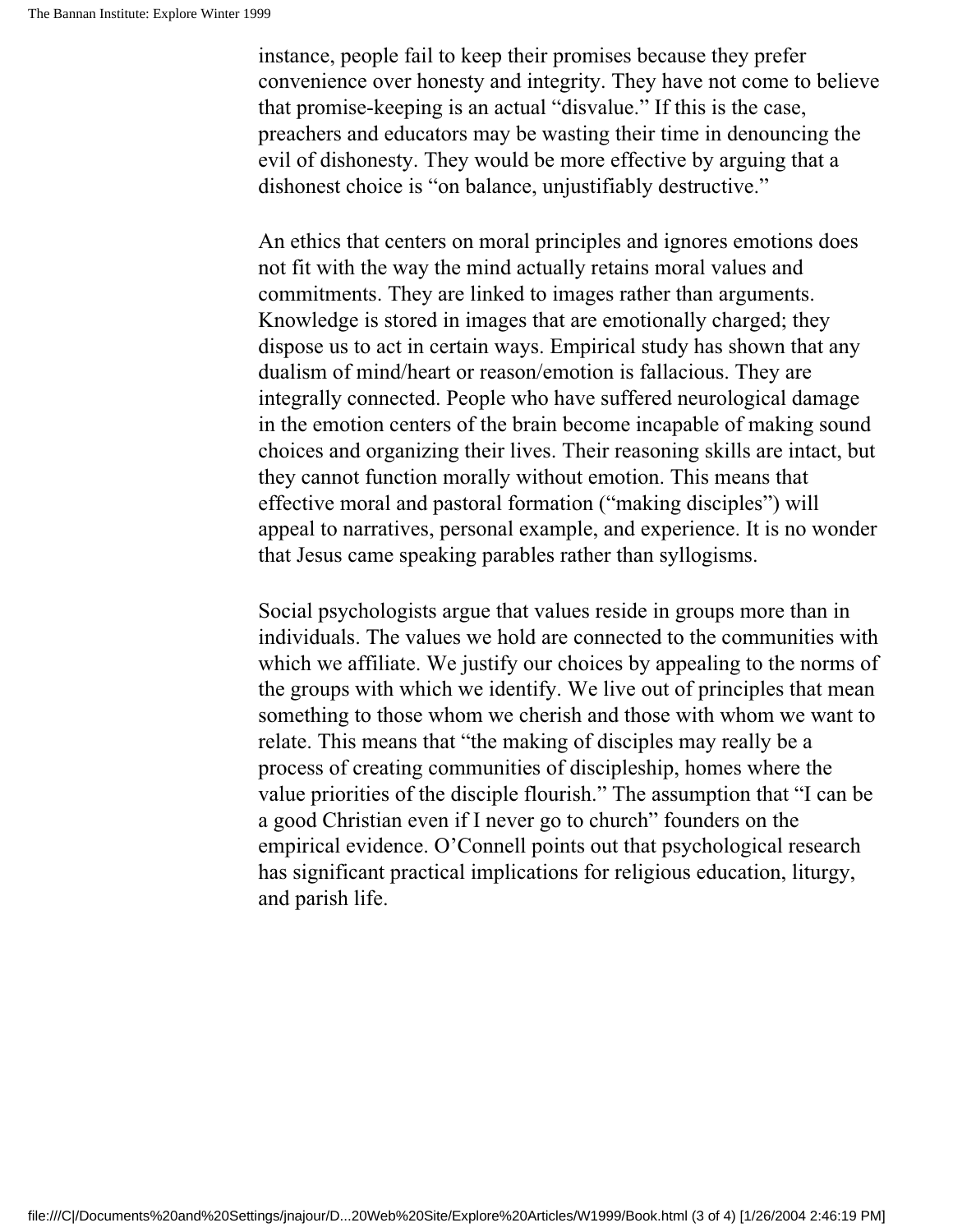

#### Reviewed by **William C. Spohn**

Director, Bannan Institute for Jesuit Education and Christian Values, Santa Clara University